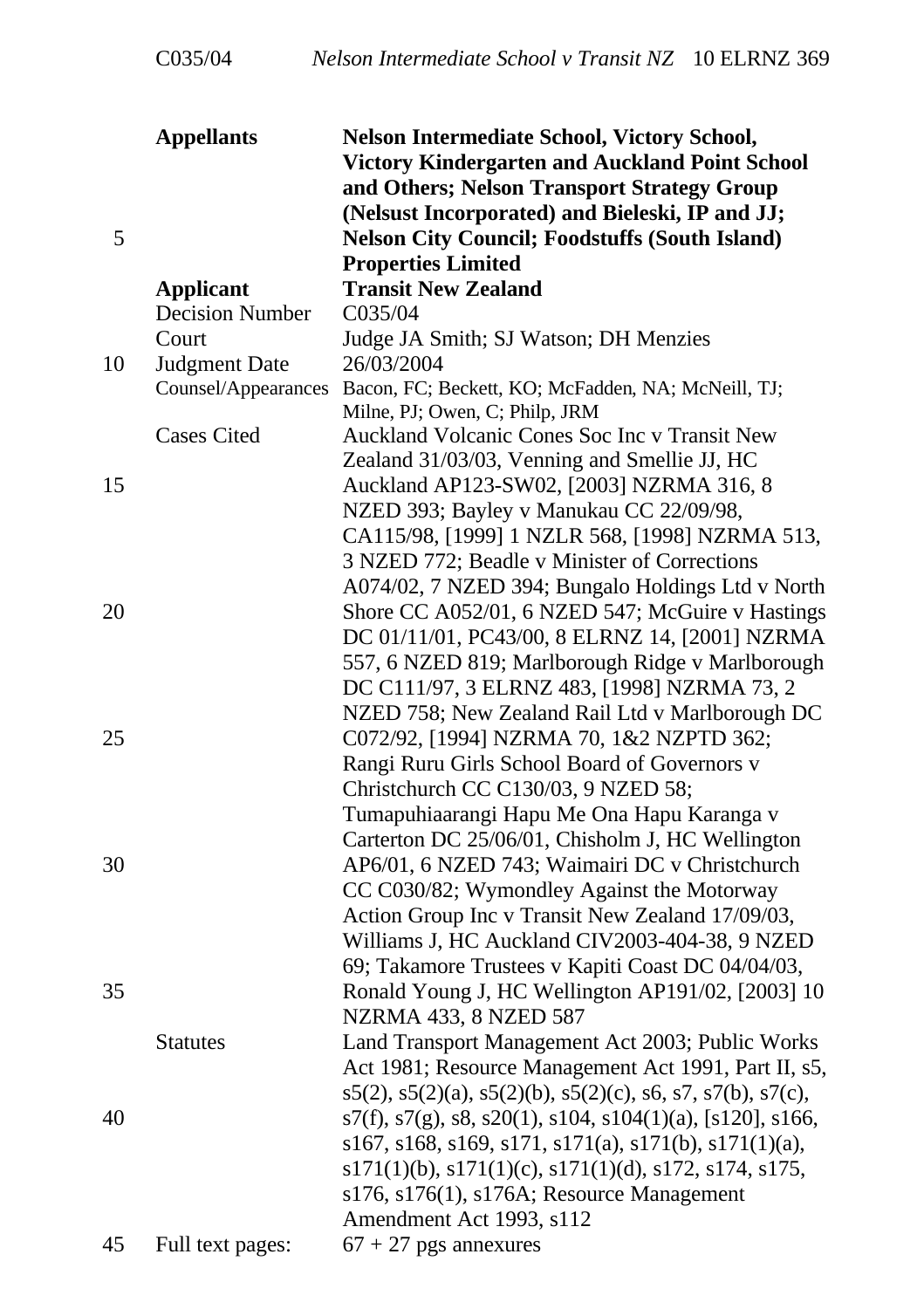#### **Keywords**

designation; health effects; pedestrian safety; road; public interest; social wellbeing; state highway; sustainable management; traffic

#### *Significant in Law, s7(b) RMA*

5 *It is necessary to examine alternatives to a proposal when examining efficiency in relation to the efficient use and development of natural and physical resources.*

#### **SYNOPSIS**

- This was a decision on appeals relating to Transit New Zealand's 10 ("Transit's") application to designate an area of land for state highway purposes as part of ongoing arterial route development between Nelson and Richmond. The project, known as the Southern Link ("SL"), would involve new road development on railway reserve land and the upgrade of existing roads to create a new route for SH6 between Haven Road and Whakatu 15 Drive.
- 

Transit lodged a Notice of Requirement with the Nelson CC in July 2000 and the hearing before Commissioners was undertaken in November 2000 and November 2001. The Commissioners recommended that the designation be withdrawn as it failed under Part II RMA on the grounds of 20 air quality and health risks. Transit chose not to accept this recommendation and confirmed the designation under s172 RMA.

The Court recognised in a general sense that there would be a beneficial road capacity increase to the network between Nelson and Richmond. However, the Court had major concerns about the proximity of schools to 25 the proposed route, potential effects on pedestrian safety and issues of social

- severance caused by the major road intersecting Nelson communities. Air quality issues were also a concern. The Court concluded that the designation did not meet the broad purpose of sustainable management and there would be no significant benefit in switching SH6 from its existing route to the SL.
- 30 The court also concluded that it was necesary to examine alternatives to the proposal when examining efficiency in relation to the efficient use and development of natural and physical resources [10 ELRNZ 388 at 13].

The Court agreed with the Commissioners' conclusion that the SL requirement should be cancelled on the basis that it was fundamentally the 35 wrong place to put a state highway.

As this was a public interest matter, all parties accepted that costs should lie where they fell.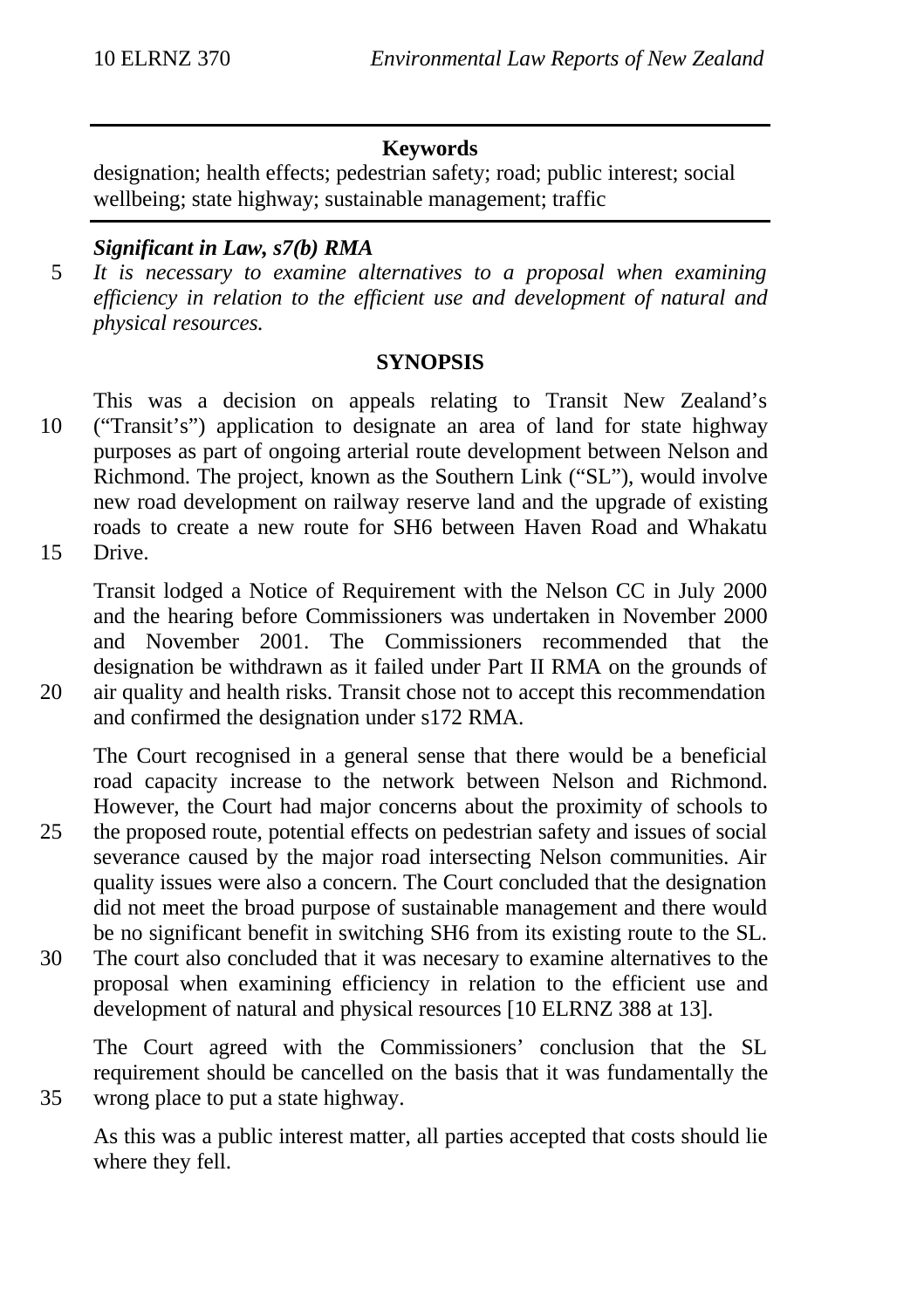## **FULL TEXT OF C035/04**

#### **Introduction**

[1] How far is the Court able to go in examining the merits of a designation for a public work?

- 5 [2] Transit New Zealand (Transit) seeks to designate an area of land by way of a Notice of Requirement (NOR) to provide for 2.8 kilometres of new road and utilise a further 2.8 kilometres of the existing road network to a total 5.6 kilometres (the Southern Link). In addition, the route is proposed to utilize part of the existing road network to total 5.6 kilometres in length.
- 10 The Southern Link project is part of the planned and on-going arterial route development between Nelson and Richmond. It is expected the Southern Link would not be constructed for 10 years. While planning and preliminary design funding is agreed, the construction phase of the project has yet to be approved.
- 15 [3] The Southern Link is proposed to be designated *for State Highway purposes*. It is assumed that the existing length of State Highway 6 between Tahunanui/Whakatu Drive and Wakefield Quay (Rocks Road) would become part of the local roading network administered by the Nelson City council (the Council) as the road controlling authority once the Southern 20 Link was operational.
- [4] It is common ground that growth is occurring in both Tasman and Nelson, increasing traffic congestion. To relieve this congestion, improvement projects already undertaken include the Stoke and Richmond Bypasses. The Southern Link project would become part of State Highway 25 6 which is used for both long and short distance trips. State Highway 6 (which includes the Rocks Road route currently) is the primary link between Nelson and Blenheim, as well as between Nelson and the West Coast and Canterbury. State Highway 6 is of regional and district importance. Annexure "A" is a map of the Tasman/Nelson region showing
- 30 the regional transportation network.

## **Background**

[5] The Southern Link provides a third 5.6km north-south arterial route for traffic between Richmond on the Stoke Bypass and the Nelson Central Business District (CBD). The new alignment generally follows that 35 of the former Nelson railway line (Railway Reserve) for approximately 2.8 kilometres from Whakatu Drive to St Vincent Street where it follows the existing road alignment to Haven Road. There would be some physical works on those roads. The general route is shown on the locality plan in Annexure "B".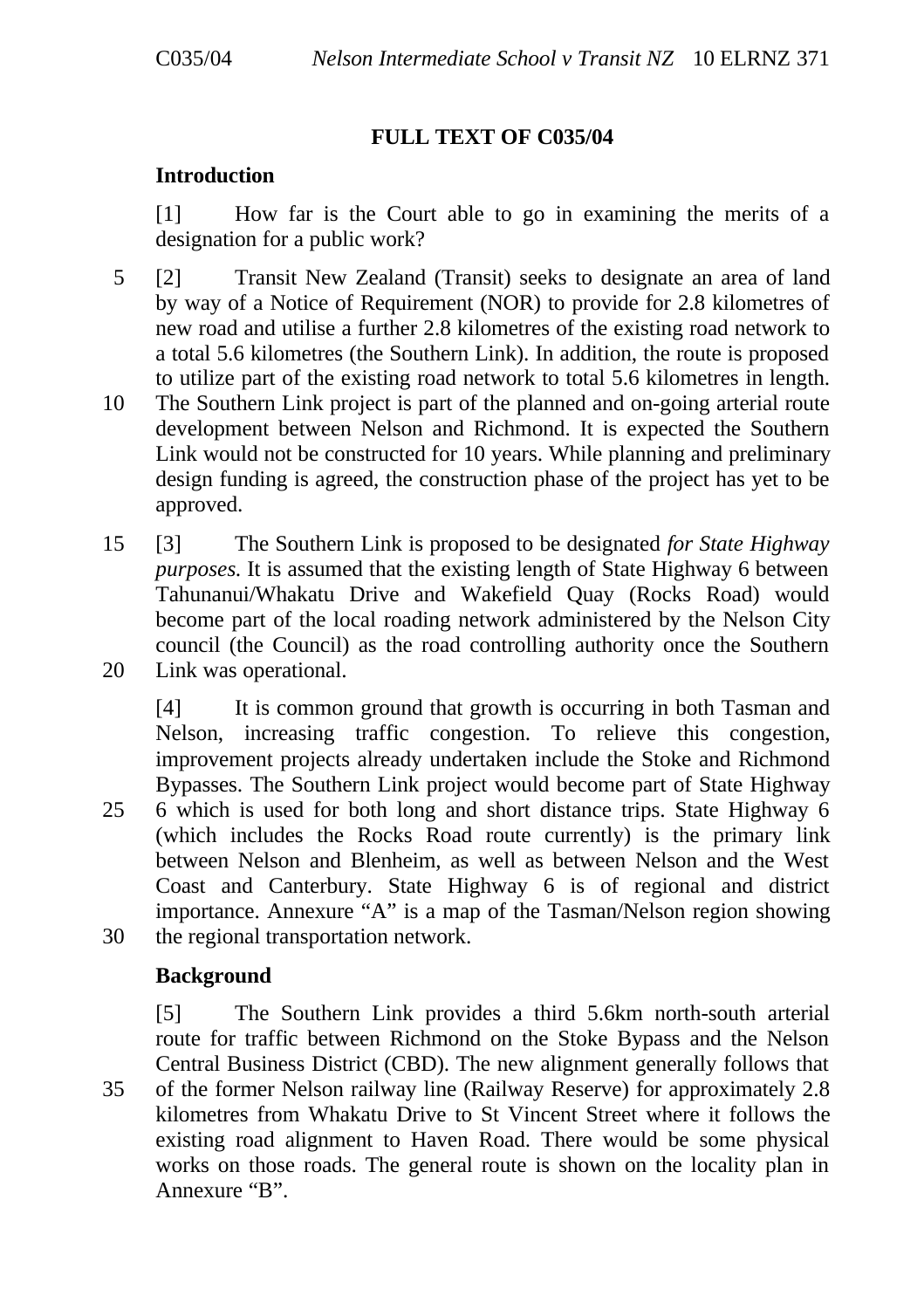[6] The agency taking the lead in this proposal has changed over time. Nelson City Council originally took the initiative. The Council was involved in investigation for a route between Richmond and Nelson and the Southern Arterial was selected in the 1960's. The route including the 5 *Southern Arterial* was designated in the Nelson and Waimea District Schemes.

[7] Subsequent development has been undertaken in sections. The remainder of the Southern Arterial has been divided into two parts: the Whakatu Drive section (the Stoke Bypass) and the Southern Link.

10 [8] The Council undertook an assessment of alternatives in 1996 and lodged a Notice of Requirement for the Southern Link with the regulatory section of the Council in 1999.

[9] In March 2000, the Transit New Zealand Authority (the Authority) resolved to assume financial responsibility for the project. Accordingly, the 15 earlier NOR and Assessment of Environmental Effects undertaken by the Council were consequently amended to reflect the changes of management and requiring authority. Further consultation and investigation work was also undertaken and the Transit NOR was notified on 29 July 2000.

- [10] Prior to Transit assuming management responsibility for the 20 designation process, the Council had proposed designation of only those sections of the route where new road would be constructed, and joining up with existing formed legal road. This reflected the Council's intention to form an arterial road rather than a State Highway and retain the Rocks Road route as State Highway.
- 25 [11] With the change of responsibility to Transit, it was decided to designate the route as State Highway. The State Highway designation covers the proposed purpose built road as well as existing Haven Road, St Vincent Street and Whakatu Drive to Annesbrook roundabout (Annexure A).
- 30 [12] Transit New Zealand is defined as a requiring authority under section 167 of the Resource Management Act 1991.

[13] Transit lodged a NOR with the Council in July 2000 and stated the following reasons for the designation:

*The designation is needed in order to identify and protect a new* 35 *arterial route, which will become part of State Highway 6 into Nelson, and to authorise the land uses that will be associated with it. In particular, the designation is needed to meet Transit New Zealand's objective to provide and maintain a safe and efficient State Highway and to complete the final link between Queen* 40 *Elizabeth Drive and the northern end of the Whakatu Drive (Stoke*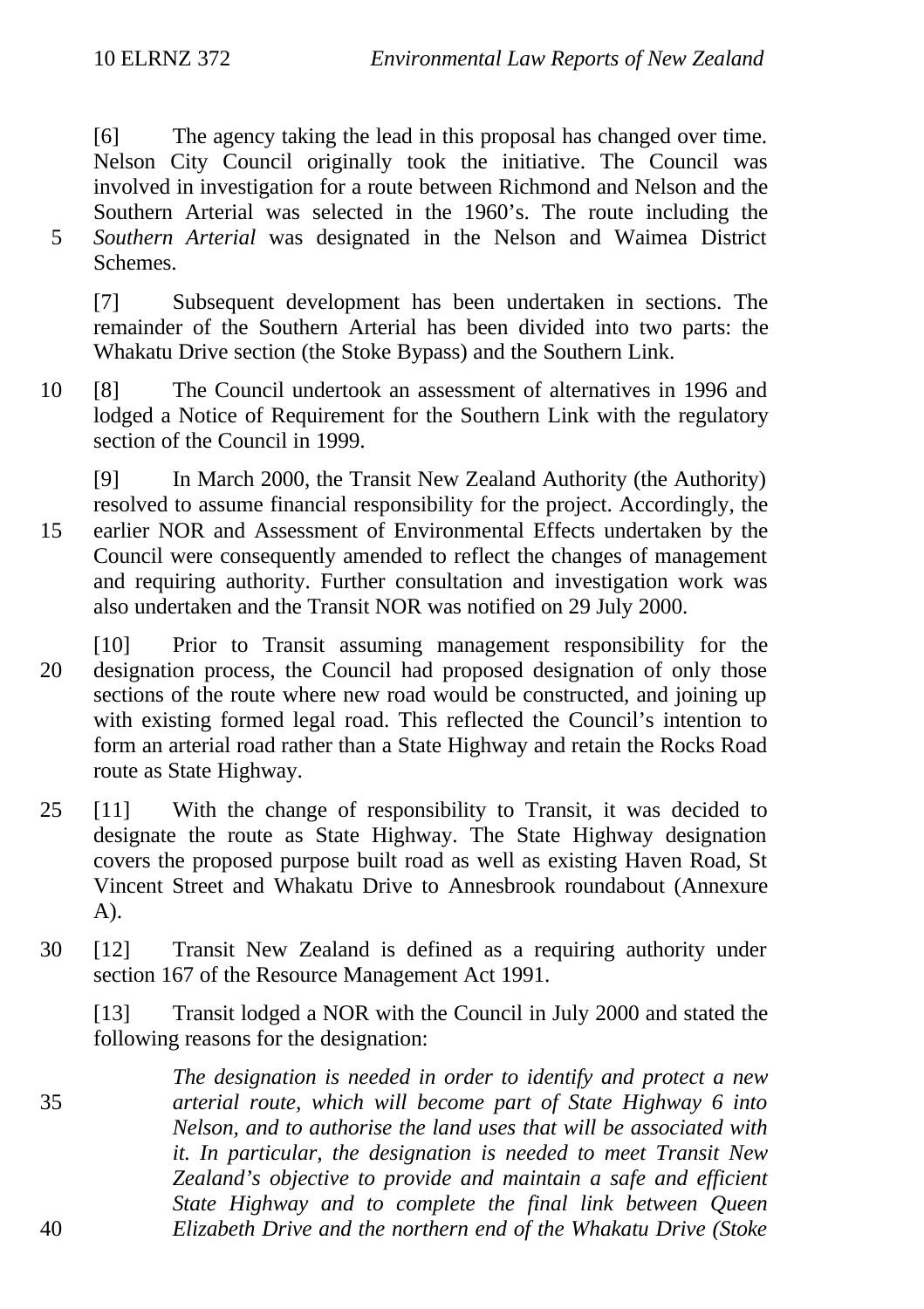*Bypass). This is necessary as the current road network will be at capacity by 2010 with traffic congestion being significant.*

[14] Transit stated that the Southern Link was incorporated within the Regional Land Transportation Strategy which was released following 5 submission and amendment on October 2001.

[15] The Council hearing before Commissioners was undertaken in two stages which commenced in November 2000 and resumed in November 2001. The adjournment was to allow Council to carry out further air quality measurements over the winter of 2001.

10 [16] The Commissioners recommended that the designation be withdrawn as it failed under Part II of the Act on the grounds of air quality and health risks.

[17] In April 2002 Transit chose not to accept this recommendation and made a decision under section 172 of the Act to confirm the designation 15 with a more restrictive condition regarding air quality mitigation.

[18] In addition, and following appeals to this Court, Transit also determined, at that time, to carry out a formal review of assessed roading network alternatives to provide revised economic and environmental assessments including ambient air quality. That report was then considered 20 and approved by Transit.

## **The proposed Southern Link route**

[19] The objectives of the Southern Link are to improve the functioning of the roading network (including the state highway) by linking the Stoke Bypass at Whakatu Drive with the Nelson CBD and the city's northern 25 outlet (Annexure A) by an environmentally and economically acceptable route that would:

- *(a) Provide safely for the predicted increase in traffic volumes up to the year 2025;*
- *(b) Reduce to a more acceptable level, the current and projected* 30 *traffic congestion for those travelling between these areas;*
	- *(c) Reduce to an acceptable level, the impact which heavy traffic travelling into and through the City has on road users and adjacent properties.*
- [20] The Southern Link is to provide for a two lane two-way road with 35 one passing lane between the Whakatu interchange and about the Bishopdale Saddle for vehicles travelling north. While the designation corridor may be wide enough to provide for additional lanes in the future, evidence presented by Transit was that widening would require significant further earthworks. We conclude that the designation is to be limited to two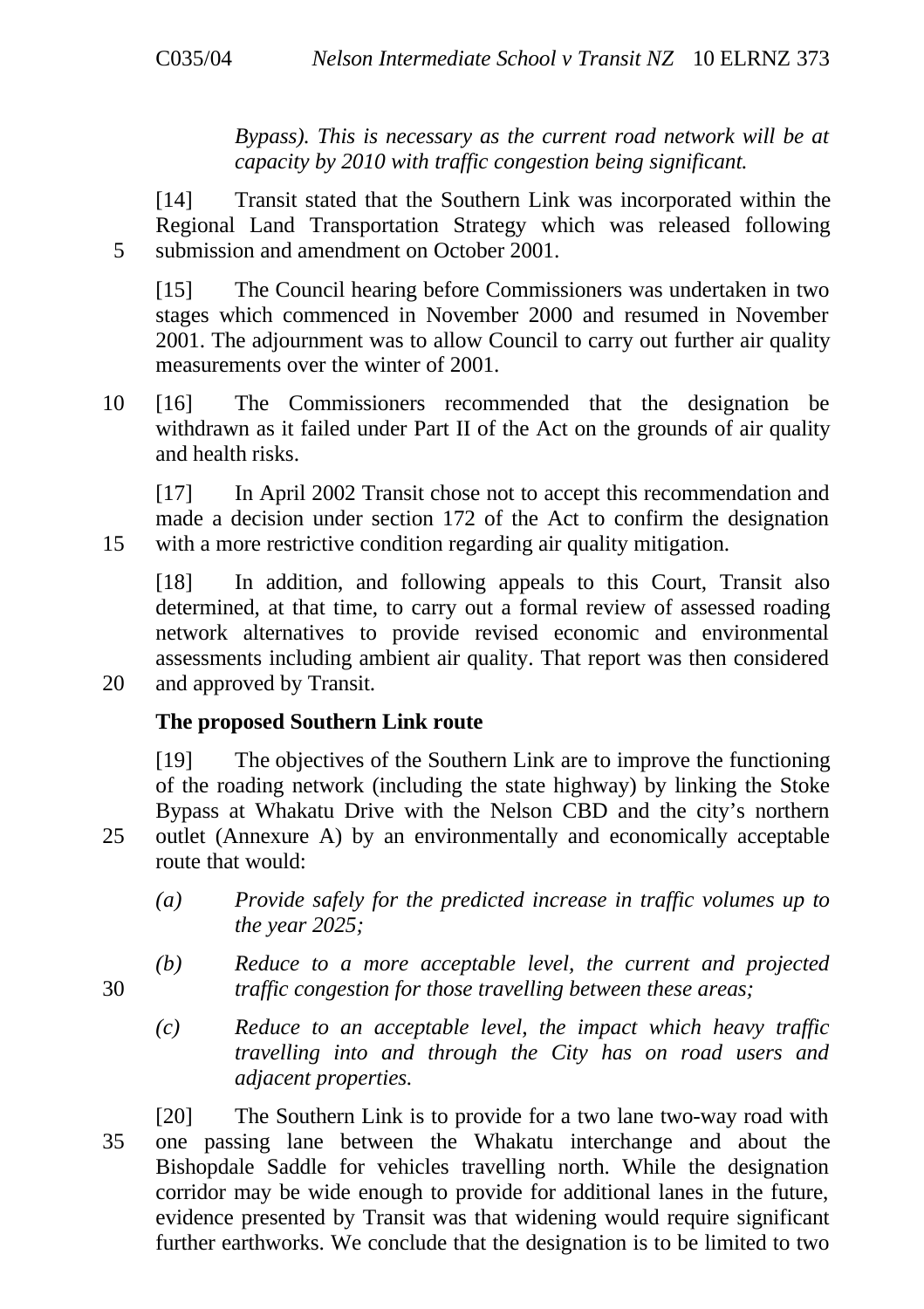lanes with one passing lane, as discussed, as that was the basis for assessment of effects.

[21] The Southern Link would provide a roughly equivalent route length to Waimea Road and Rocks Road routes depending on origin, route 5 and destination. The route would enable a 70km/h speed zone over 3.5 kilometres (more than half the route).

[22] The road is to have chip seal surface generally with a friction course surface to reduce noise effects in certain areas.

- [23] The alignment can be described in four sections as follows:
- 10 (a) Beatson Road to Whakatu Drive/Annesbrook Drive roundabout. This is a 700 metre length of road. It will have two lanes and a cycleway/walkway on both sides. The speed restriction on this section would be 70km/h. The connections to these roads are unclear but there would be a merging with Waimea Road traffic in 15 this section and with Rocks Road route traffic at Annesbrook.
- (b) Railway Reserve from Bishopdale Hill to St Vincent Street. This is 2,850 metres of new road with no intersections along the route. The design provides for a horizontal curve at the top of Bishopdale Hill where the road is cut into the hillside. The road is a two lane 20 elevated carriageway with an uphill passing lane on an 8% gradient rising to Bishopdale saddle into the city. An underpass is proposed for Nelson Intermediate School. A cycleway/walkway is proposed below the road on the eastern side. An underpass is also proposed to enable access to the Bishopdale farm subdivision. The speed 25 restriction on this section would be 70km/h. The Railway Reserve is in Crown ownership and Nelson City Council also owns property along the route. When the designation is beyond challenge, Transit intends to purchase required properties under the terms of the Public Works Act 1981. The largest property required 30 is Bishopdale Potteries Ltd.
- (c) From railway reserve on St Vincent Street/Halifax Street to Haven Street. This 1600 metre section again follows the existing street alignment. The existing 16 metre carriageway is not intended to be widened as widening work has already been undertaken and the 35 York Stream culverted some years ago in anticipation of the Southern Arterial. At grade access points will remain for residential and commercial properties. In addition, four existing roads (Totara Street, North Esk Street, Beccles Lane and Hastings Street) will be closed along the route. Three intersections in this 40 area are planned to be altered: at Toi Toi Street, Gloucester and Washington, and Halifax/Haven/St Vincent where roundabouts are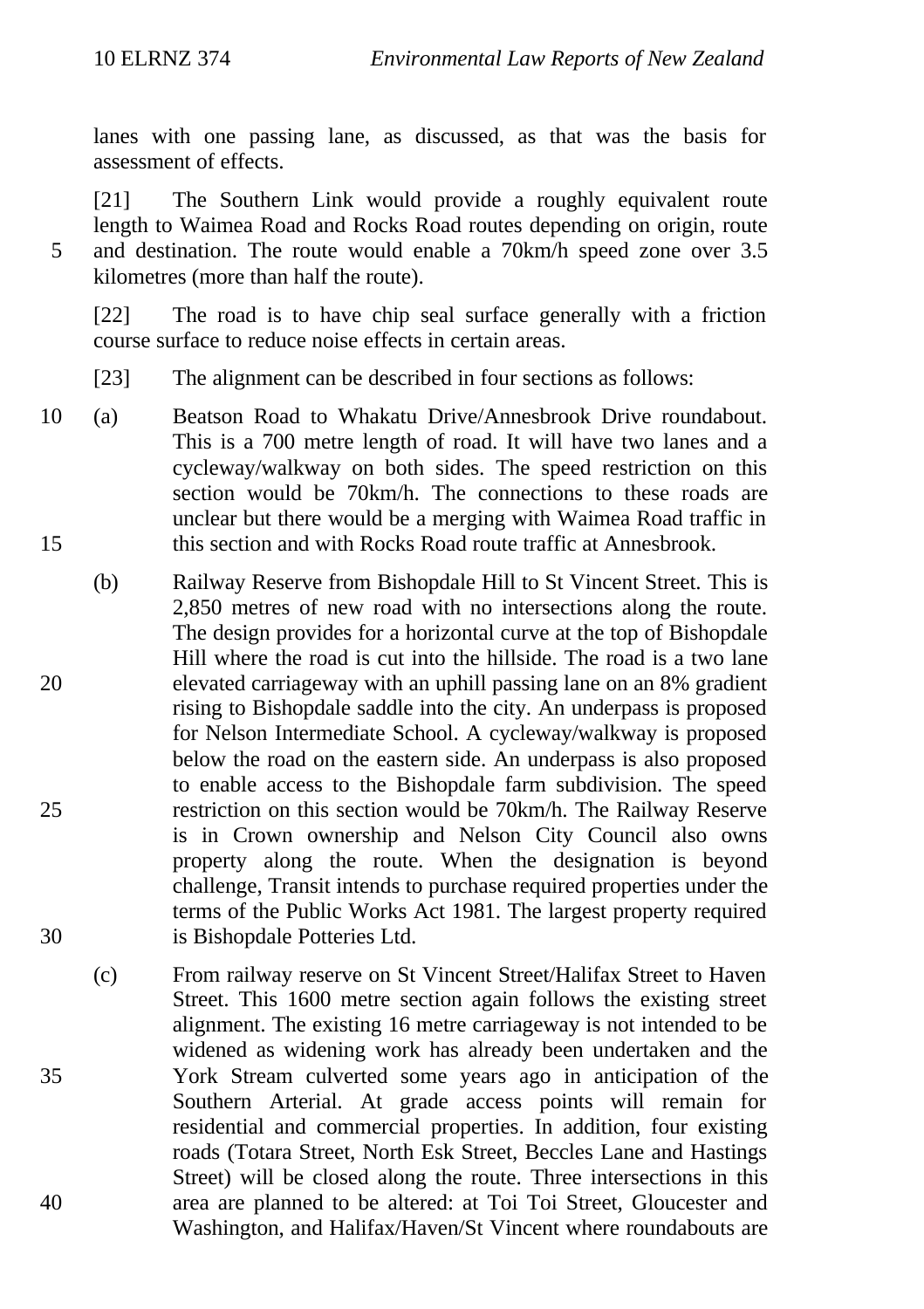to be enlarged. A pedestrian and cycle overpass is proposed at Victory School and a footpath is proposed on both sides of St Vincent Street. Other changes such as the re-design of car parking at local service areas are also envisaged. The speed restriction on 5 this section would remain at 50km/h. The Victory Kindergarten is on the St Vincent section of road.

(d) Haven Road/Halifax Street/St Vincent St roundabout. This 400 metre section utilises the existing four lane arterial road which has a cycle lane in each direction, and a footpath on the western side 10 only. The proposal incorporates upgrading the roundabout at the intersection with Queen Elizabeth II Drive. The speed restriction on this section would remain at 50km/h. Auckland Point School is situated on this section of road.

#### **Description of the Area**

#### 15 *Topography*

[24] From the northern end from Bishopdale Hill to Haven Road, the Southern Link would traverse an incised valley enclosed on either side by north/south extending hills rising up to 200 metres on the western side and 392 metres on the eastern side. Annexure "C" is a topographical map of the 20 area indicating contours at 20 metre intervals.

[25] The enclosing hills are significant to the valley location because they, together with obstructing ridges at the northern and lower end of the valley, are barriers to air drainage from the valley to the coastline. A partially discrete area of air, such as in this valley, is termed an airshed 25 (following the description of a watershed). The Southern Link enters the airshed from the south and travels its length. Annexure "D" is a map indicating airshed boundaries.

[26] Dr N J de C Baker, is a specialist paediatrician based at the Nelson Hospital who also works for the Nelson District Health Board as a 30 community paediatrician. In addition to being a senior clinical lecturer in Community Child Health, he is also a Fellow of the Royal Meteorological Society. In giving evidence for Nelson Intermediate School and others, he explained the combination of factors which leads to the frequent occurrence of air pollution in this valley. In theoretical terms, local concentrations of air 35 pollution are caused by the strength of the sources as well as the efficiency of dispersion. Day to day variations of pollutants are affected more by the prevailing meteorological, particularly wind, conditions than by changes in

strength at source. In winter, the effect of temperature inversions, low wind conditions and increased domestic heating combine to result in a 'pool' of 40 air pollutants in this valley. This local condition has been the focus of air quality monitoring studies in the past three years.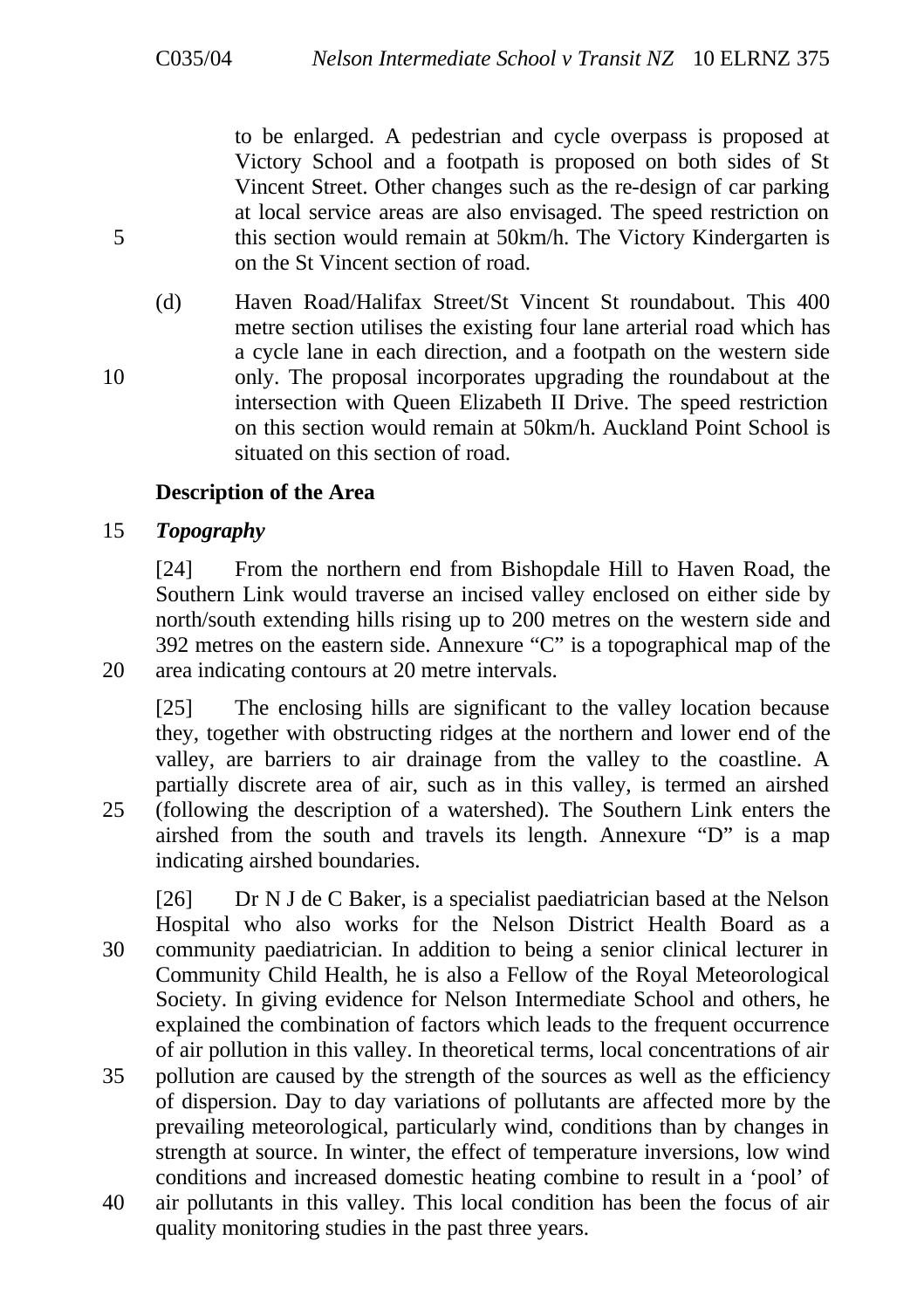## **Community**

[27] Population demographics are also significant for the Southern Link proposal. Some 1200 children attend the education facilities in the valley. Two primary schools, one intermediate school and one kindergarten are 5 adjacent to the route of the Southern Link. The children generally come from families that have higher levels of socio-economic deprivation and, as a reflection of this, the schools in the area are classified in the lower decile rating group by the Education Department. Victory School, for instance, has a decile 2 rating and is the lowest decile rated school in Nelson. Again, 10 partly as a reflection of social deprivation, 46% of the children attending Victory Kindergarten have been identified as having either health or appreciable special needs.

[28] The community of interest has been identified as both the wider Nelson/Tasman community and the directly affected local community. A 15 number of local communities have been identified as being affected. These vary in population size, geographic extent, functions and local community focus. Annexure "E" indicates the location of residential areas adjacent to the proposed Southern Link and the Waimea and Rocks Road routes.

[29] The six local communities adjacent to the Southern Link, Waimea 20 Road and Rocks Road can be segregated in different ways but they can be described in the following groups:

- (a) Nelson Central with a relatively small population of 1380 south of Selwyn Street, is somewhat separated from the proposed route.
- (b) Britannia Heights with a population of 4035 extends over three 25 sides of the Port Hills ridge, being bounded by Rocks Road, Wakefield Street, Haven Road, St Vincent Street and Toi Toi Street. The area is steep with circuitous roads through the area and many pedestrian tracks. Sub-groups, defined by topography and access can be identified within this area. At the base of the eastern 30 slopes there are 10 local shops on St Vincent Street, a pre-school and Victory Park. St Vincent Street is currently not a through street and is now a common cycle route with low traffic volumes.
- (c) Toi Toi-Broads is the hillside area south of Toi Toi Street. The population in this area is 2739 and a number of Housing New 35 Zealand duplex properties are noted. The Victory shopping area on St Vincent and Toi Toi Streets includes a number of retail shops and community police.
- (d) The Bronte-Grampians residential area has a population of 4092 from south of Nelson Central along both sides of Waimea Road to 40 just beyond Boundary road. The area is gently rolling and has three schools: Hampdon Primary and Nelson Boys and Girls Colleges.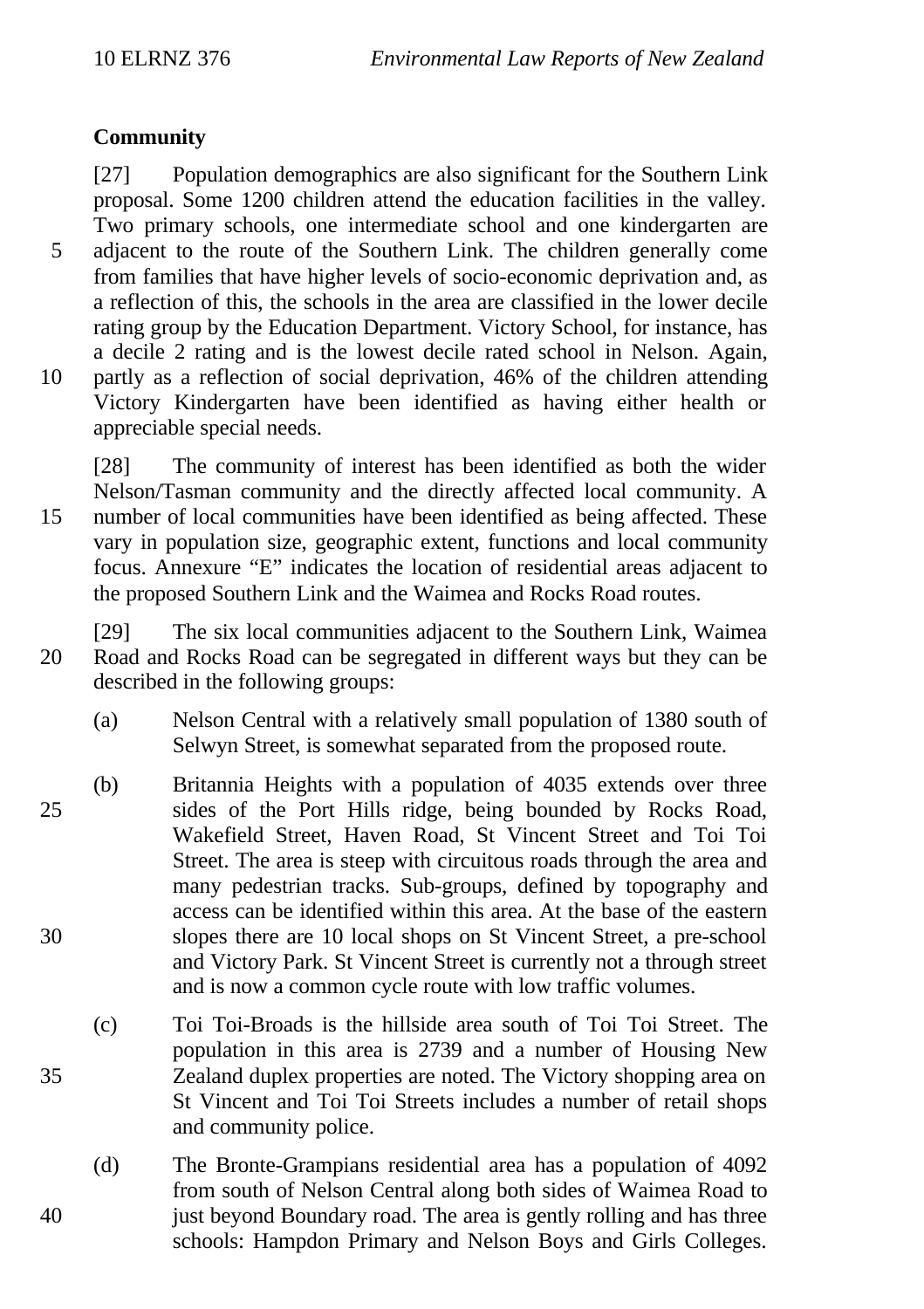There are a number of regional facilities adjacent to Waimea Road including Nelson Public Hospital.

- (e) Enner Glenn has a population of 2682 and is located south of Waimea Road. It has three local shops as well as pre-schools and 5 primary schools.
	- (f) Tahunanui has a population of 5403 with half the population located on the slopes east of the current SH6. This area also has substantial short term visitor accommodation, light industrial, a primary school, local retail shops (15) and community facilities.

#### 10 **The parties**

[30] Transit New Zealand was established in 1989 as an Authority with the principle objective:

*To operate a safe and efficient State highway system.*

State highway improvements are defined as capital projects which in turn 15 have specific objectives. Transit assumed responsibility for this project from the Council in 2000. Transit is the respondent.

[31] The acronym Nelsust stands for Nelson Transport Strategy Group Inc who, in conjunction with I P and J J Bieleski, have submitted appeals to the NOR as well as appeals against the granting of Resource Consent 20 applications relevant to the proposal. One of the objectives of Nelsust is:

> *The advocacy of sustainable transport solutions for Nelson, Tasman and Marlborough regions and their links.*

Mr and Mrs Bieleski are members of Nelsust and residents of the area.

[32] Nelson Intermediate School, Victory School, Victory Kindergarten 25 and Auckland Point School are all education and early learning providers adjacent to or near the proposed route of the Southern Link. In addition, objectors Bishopdale Potteries Ltd and Kervis Holdings Ltd joined with the schools. Bishopdale Potteries Ltd is the owner of land termed the "farm park" adjoining Beatson Road, and some of its land will be required if the

30 Southern Link proceeds. Kervis Holdings Ltd owns the Countdown/ Warehouse site between Vanguard and St Vincent Street.

This group of appellants is concerned that the requirements of Section 171 have not been met and also about the air quality safety and health effects resulting from the Southern Link proceeding.

35 [33] The Council has had an interest in the Southern Arterial route since the closure of the Nelson railway. The Council is involved in the project because they see the route as serving the City's needs and relieving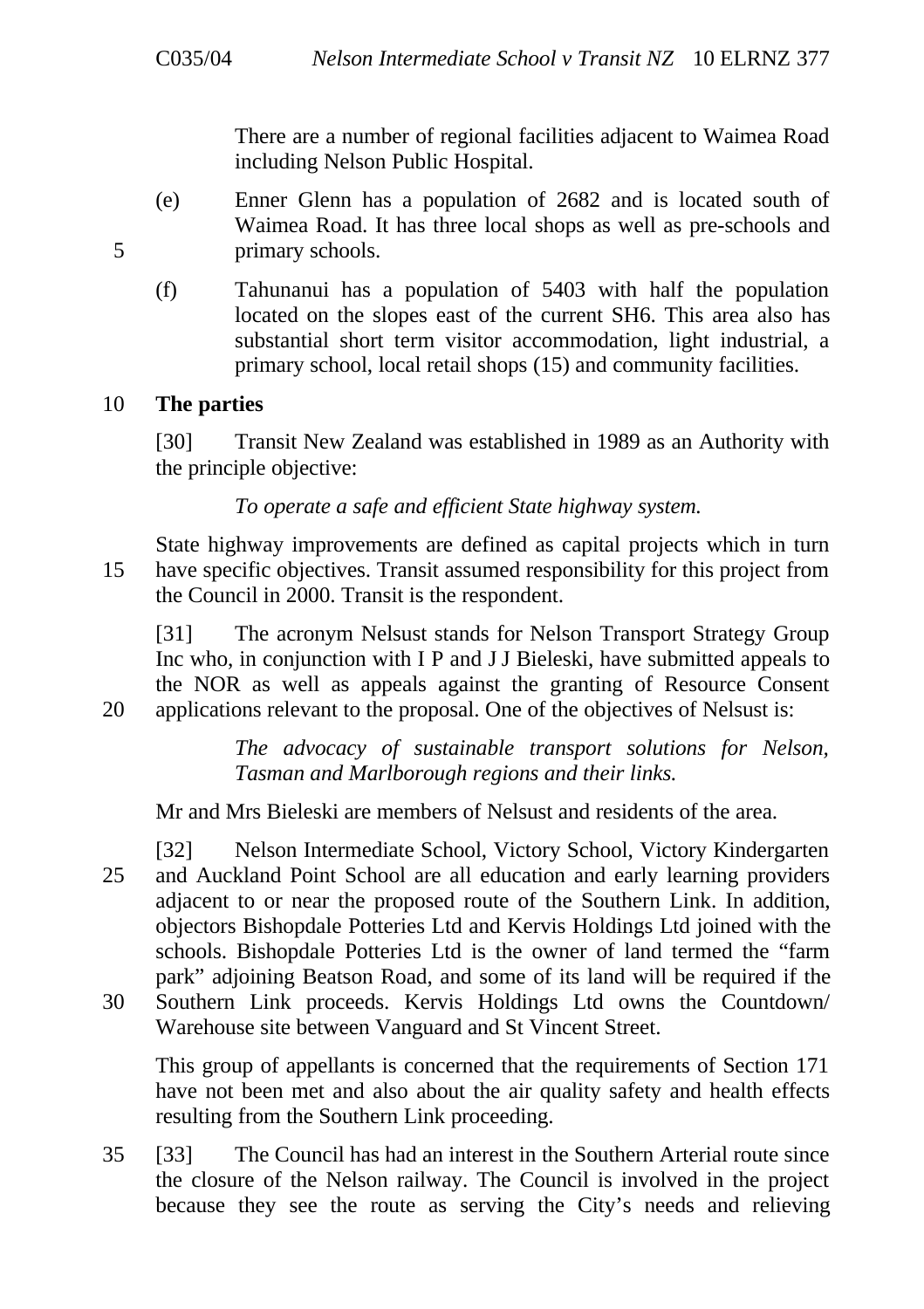congestion on and around the Waimea road route. Council would be undertaking the air quality mitigation proposed for the application.

[34] Mr J R M Philp has been a resident of Nelson since 1970. He has an interest in roading matters arising from 10 years' service on the district 5 roads council. He objects to the proposal on the basis of social and environmental effects and his view that alternatives have not received adequate consideration.

[35] Mr F C Bacon appeared for Nelson Electricity to present an agreement reached with Transit. However Mr Bacon then departed the 10 hearing and appeared again only as an expert witness for Nelsust. As they participated no further, we conclude Nelson Electricity has abandoned its interest in these proceedings.

## **Existing road routes, volumes and hierarchy in Nelson**

[36] Nelson City is a regional centre for an area primarily west and 15 south west of the city. Most of the road transport activity is between Nelson CBD and the south west. This is reflected in the tidal nature of the traffic demand: northbound to Nelson in the morning peak and south bound in the evening peak period. There are currently two arterial routes from Nelson to Stoke, that of the Rocks Road being the SH6 route to Whakatu Drive and 20 the Waimea Road to Stoke Road route. The approximate combined volume on these two routes is 46,000 to 49,000 vehicles per day, and 2900

vehicles/hour during morning or evening peaks.

- [37] Waimea Road is the most direct and highest volume route to the south from the CBD although there is evidence of vehicle switching to the 25 SH6 route. This may depend on perceived congestion on either route. Waimea Road is a dual carriage way (with one lane in each direction) carrying up to 28,000 vehicles per day (vpd) of which 3% are heavy vehicles. There is a passing lane at the southern end of this route in the southward direction. There are a number of intersections and private 30 accessways on this route as well as major education and health facilities. Transit's evidence suggests side friction constrains the level of service, as does pedestrian and vehicular activity generated by Nelson College. We were told driving conditions are slow on this route and there are frequent capacity breakdowns from minor interruptions to flow. The route is uphill to 35 Bishopdale Saddle in both directions.
- [38] The current SH6 route, Rocks Road/Tahunanui Drive, is the most direct route between the Port and the hinterland south. This road carries some 21,000 vpd along a dual carriage way, one lane in each direction of which about 5% are heavy vehicles. Traffic capacity on this route is 40 constrained by side friction resulting from intersections and many private accessways. The route is essentially flat.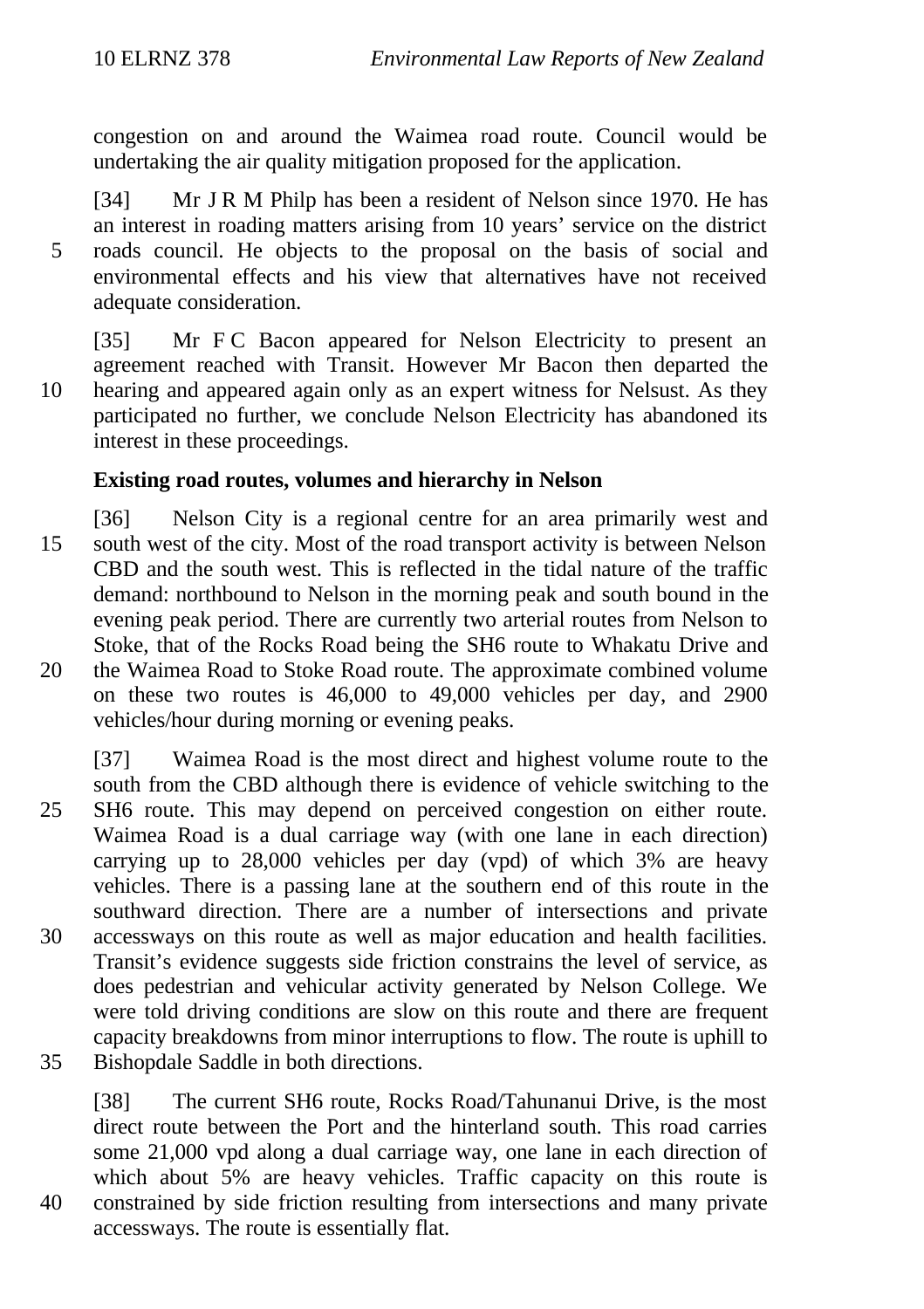[39] The twin roundabouts at Tahunanui on the Rocks Road route are a frequent cause of congestion and traffic backup. There are also roundabouts near the Nelson CBD which have congestion problems. We observed queuing of vehicles at Annesbrook roundabout and Whakatu Drive at peak 5 times.

#### **Safety and efficiency**

[40] Transit evidence was that the Wakefield/Quay Roads section of SH6 has a higher accident rate than for comparable roads in other parts of New Zealand and the roundabouts on both routes are not functioning well 10 because of traffic volume. Side friction or the interference to flow from intersections and private accesses may cause inefficiency, along with high volumes. The two existing routes would be more efficient without side friction and intersections. Whether the Southern Link would improve safety or efficiency is one of the core issues in this case. Unfortunately Transit 15 provided little evidence on these critical issues.

[41] Level of service (LOS) is a concept adopted by the US Highway Capacity manual to compare the relative performance of road sections in terms of their ability to move traffic. It provides an assessment of efficiency by six categories of LOS, from A (primarily light traffic in free flow 20 conditions) to F (over capacity and a breakdown of traffic flow). Transit witnesses told the Court the two alternative routes, Rocks Road and Waimea Road, both have a current LOS assessed at C for much of the day, dropping to LOS of D and E during the weekday morning peak hour period. The current LOS therefore produces some regular queuing for much of the

- 25 day, with the LOS in peak periods being poor. With anticipated growth in volume of traffic, Transit expects a deterioration in the LOS so that by 2021, unless improvements are made, the routes will be operating at their design capacity limits for most of each day, and substantial delays and a high degree of variability in travel times are anticipated.
- 30 [42] The appellants did not contest that, without roading improvement, the current levels of service would fall in future years. The appellant's traffic engineering expert, Mr J Foster, was of the view that:
	- (1) the existing routes could be significantly improved in terms of their performance;
- 35 (2) he doubted Southern Link would achieve any great improvement that could not be achieved on current routes.

[43] In essence some of the issues that arise relate to improvements that will occur to the network peripheral to the construction of the Southern Link. If these were introduced anyway, they would have a significant effect

40 on the traffic patterns, even if the Southern Link was not constructed. The appellant points to the constraints of Whakatu Drive/Waimea Road and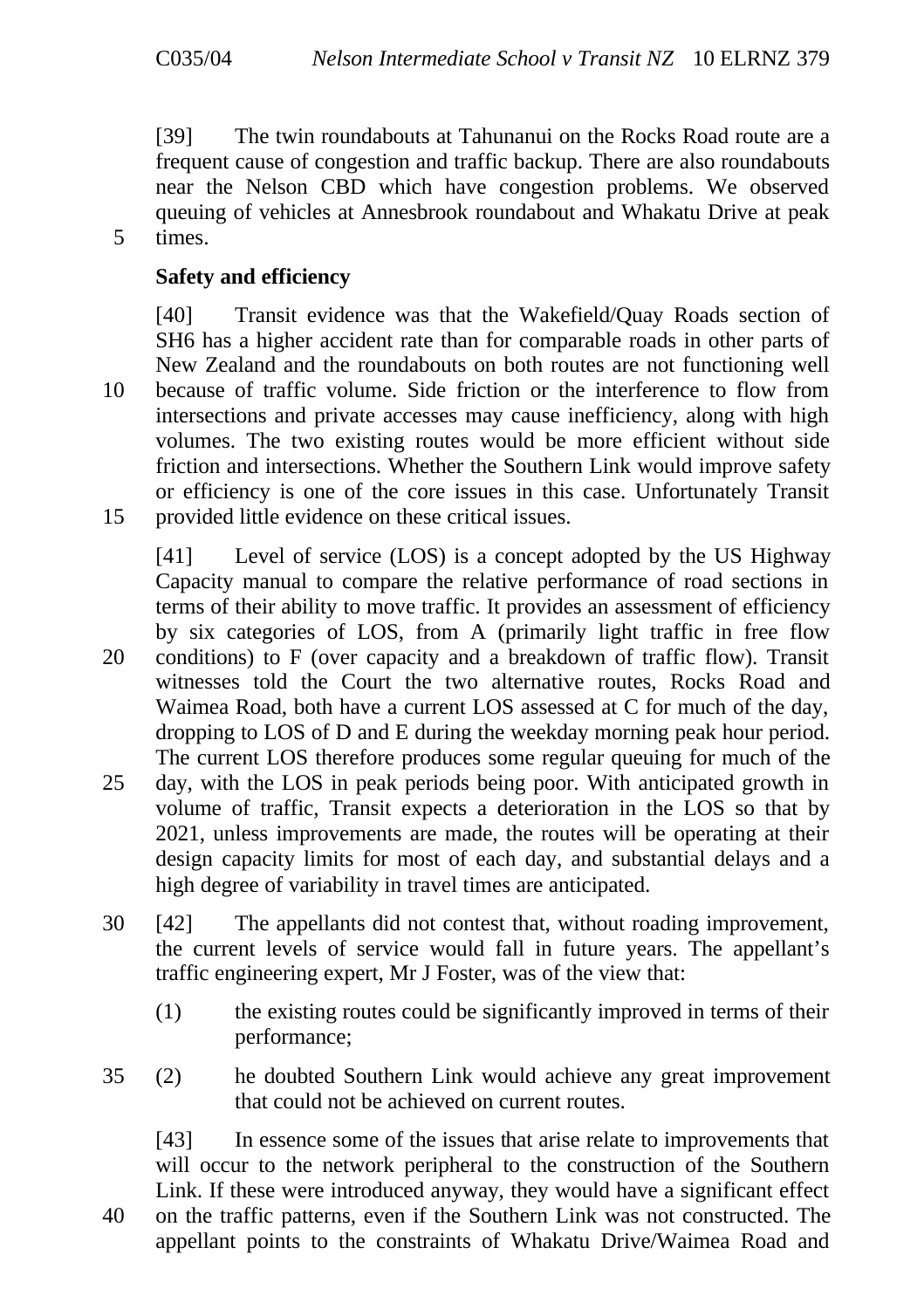Annesbrook roundabouts and the CBD intersections as being significant constraints on the system whether the Southern Link is constructed or not. When one examines the potential for other improvements to the existing roading system it is argued by the appellants that there are no benefits either

- 5 in terms of LOS efficiency or in terms of safety from the development. For example, Mr Foster points to the fact that mid-block accident levels for the existing roading network are lower than the national average. Similarly, he compares the Southern Link with other potential improvements to the roading network to conclude the LOS achieved will not be significantly 10 different.
- 

[44] By the time of this hearing Transit accepted that they must compare the Southern Link with realistic options available including upgrading Waimea Road, upgrading Rocks Road, or three-laning both Waimea Road and Rocks Road. This last option would have two lanes 15 dedicated in a southerly direction for morning (AM) traffic and two lanes on the other route dedicated for afternoon  $(PM)$  traffic<sup>1</sup>. This was described by Transit witnesses (particularly Mr M L Crundwell, traffic engineer) as the "do minimum" option. This description is wholly unsuitable and arises from it being an enhancement of an earlier alternative of only minor upgrading of 20 some intersections. By the conclusion of this case, however, it was a fully developed option including:

- (a) three-laning both Waimea and Rocks Roads;
- (b) improving the twin Tahunanui roundabouts;
- (c) improving other intersections.

## 25 We shall call this option the *three lane option.*

[45] At the heart of this whole argument is the contention of Mr Foster that the provision of six lanes (three lanes inbound and three lanes outbound) can be provided without the construction of the Southern Link.

[46] Having heard all the evidence it appears to us that the prospect of 30 four-laning Rocks Road is fanciful. The Council has permitted the construction of a number of major apartment buildings along the foreshore which make the prospect of acquiring land above the Coastal Marine Area (CMA) to widen the road virtually non-existant. Any extension of the road seaward would involve not only major works in the CMA but also 35 significant practical issues including impacts on the operation of the Port and the channels. Although Tahunanui Road itself could be further widened, this would not significantly improve the capacity of this route.

[47] Because of the way in which calculations were done at absolute peak flow, the tidal nature of AM and PM flows was not fully accounted for 40 in the various models that were put before the Court. This leaves four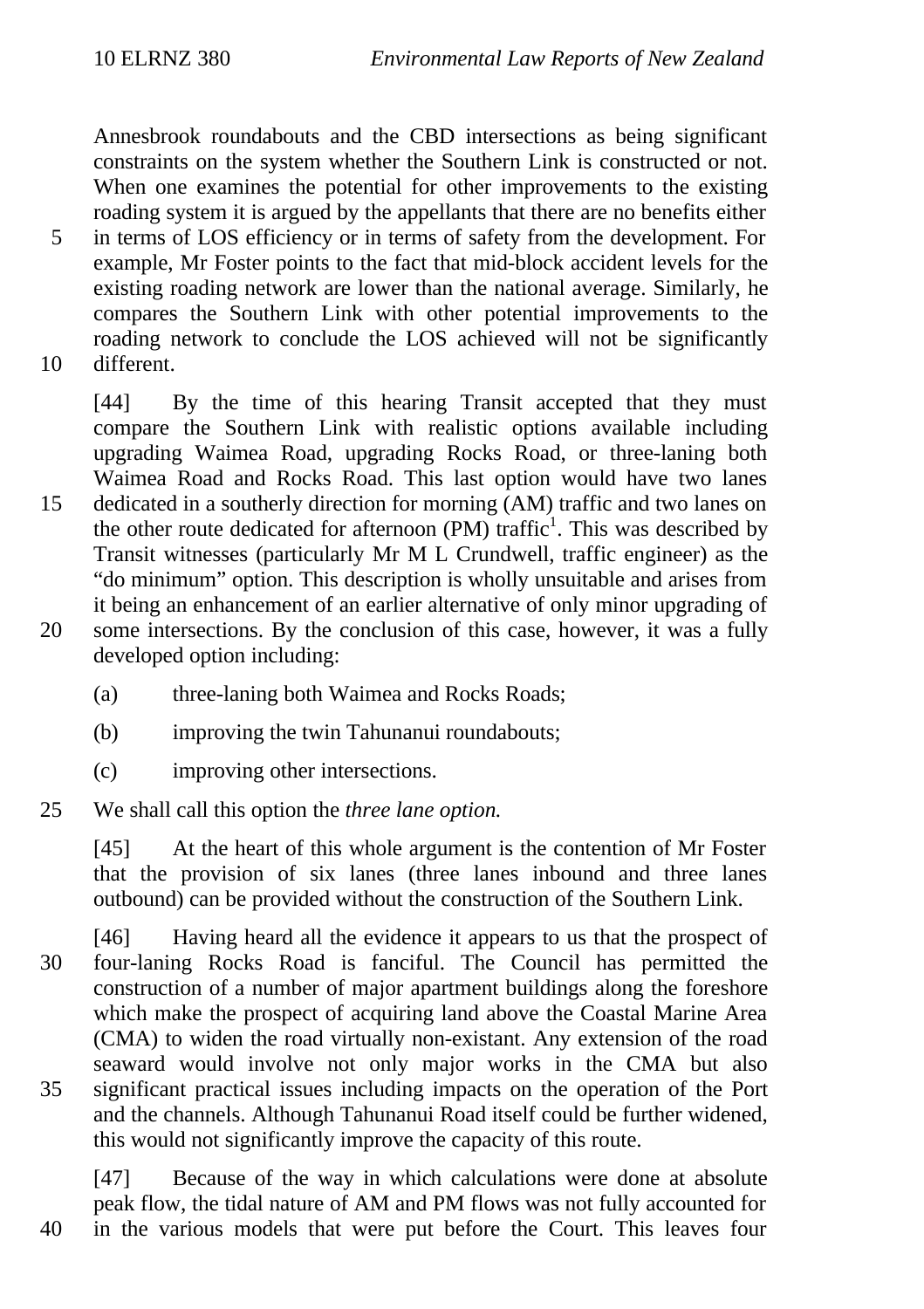alternatives, excluding do nothing (which was for comparative purposes only):

- (a) Southern Link.
- (b) The three lane option. This is an option for three-laning each of 5 Waimea and Rocks Road, two lanes of one route for AM peak and two lanes on the other for PM peak. Mr Crundwell has only provided for a 50% increase in traffic flow by two-laning the road, rather than doubling present capacity. There is conflicting evidence on some matters of traffic engineering opinion. We prefer the 10 evidence of Mr Foster, namely that in the three-lane option the capacity of the roads would be in the order of 4,500, namely existing capacity (intersection improvement constraints of 1,800 vehicles per hour) plus at least 2,700 from dual lane, possibly up to 3,300 to 3,400.
- 15 (c) Four-laning Waimea Road and maintaining Rocks Road as at present.
- (d) Intersection and route improvements only. This would involve improving intersections, particularly the twin roundabouts on Tahunanui Road, the intermediate intersections on Waimea Road 20 and attempting, as far as possible, to reduce side friction and improve traffic flow. On this basis we understand that there is capacity with these improvements for both roads together to handle somewhere between 3,300 and 3,800 vehicles per hour at peak. This option was not one proposed by Transit or considered in any 25 real sense until Mr Crundwell was recalled by Transit late in the case. There was significant technical argument from Mr Crundwell against the calculations of Mr Foster, and we are left to piece together as best we can the respective position of the parties. Mr Crundwell appears to accept that with improvements the capacity 30 of the existing two roads without any extra lanes would be (except perhaps at intersections) at least 3,600 vehicles per hour.

[48] Mr Crundwell's estimates for traffic demand volumes in 2011 are 3,700 vehicles per hour (vph) and 4,200 vph for 2021, compared to Mr Foster's 3,300 vph for 2011, and 3,600 vph for 2021. We will discuss how 35 these figures compare with the Southern Link and overall capacities in due course.

## **The legal framework**

[49] The statutory framework for considering issues pertaining to designations under the RMA is as follows: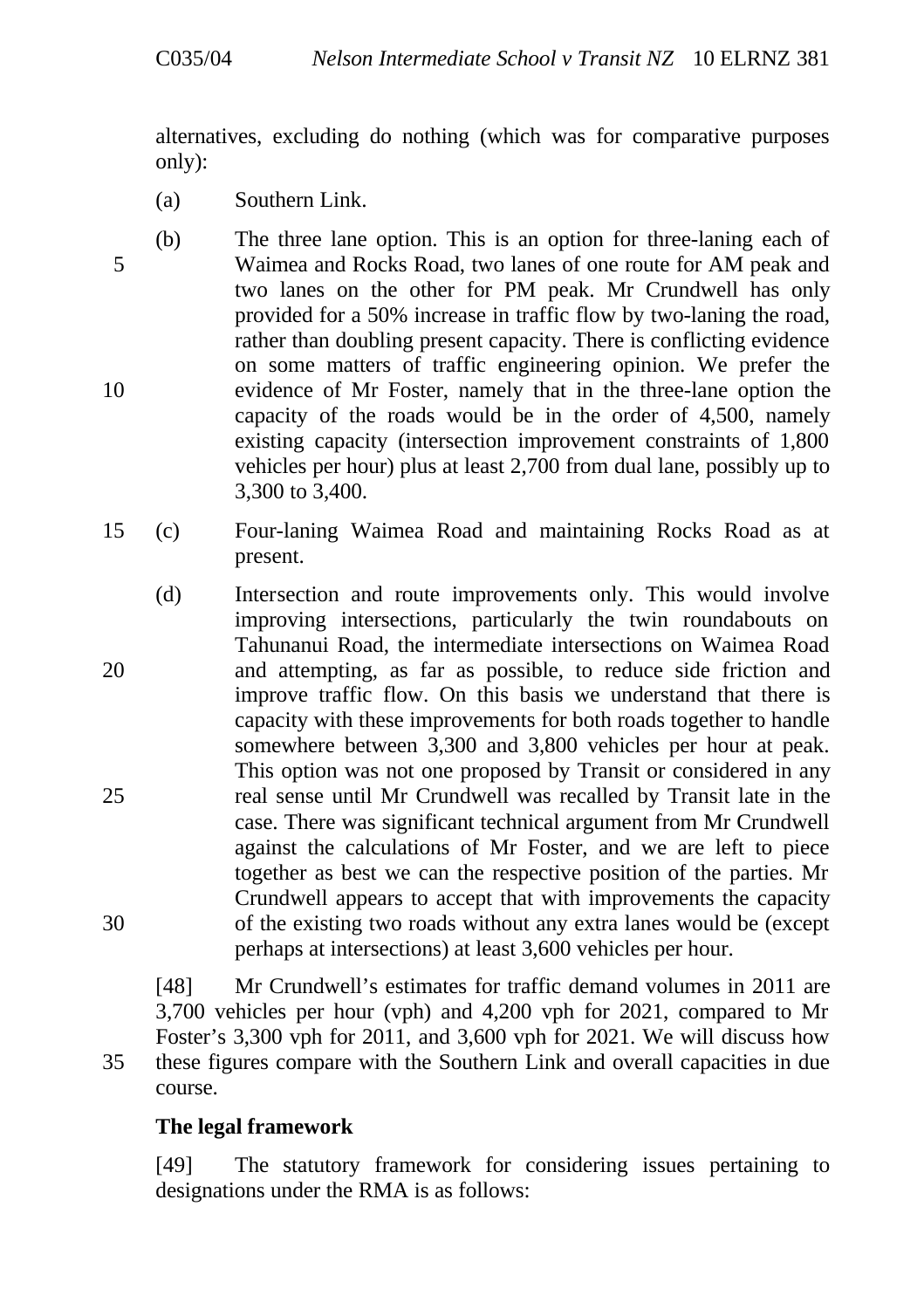- (a) Sections 166, 175, 176 and 176A set out the legal effect of a designation and state the plan procedures.
- (b) Section 166 provides that a designation is a device in a plan to give effect to a requirement made under section 168.
- 5 (c) Section 168 sets out the matters which are to be included in a NOR.
	- (d) Section 171 contains the matters to which regard and particular regard should be had by the territorial authority and the Court. Section 171 is subject to Part II.
- 10 (e) Section 174 sets out the appeal process and confirms the Court's discretion in determining the appeals.
	- (f) Section 175 states that the territorial local authority is to include a designation that is confirmed by the Environment Court in its district plan and any proposed plan as if it were a rule.
- 15 (g) In terms of section 176(1) the effects of a designation are to remove any requirement to obtain resource consents otherwise required under the relevant plan; to allow the requiring authority to undertake works or actions in accordance with the designation; and to prevent any other use of land which would prevent or hinder the 20 designation, without written permission of the requiring authority.

#### **The regime of section 171**

[50] It was common ground between the parties that the Court stands in the shoes of the territorial authority in respect of its duties under section 171. The parties are also agreed that the unamended Act (that applying to 1 25 August 2003) is the relevant Act to apply pursuant to section 112 of the transitional provisions of the 2003 Amendment Act. The relevant section 171 reads:

#### *Recommendation by territorial authority—*

*(1) Subject to Part II, when considering a requirement made* 30 *under section 168, a territorial authority shall have regard to the matters set out in the notice given under section 168 (together with any further information supplied under section 169), and all submissions, and shall also have particular regard to—*

35 *(a) Whether the designation is reasonably necessary for achieving the objectives of the public work or project or work for which the designation is sought; and*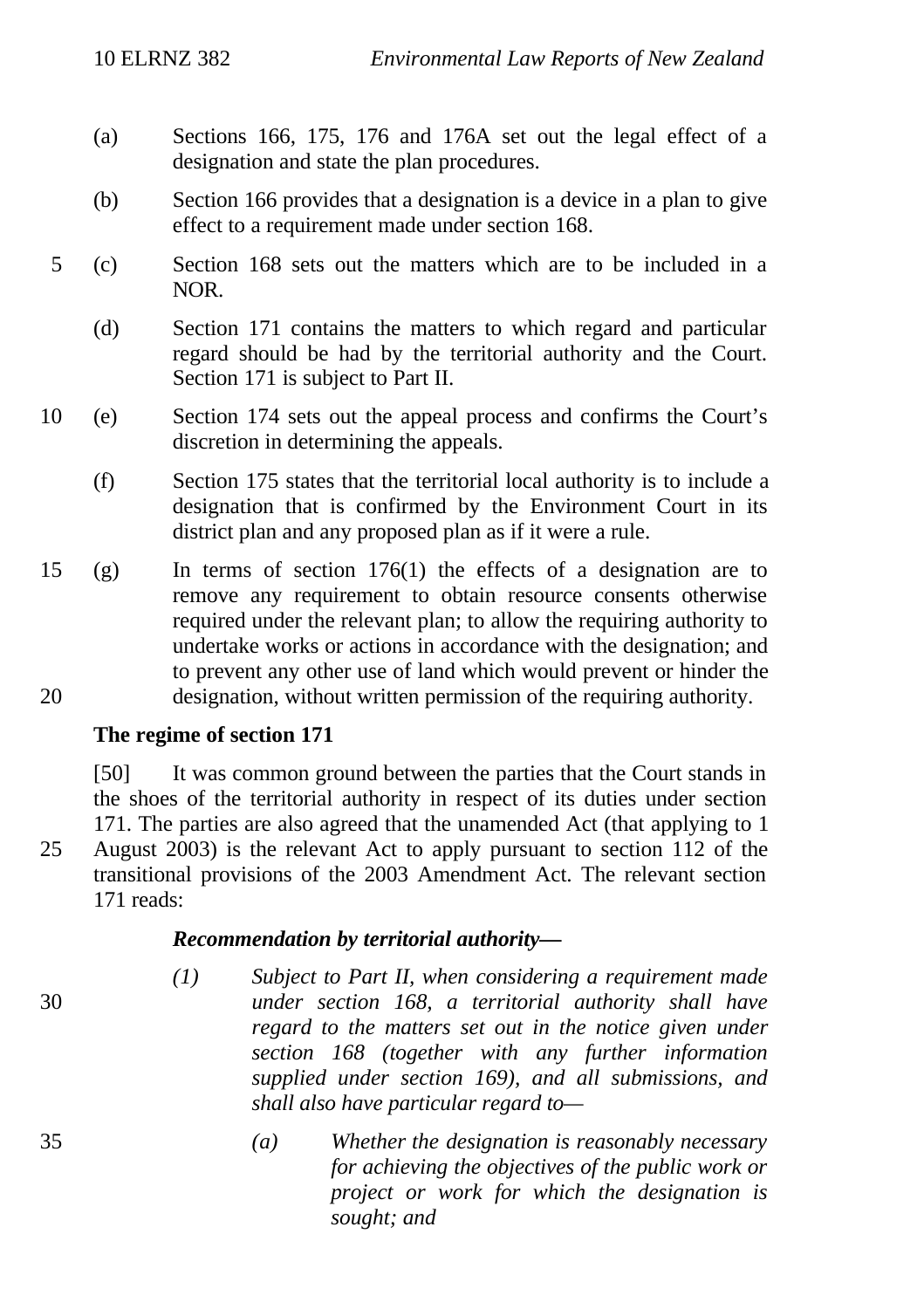- *(b) Whether adequate consideration has been given to alternative sites, routes, or methods of achieving the public work or project or work; and*
- 5 *(c) Whether the nature of the public work or project or work means that it would be unreasonable to expect the requiring authority to use an alternative site, route, or method; and*
- *(d) All relevant provisions of any national policy* 10 *statement, New Zealand coastal policy statement, regional policy statement, proposed regional policy statement, regional plan, proposed regional plan, district plan, or proposed district plan.*
- 15 [51] It is clear therefore that there are in fact four particular areas that must be examined in consideration of a designation under section 171. These are:
	- (a) Part II of the Act to which all other considerations are subject;
	- (b) The matters set out in the NOR;
- 20 (c) All submissions received;
	- (d) The matters set out in section  $171(1)(a)-(d)$ .

[52] There has been legal commentary on the preamble to subsections 171(a)-(d). Several major conclusions can be reached:

## *(1) That everything in section 171 is subject to Part II considerations.*

25 [53] As the Privy Council noted in *McGuire v Hastings District Council<sup>2</sup>* :

> *By s 171 particular regard is to be had to various matters, including*

- 
- 30 *(b) whether adequate consideration has been given to alternative routes; and*
	- *(c) whether it would be unreasonable to expect the authority to use an alternative route.*
	- *. . .*

*. . .*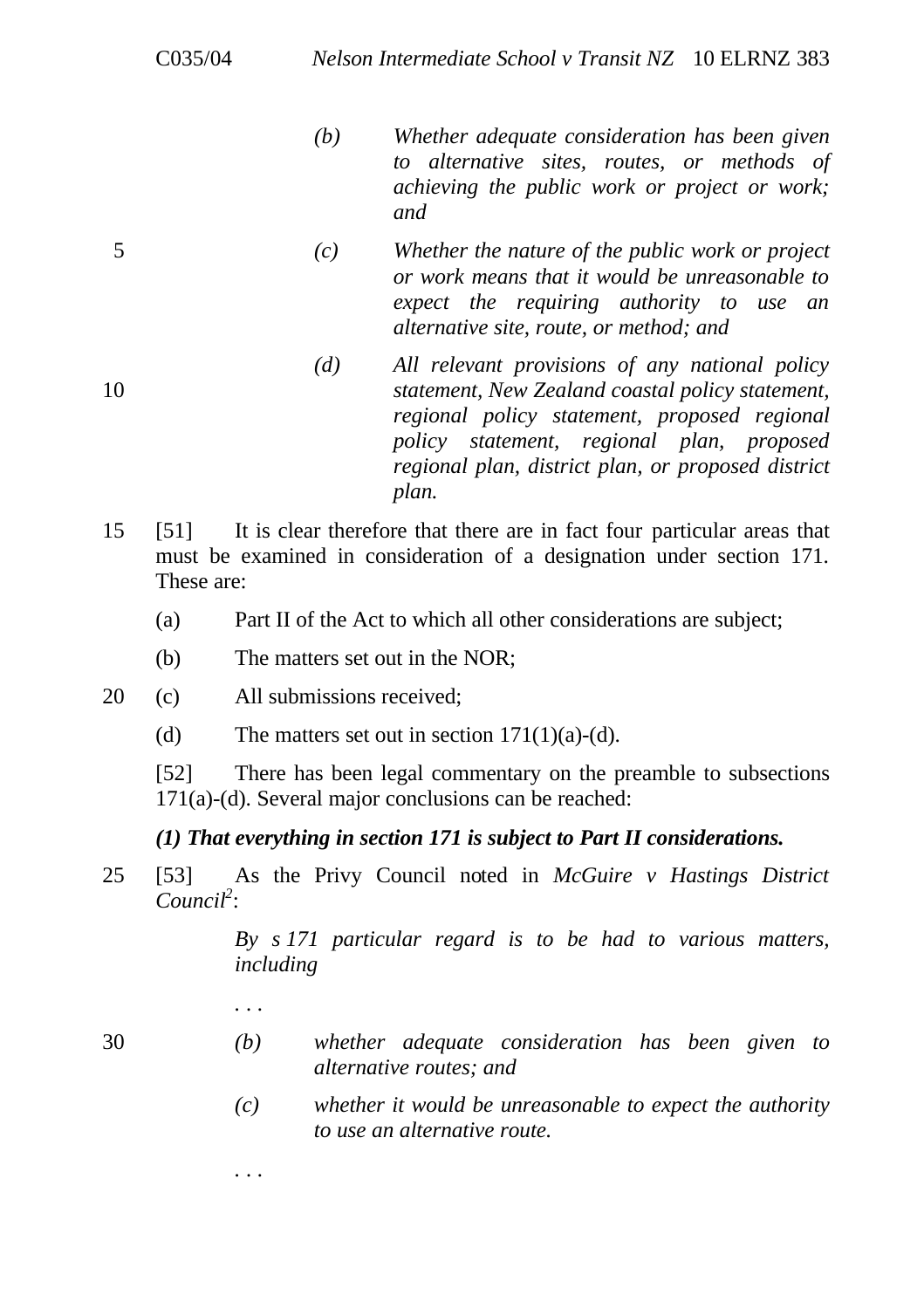*Note that s 171 is expressly made subject to Part II which includes ss 6, 7 and 8. This means that the directions in the latter sections have to be considered as well as those in s 171 and indeed override them in the event of conflict.*

5 [54] Importantly this discussion is had within the context of the discussion in paragraph 21 by the Privy Council of Part II of the Act, particularly sections 6, 7 and 8. After discussing this the Privy Council at paragraph 21 continued:

*. . . These are strong directions to be borne in mind at every stage* 10 *of the planning process. The Treaty of Waitangi guaranteed Maori the full, exclusive and undisturbed possession of their lands and estates, forests, fisheries and other properties which they desired to retain. While, as already mentioned, this cannot exclude compulsory acquisition (with proper compensation) for necessary* 15 *public purposes, it and other statutory provisions quoted do mean that special regard to Maori interests and values is required in such policy decisions as determining the routes of roads. Thus, for instance, Their Lordships think that if an alternative route not significantly affecting Maori land which the owners desire to* 20 *retain were reasonably acceptable, even if not ideal, it would accord with the spirit of the legislation to prefer that route. So, too, if there were no pressing need for a new route to link with the motorway because other access was reasonably available.*

- [55] It is clear to us when considering the context of the Privy Council's 25 discussion of Part II that the Privy Council considered that the powers under sections 5, 6, 7 and 8 could extend to an evaluative consideration of the merits and alternatives for transport routes. It is in that context that the discussion we have already quoted at paragraph 22 of the decision took place.
- 30 *(2) In the end, the Court must be satisfied that the proposed designation meets the single broad purpose of the Act, namely sustainable management.*

[56] Questions of efficiency involving an appropriate comparison with alternatives must arise under section 7(b) of the Act, as must questions of 35 finite characteristics of natural and physical resources  $7(g)$ ; the quality of the environment  $7(f)$ ; amenity values  $7(c)$ ; and the various matters identified in sections 6, 7 and 8 generally.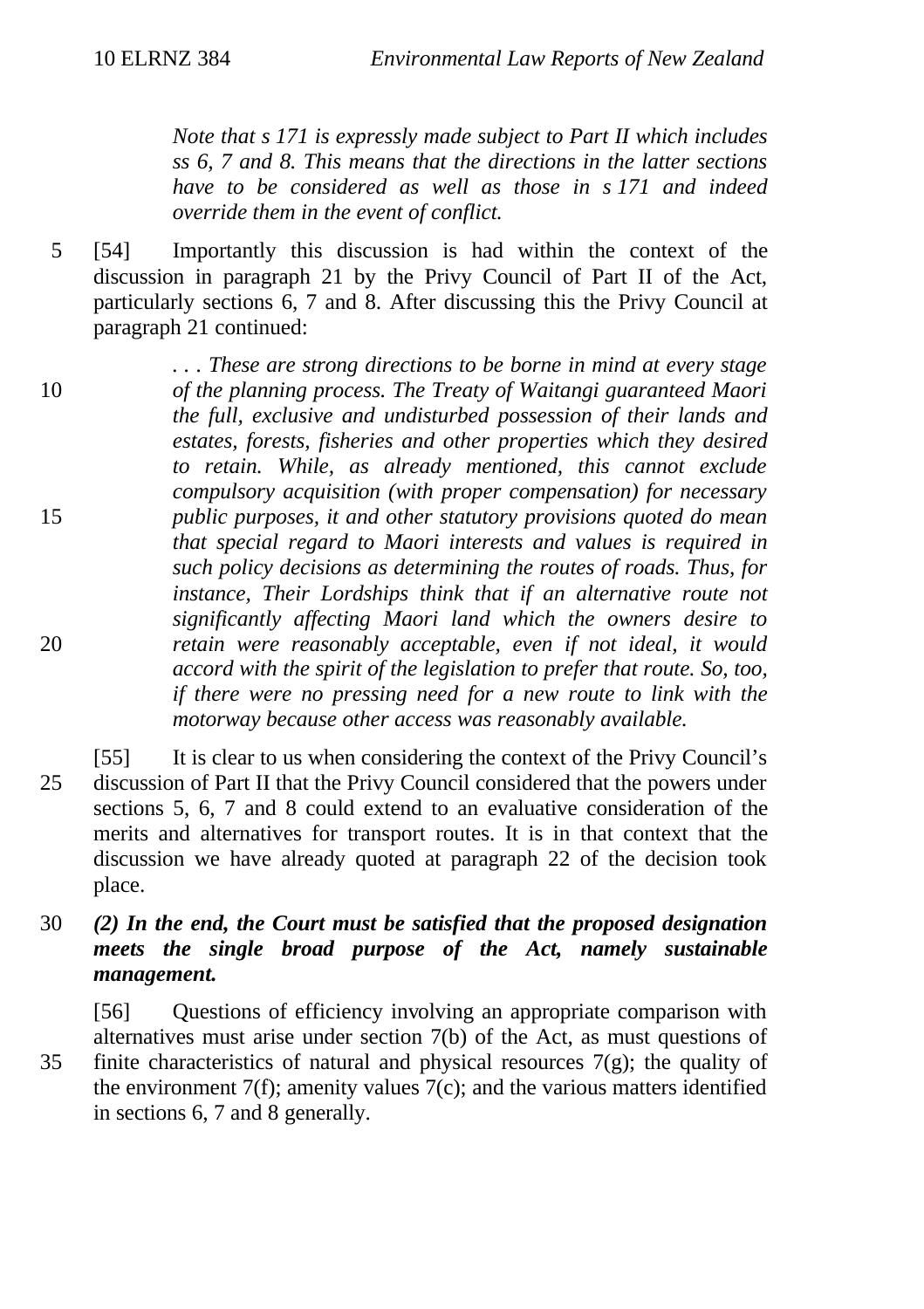## *(3) Section 171 also requires the Court to have regard to not only the matters set out in the Notice of Requirement (NOR) but all submissions.*

[57] Having regard to the over-riding requirement for the designation to meet the requirements of Part II and section 5 in particular, it is difficult to 5 accord any particular hierarchy to these requirements compared with those in subsections (a) to (d) to which there must be particular regard. We cannot read the introduction to section 171 as requiring the Court to ignore the NOR or the submissions of the parties, or the issues raised therein. As with matters under Part II generally, the application of any finding in respect of 10 these various aspects of section 171 are matters that must be integrated into a final decision under section 5 to meet sustainable management.

#### *(4) The application of section 171(a)-(d)*

[58] It is in this context that we must examine the section 171 subsections (a) to (d). There has been significant argument before the 15 Courts as to the meaning of section 171(a), and whether the work must be reasonably necessary or only the method of designation. This matter was discussed in some detail in the High Court decision of *Wymondley Against the Motorway Action Group Incorporated v Transit and Manukau City* Council<sup>3</sup>. In particular the High Court concluded<sup>4</sup>:

- 20 *Accordingly the correct interpretation of s 171(1)(a) must be that it requires particular regard to be had to whether the designation is reasonably necessary to achieve the public work's objective, not whether the work for which the designation is sought is reasonably necessary.*
- 25 *[30] That is what s 171(1)(a) said. Syntactically it could not be read as directing particular regard, first to whether the public work for which the designation was sought was reasonably necessary and secondly, to whether the designation sought was reasonably necessary to achieve the objective of the public work.* 30 *The subsection only referred to one reasonable necessity to which particular regard was to be given. That reasonable necessity was grammatically tied to whether the designation achieved the objective of the public work. The subsection did not say that the reasonable necessity for the public work was to be considered.*
- 35 [59] The Court disagreed with the line of authority in the Environment Court in *Bungalo Holdings Ltd v North Shore City Council<sup>5</sup>* , also adopted by this division in its decision *Rangi Ruru Girls School Board of Governors and Others v Christchurch City Council and Others<sup>6</sup>* , but without reference to *Wymondley* which was delivered on 17 September 2003.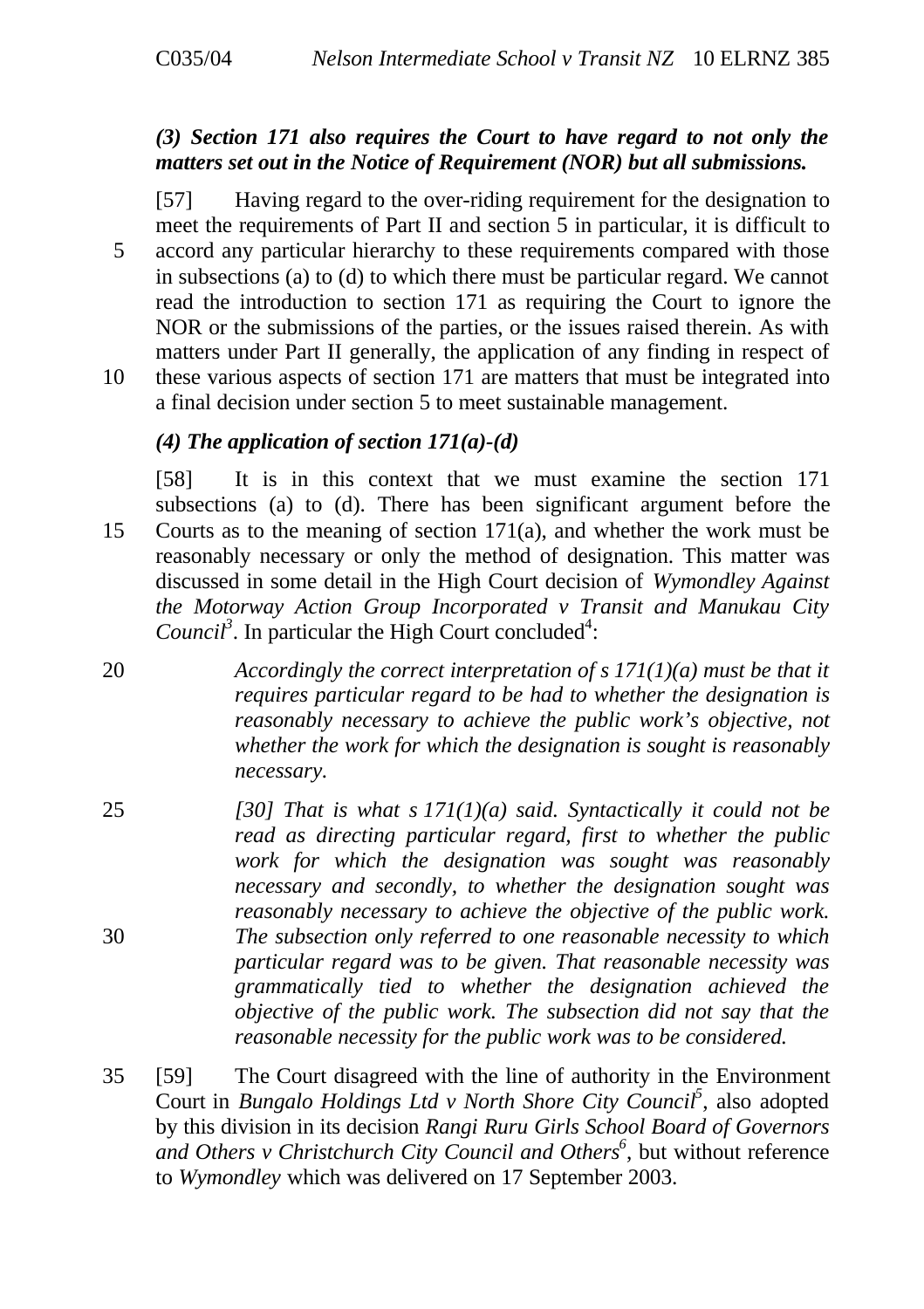[60] The grounds of appeal in *Wymondley* were restricted in part to an examination of the meaning of section  $171(1)(a)$  rather than matters that may be considered by the Court taking into account the preceding words in section 171. Although we remain concerned at an interpretation of section

- $5 \quad 171(1)(a)$  which would constrain the consideration to designation as a method only, we conclude that the preceding words in section 171 require an overall evaluation of the appropriateness of the application to meet the purpose of sustainable management. On the authority of *Wymondley* it must therefore be that section  $171(1)(a)$  does not apply the evaluation under Part
- 10 II. This does not mean that *Wymondley* is authority for the proposition that such an evaluation cannot take place or that section  $171(1)(a)$  prevails over Part II. Accordingly the suggestion by the applicant that there is no evaluation of the necessity of the Southern Link under section  $171(1)(a)$ may be correct in light of *Wymondley*. However Transit must still establish 15 that the Southern Link meets the purpose of the Act under Part II and
	- section 5 in particular.

[61] Underlying Transit's submission in this regard is an assumption that if the merits of designation are not to be considered under sections 171(a) to (d) they are not to be considered by the Court at all. With respect, 20 we can see no basis for that conclusion in light of the clear wording of the Act. Nor can we see the decision in *Wymondley* as establishing that as the correct approach. We did not understand anything in *Wymondley* to contradict the Privy Council decision in *McGuire v Hastings District Council* which we have already cited.

25 [62] If there was any doubt as to whether the overriding applicability of Part II is relevant to the consideration of this application, then the decision of Yenning and Smellie JJ in *Auckland Volcanic Cones Society Incorporated v Transit New Zealand Limited<sup>7</sup>* is clear on this issue. The entire discussion in that decision is predicated upon section 171 being 30 subject to Part II. The Court put the matter in this way<sup>8</sup>:

*[59] The matter can be considered another way. The specific considerations in s 171 (alternative methods or routes in particular) are subject to Part II of the RMA. Parties involved in the administration and application of the RMA are very familiar* 35 *with the requirement to have regard to other considerations subject to Part II. On an application for resource consent, consent authorities and on appeal the Environment Court must have regard to the considerations in s 104 of the RMA. The s 104 considerations are expressed to be subject to Part II. There is a* 40 *well-established body of case law confirming the primacy of Part II and how that is applied in relation to the s 104 consideration. The drafting technique used in s 171 to provide the considerations in that section are subject to Part II is not unique to s 171.*

- 
-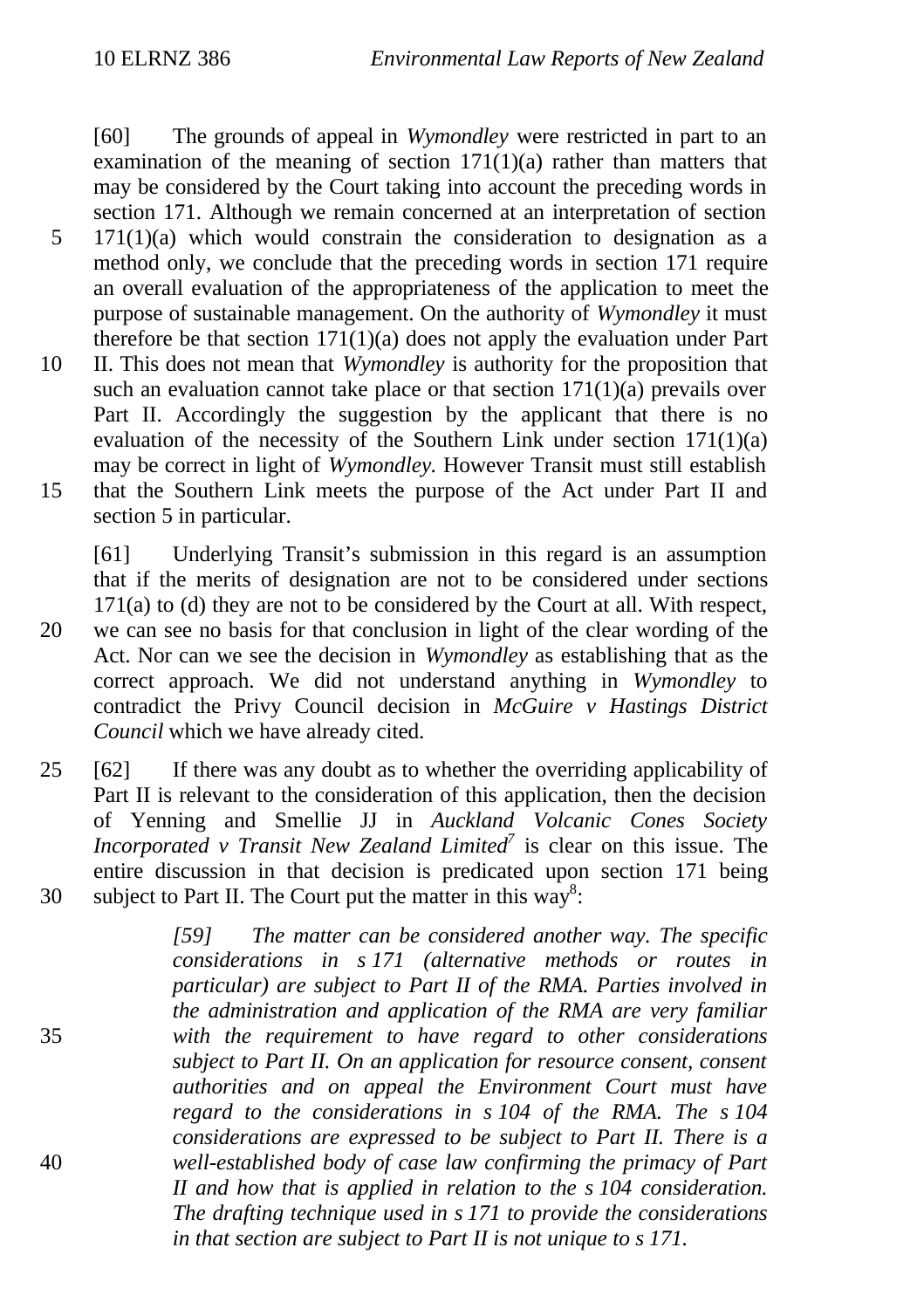*[60] In the present case the effect of ss 171 and 174 is to require Transit and the Environment Court on appeal to have particular regard to the matters at s 171(1)(a), (b), (c) and (d) but always subject to Part II of the RMA.*

5 *[61] Mr Cavanagh submitted that when having regard to s 171, at each stage of consideration of s 171, the Court ought to test each alternative against Part II. We do not read s 171 nor the comments of Lord Cooke of Thorndon in the McGuire case as requiring the Court to adopt that approach. Lord Cooke of* 10 *Thorndon's reference to the strong directions (in ss 6-8) to be borne in mind at every stage of the planning process is a reference to the obligations on a requiring authority, the Environment Court and this Court on appeal to have regard to those considerations. For the reasons given earlier we are satisfied that the Environment* 15 *Court did not misdirect itself when considering the requirement to consider the alternatives under s 171(1)(b) in particular, subject to Part II.*

[63] We intend to adopt the approach of examining the matter sequentially as follows:

- 20 (a) the applicability of sections 6-8 and the various factors of section 5 without reaching an overall integrated decision as to sustainable management;
	- (b) considering the matters set out in the NOR and their application;
	- (c) considering the submissions received; and
- 25 (d) considering the four limbs of section  $171(1)(a)-(d)$ .

[64] The final step will then be to integrate all issues and facts in order to reach a decision as to sustainable management.

## **Approach to Part II**

- [65] As with many of the other issues discussed under this heading, 30 there is considerable overlap between the various sections. We have determined that we should discuss the matters under the following Part II headings:
	- (a) efficiency (section 7(b));
	- (b) social, cultural and amenity issues (sections  $5(2)$  and  $7(c)$ );
- 35 (c) noise (sections  $5(2)$  and  $7(c)$ );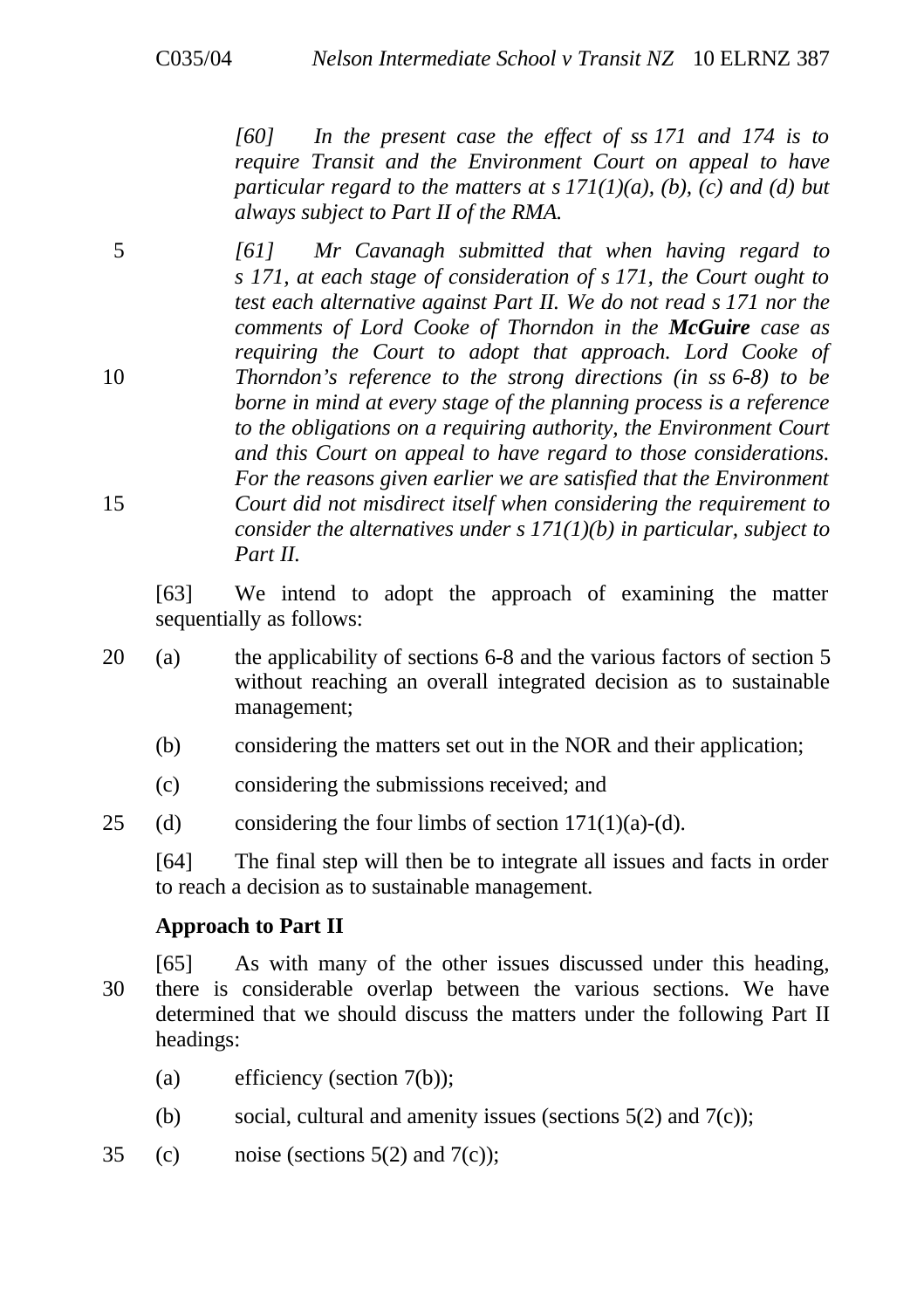- (d) air quality (section 5(2)(b)), quality of the environment (section  $7(f)$ ), health effect (section  $5(2)$ ), mitigation package proposing no net increase in  $PM_{10}$  emissions (section 5(2)(c)):
- (e) safety (section 5(2)).

## 5 **Section 7(b) — Efficient use and development of natural and physical resources**

[66] It is clear that the Court is not concerned with the financial viability of the project<sup>9</sup>. However we do not understand those decisions to mean that the Court is not concerned with the relative efficiency of the 10 project, both in economic terms or in practical terms, ie whether it achieves its objectives. The potential to apply section 7(b) to assess methods has been recognised by the Court<sup>10</sup>.

- [67] We conclude that to examine efficiency in this case it is necessary to examine alternatives. Efficiency must bring into question the effect of the 15 change compared with the existing situation. Because section 7(b) is concerned in part with the efficient development of resources, one assumes that it must be open to consider, in appropriate cases, a comparison with other developments. In our view the discussion of the Privy Council in *McGuire* is relevant when it stated at paragraph 21:
- 20 *So, too, if there were no pressing need for a new route to link with the motorway because other access was reasonably available.*

[68] As we shall discuss in due course, it is conceded that a consideration of alternative routes can be undertaken under section  $171(1)(b)$ . We conclude that, in any event, such a consideration can be 25 undertaken in examining questions of efficiency under section 7(b) of the Act.

[69] Surprisingly in this case there was little evidence given to us as to the comparative efficiency of this route with any alternative. We accept as a fact that the Southern Link would represent part of a more efficient method 30 of moving vehicles from the Stoke/Richmond area to the CBD in addition to the existing situation. However, so would any improvement to Waimea Road or Rocks Road routes.

## *Network efficiency*

[70] Looking at the matter in broad practical terms, it is difficult to 35 envisage that dividing traffic into three streams, with the consequent conflicts at the points of separation and rejoining is an efficient development in this broader sense. For example, we remained concerned throughout the hearing at how three separate streams of traffic moving to the south would flow into the Stoke/Richmond area through the 40 Waimea/Whakatu Drive and Annesbrook intersections. There would be a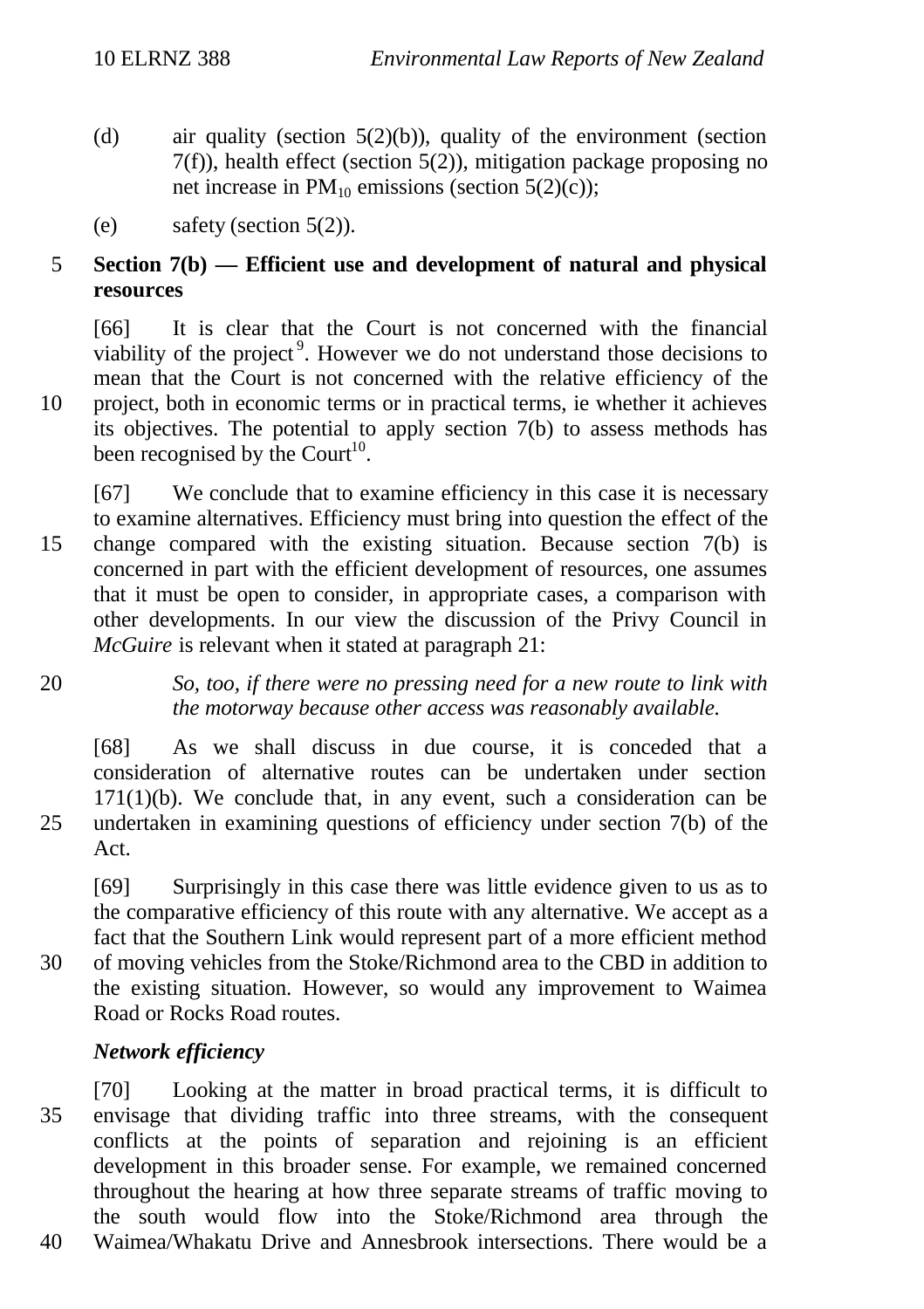necessity to merge the Waimea Road traffic with the Southern Link traffic. An immediate decision regarding lane changes would then need to be made by drivers, depending on whether or not they were taking the Whakatu Drive or the Stoke Road route. Because these roundabouts are only some

- 5 300 metres apart, there would be a significant traffic conflict. If these were introduced into a roundabout situation, southbound Waimea Road traffic would need to give way to Southern Link traffic which would be turning left or right, depending whether they were taking the Whakatu Drive or the Stoke Road route. If there was a double flyover arrangement, then there
- 10 would be a merging of the Stoke bypass traffic, followed by an introduction of the Southern Link traffic to the Whakatu Drive traffic, in very close proximity to the Annesbrook roundabout. At this intersection, traffic heading south would then need to give way to the Rocks Road traffic on their right. Having regard to:
- 15 (a) the existing delays to the Waimea Road traffic at Annesbrook, which we observed at peak times; and
	- (b) the introduction of more traffic to the Annesbrook intersection, which must give way to the Tahunanui Road traffic
- there is likely to be significant exacerbation of the delays at the Annesbrook 20 intersection. This could lead to a traffic tail for southbound cars, both onto Waimea Road (which occurs at present) and onto the Southern Link. Even assuming those were resolved, our observation was that at peak times traffic is still constrained on the Whakatu Drive route with the traffic tail backing up onto the limited access road from the lights at Richmond.
- 25 [71] While the Court appreciates that detailed design work has still to be undertaken, we are of the view that there are existing constraints in the network beyond this section of road which would need to be addressed.

## *Intersection efficiency*

[72] Similarly, when we examine the twin roundabouts at Tahunanui, it 30 is clear that these significantly constrain traffic along the Rocks Road route. That is conceded by Transit who says that the intersections currently handle around 1,300 vehicles at peak hour, well below the ability of the route to handle approximately 1,800 vehicles per hour. One is therefore faced at peak time traffic (PM) with long traffic tails on Rocks Road and relatively 35 open road beyond the roundabouts on Tahunanui to Annesbrook. A similar reverse situation is experienced in the morning.

# *Traffic efficiency*

[73] We are not satisfied that the Southern Link route is any more efficient in terms of distance travelled, fuel use, travel time, and emissions.

40 The routes are all roughly equivalent, depending on the point of origin and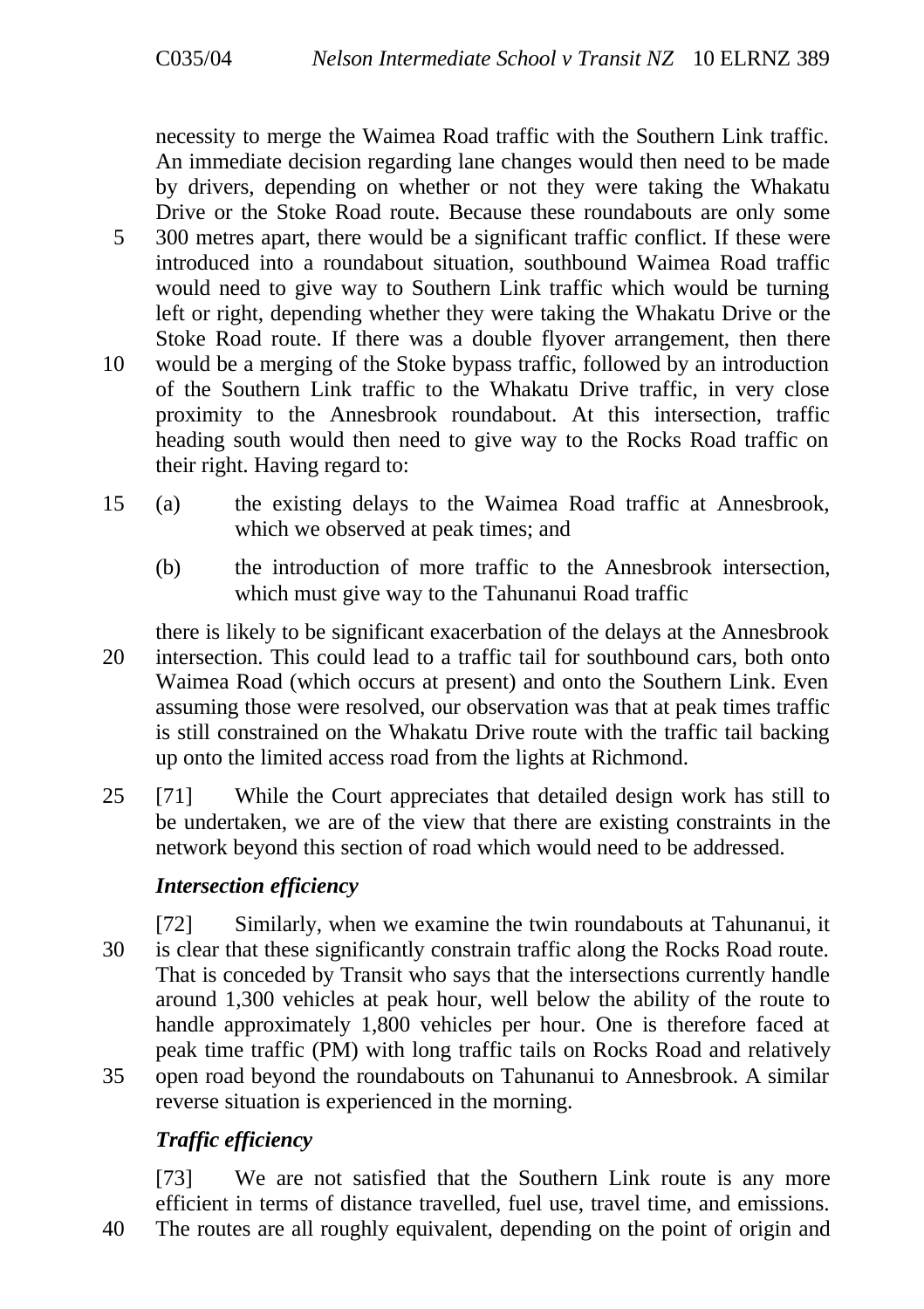the point of destination. One assumes that most drivers make their decision as to route, depending on their origin and destination. Although no conclusive evidence was given, the existing preference of truck drivers for the Rocks Road route is probably based on two factors:

- 5 (1) Rocks Road route is relatively level and therefore does not require significant gear changes and associated fuel use in navigating the hills on Waimea Road;
	- (2) It represents the most direct route for most traffic to the Port which is just off Haven Road.

## 10 *Port traffic*

[74] While the objectives of the NOR are intended to address traffic congestion, we were given evidence they were influenced by the current and projected increase in goods travelling by road to and from Port Nelson. Port Nelson moved 2.5 million tonnes of cargo in the 2002 financial year and

15 expect to double this figure within the next decade. The Port regards its function as an important nodal point for transport.

[75] The Southern Link proposal is intended to integrate with a new entrance to the Port in the vicinity of Wildman Ave and Vickerman Street according to the Chief Executive Officer of the Port Company.

- 20 [76] However, it is not intended that heavy vehicle access to Port Nelson would be prevented from using the current Rocks Road route. The current access routes into Nelson would be retained to result in two parallel access roads, that of Waimea Road and the Southern Link, merging near Whakatu Drive, Waimea Road roundabout and a third route along the 25 Rocks Road route. This is envisaged by Transit as an integrated network of
- three arterial roads.

[77] We can see no increased efficiencies with the Southern Link route that would attract heavy vehicles to the hill climb and longer route. It may be that the movement by the Port of its entry to a more central position (on 30 Haven Road) may influence those decisions to some extent. That involves a future change.

## *Lane availability*

[78] Looking at the routes directly, we prefer the evidence of Mr Foster, who concluded that six lanes, however provided, would give nearly 35 equivalent capacity. We accept his view, which we did not understand to be seriously disputed by the Transit engineers, that performance of the network is governed by its weakest link. Thus the improvement of the Tahunanui twin roundabouts could significantly increase the capacity of that route to at least 1,800 vehicles per hour, and potentially more depending on the

40 redesign. The Rocks Road route would then be constrained by the next most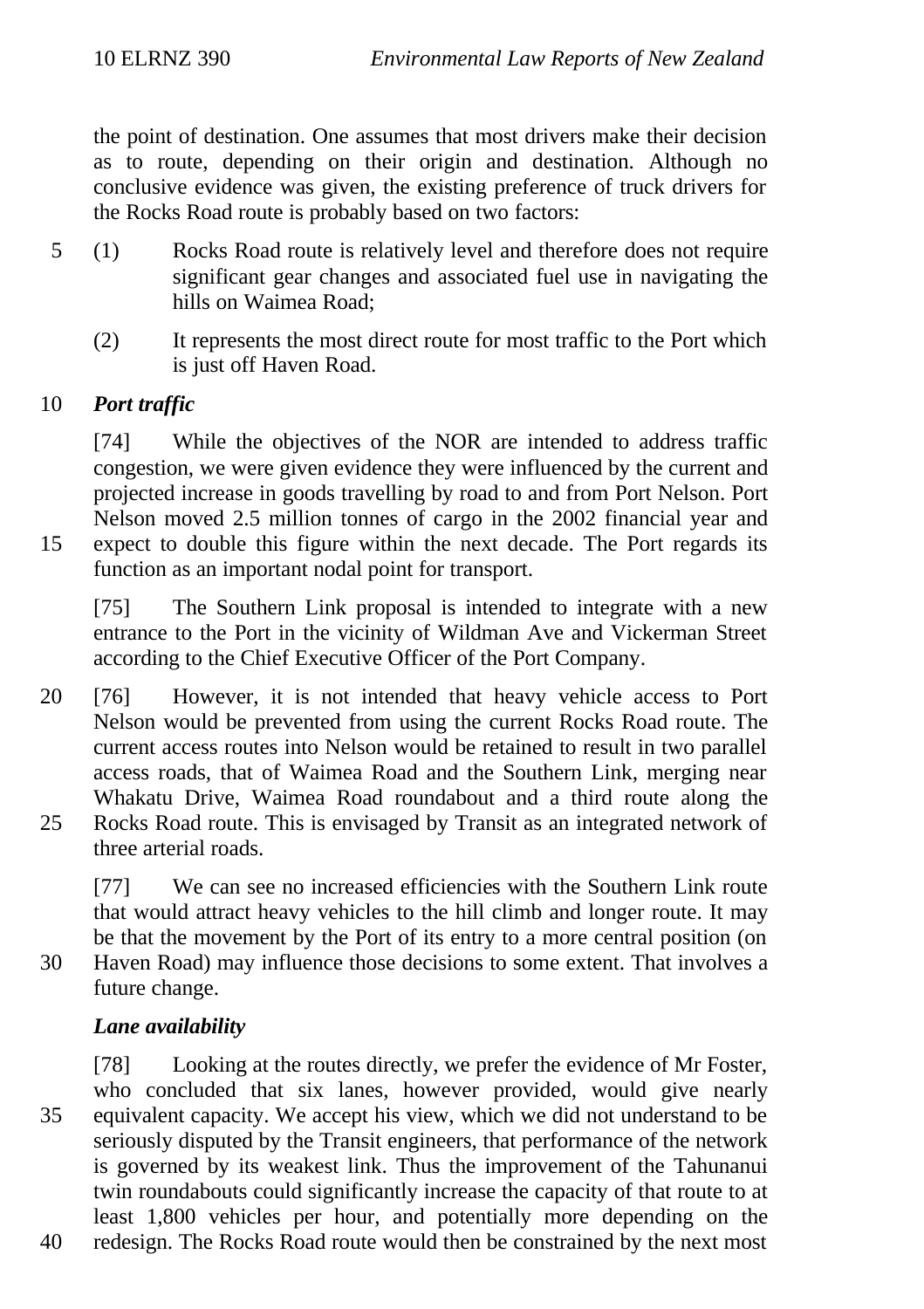restrictive feature, possibly Annesbrook roundabout, or the narrowing and side friction around the Rocks Road area. Similarly measures such as "no parking" clearways on both Waimea and Rocks Road may improve the efficiency of the roading network without other significant improvements.

- 5 [79] In the end Transit witnesses, particularly Mr Crundwell, acknowledged that there were a number of steps that could be undertaken to improve the efficiency of Waimea Road and Rocks Road and lead to them each being three-laned. The three lane option is the equivalent of adding the extra two lanes of the Southern Link according to Mr Foster. The argument
- 10 then fell to one of the comparative efficiency of these two routes. Quite simply, we conclude that Mr Crundwell's selection of a 50% increase in the peak traffic flow for the additional lane on each of Rocks and Waimea Roads is not based upon anything more than opinion after consultation with Mr Kelly and other traffic engineers involved in the case.
- 15 [80] Mr Foster told the Court in supplementary comment on Exhibit F which (for consistency) we annex to this decision and mark  $F''^{11}$ :

*In other words, we are going from do nothing, which is four lanes to do something, which is six lanes; we would expect a 50% gain in efficiency. If we don't get 50% gain in efficiency there is something* 20 *wrong with our detail design. Now, that is what I get.*

[81] Mr Crundwell told  $us^{12}$ :

*I made a judgment of 50% and confirmed that with Tim Kelly and . . .*

[82] Mr Foster though, was discussing a different scenario from that 25 discussed by Mr Crundwell. Mr Crundwell discussed capacity of a road in terms of 1800 vehicles per hour for one lane and 2700 (in other words an increase of 50% in traffic numbers) for two laning (rather than simply double the capacity).

[83] In cross-examination Mr Crundwell acknowledged that he had 30 used the NAASRA (National Association of Australia and State Roads Authority) criteria and referred to Chapter 4 of the publication 'Uninterrupted Multi-lane Roads' rather than Chapter 7 'Urban Arterial Roads with Interrupted Flow'. Chapter 7 refers in its Introduction to:

*Interrupted flow with . . . major intersections and with* 35 *interruptions from cross and turning traffic at minor intersections.*

Chapter 4 relates to "*along multi lane roads*" which have two or more lanes in each direction and a median strip or physical separation. We conclude that his adoption of Chapter 4 in this case was incorrect and may have influenced his conclusions.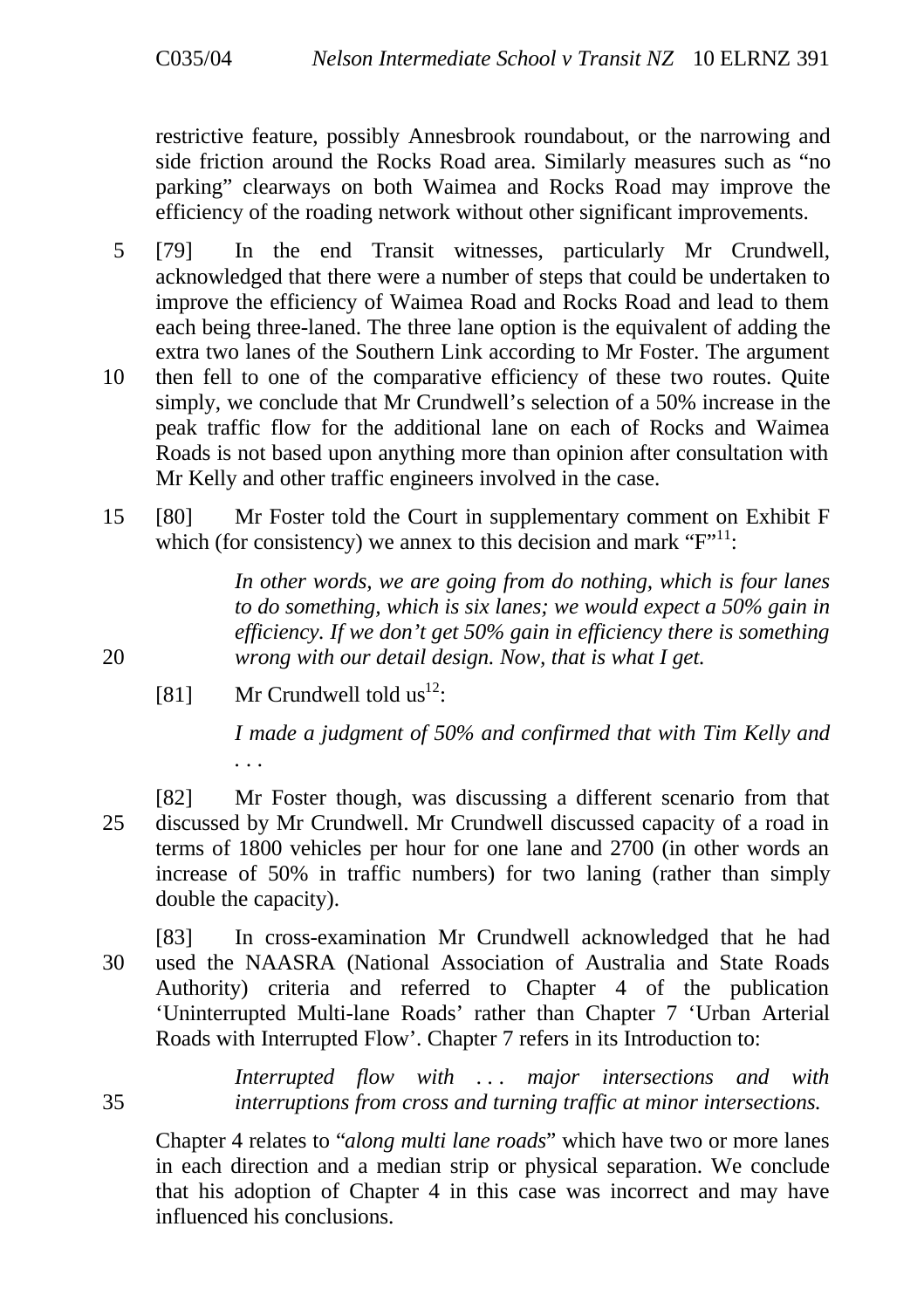[84] We are left without any adequate explanation as to why a two lane road or a multi lane road in one direction (in this case two lanes in one direction) would perform worse than two separate lanes in the same direction. We are left with no explanation as to why a north bound lane on 5 Waimea Road, the Southern Link and Rocks Road would perform differently than two north bound lanes on Waimea Road and one on Rocks Road. Although we would accept that where there is no side friction at all a single lane would perform better (ie the Railway Reserve section), that cannot be the case for the Southern Link. Southern Link will be controlled 10 by the traffic capacity of St Vincent Street and, of course, any intersections

on it.

[85] In the end we conclude that Mr Foster is correct, namely, though there may be slightly better performance from the three individual lanes in each direction compared with multi-laning one route to obtain three lanes, 15 those differences would not be significant if there was contemporaneous intersection improvement.

[86] Our conclusion therefore on this aspect of efficiency is that while any improvement including the Southern Link would constitute an increase in efficiency, we are not satisfied that the proposed route is more efficient 20 than other realistic and cost effective alternatives.

[87] Mr Foster also drew particular attention of the Court to Exhibit F and its volume to capacity ratio. He told us that:

*It is also, when looked at by an economist, the ratio of supply to demand or rather the demand to supply which is very important in* 25 *macro economic theory, in terms of the response of users of the facility or a service.*

He told us that the capacity will be determined by the intersection on the route that has the greatest conflict.

[88] In terms, therefore, of economic efficiency it must be that whatever 30 the level of demand (which was in dispute before the Court), the capacity available when comparing three laning Waimea and Rocks Road and the Southern Link would be roughly equivalent. We accept that there may be a minor advantage of the Southern Link in terms of traffic efficiency but a disadvantage in terms of economic efficiency, ie higher cost for the 35 Southern Link compared with the other options.

## **Sections 7(c) and 5(2) — Social, Cultural and amenity values**

## *Severance of the community*

[89] St Vincent Street is currently a relatively low volume local road in the Nelson roading hierarchy. Some stretches of the road have been formed 40 to a significant width, in anticipation, we were told, of the southern arterial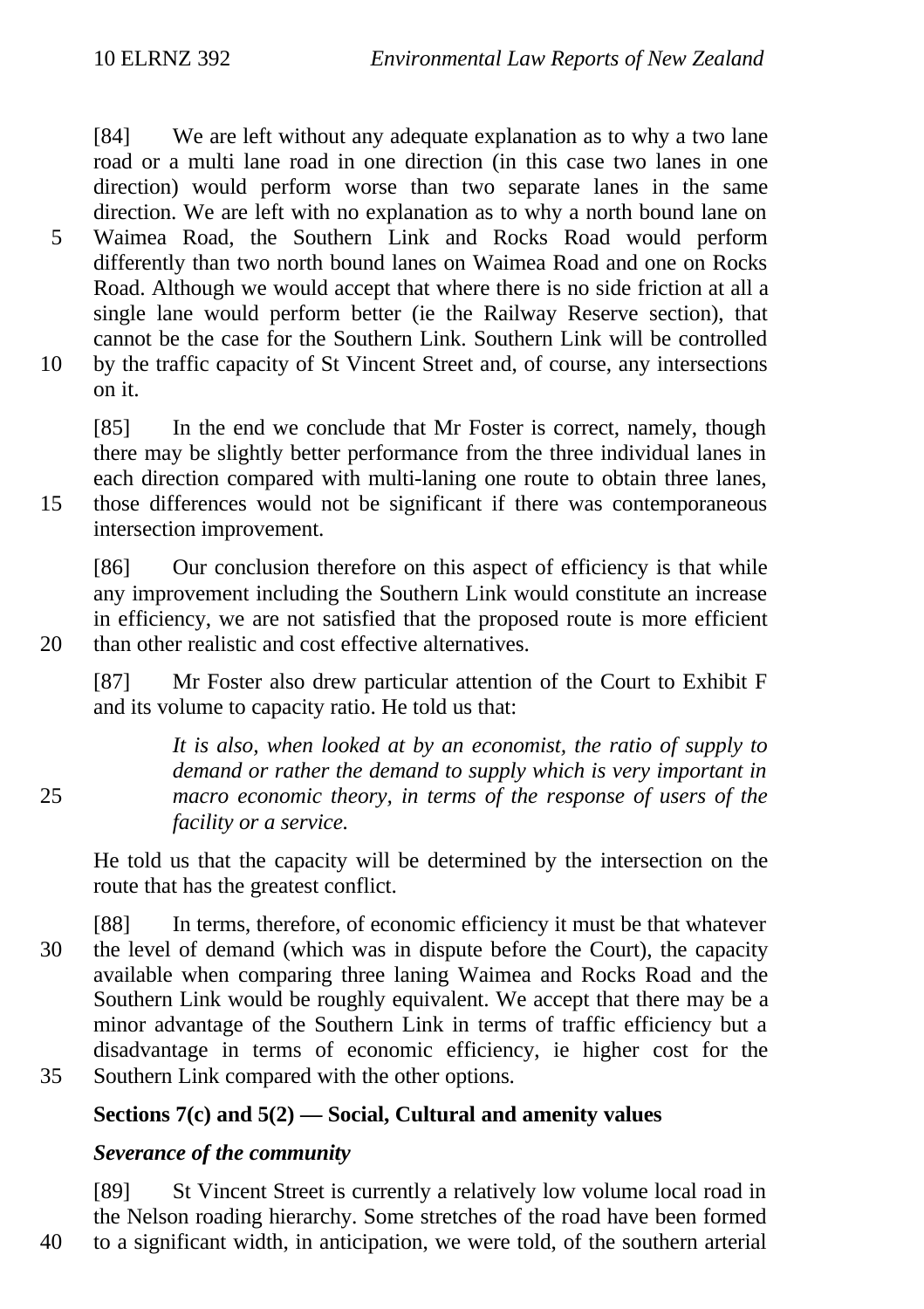route some years ago. It appears to have been constructed to a high standard, and it could therefore be regarded as expansive having regard to its current level of use. We accept evidence that the road is currently easily passable by young and old alike; and that the vast majority of traffic in the 5 area is local traffic with peaks being related to transporting children attending kindergartens and schools in the area. There is a good sized community park on the eastern side with playgrounds associated with both Nelson Intermediate and Victory School further to the south. The Railway reserve currently provides a walkway and/or cycleway for members of the

- 10 public and an informal route for children travelling to school. People access the lower City area via the Railway reserve from the steeper land above the Railway reserve as well as the route via upper St Vincent Street, at or around its junction with the Railway reserve and then enter Victory School or lower St Vincent Street. Shops at the corner of Toi Toi and St Vincent
- 15 Streets represent a focal point (particularly with the proximity of the park) for the local community. This occurs not only as a result of its location in the lower valley but by virtue of its proximity to schools and as an access route to the CBD.
- [90] Ms N Barton, a planner, gave evidence for Transit as to social 20 severance issues. Her comparison was with the levels of existing severance for people living in Rocks Road or Waimea Road areas and examining the overall level of severance as a result of the construction of the Southern Link. Other witnesses, including several residents and Ms J M McNae, a planner called for the appellants, disagreed with her conclusions as to the 25 level of severance that would occur as a result of the construction of the Southern Link on St Vincent Street, and said it was inappropriate to compare this with levels of severance already occurring elsewhere.
- [91] Faced with this difference of opinion the Court must reach a conclusion as to how best to approach the matter. Quite simply (and for the 30 moment putting aside permitted baseline issues) construction of the Southern Link would not in our view alter in any significant way the levels of severance already experienced on the Waimea Road and/or Rocks Road routes. It is clear that in all traffic scenarios, including the Southern Link route, these two routes would continue to carry significant amounts of 35 traffic. We accept that with the two-laning of either the Rocks Road or
- Waimea route for an AM or PM peak, there would be an increased impact for a short period of the day. However, this level of severance on Waimea and Rocks Roads already exists.
- [92] In comparison, we cannot conclude that there already exists social 40 severance on St Vincent Street and the Railway reserve to the same degree. In effect there will be a fundamental change in the nature of this community as a result of introducing in excess of 20,000 vehicles a day through the centre of it. In reaching that conclusion we find: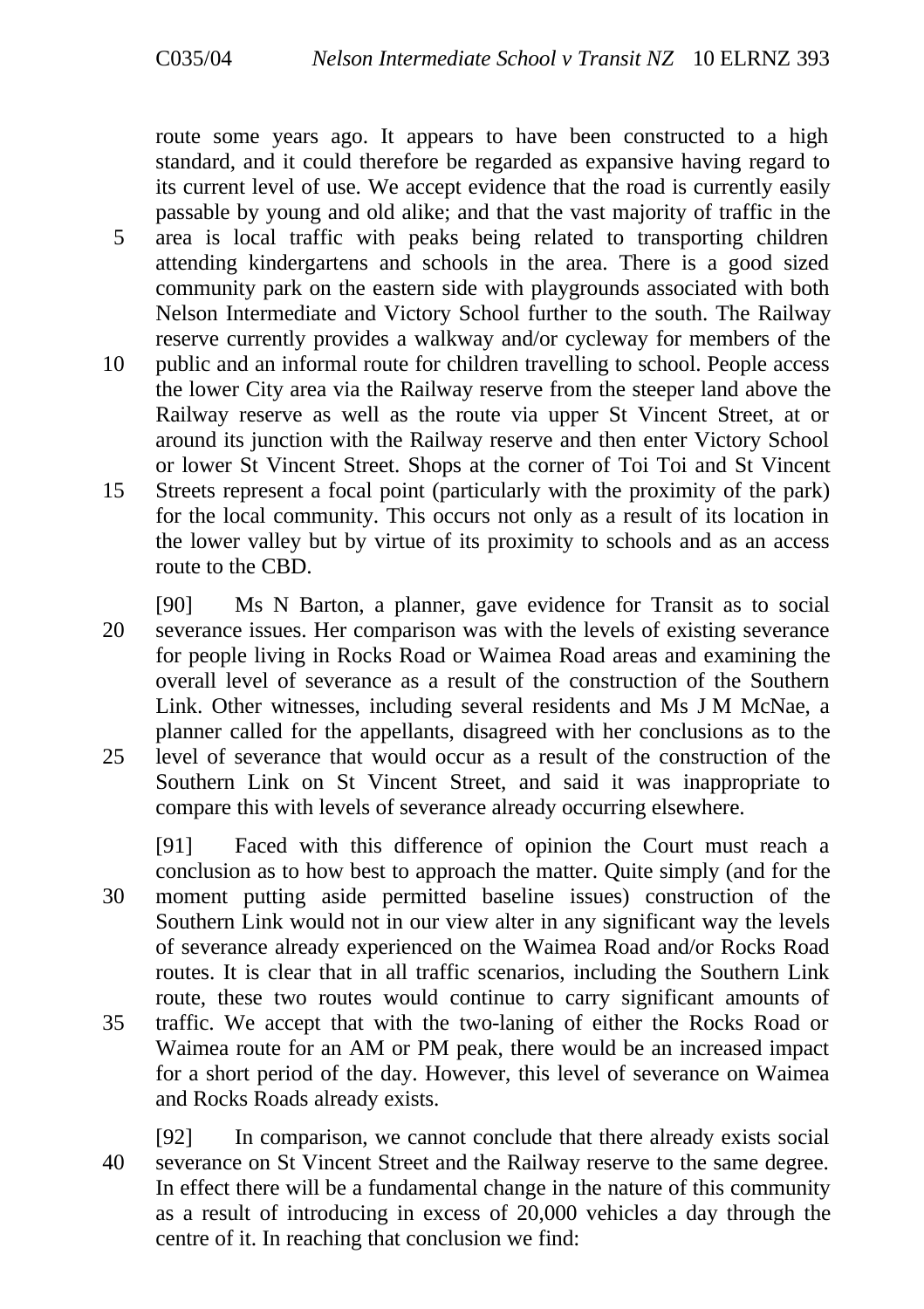- (a) That St Vincent Street constitutes a natural focus to the local community;
- (b) That both the Railway reserve and St Vincent Street currently assist in connecting the east and west portions of the community;
- 5 (c) That the natural catchment includes the Toi Toi area and the hill area above St Vincent Street and the Railway reserve;
	- (d) That the catchment for the schools depends on these areas and a significant number of pupils attend the school from the western side of St Vincent Street/the Railway reserve.
- 10 [93] We conclude that the Southern Link will have a significant impact upon the amenity and social cohesion of the area. We also accept the evidence on behalf of the schools that a significant number of the pupils from the west of St Vincent Street and the Railway reserve walk to school and that the school forms not only a social but a cultural focus in the local 15 community. During our site visits we saw numbers of school aged children playing around the school grounds out of hours, and socialising in various ways around the Railway reserve and streets. We conclude that currently St Vincent Street and the Railway reserve provide connecting linkages for the local community and that these will be significantly severed by the 20 introduction of the Southern Link.
- [94] Although it is intended to install an underpass in respect of Nelson Intermediate and an overpass of Victory Street, we do not believe that these would adequately overcome the severance issues that occur. To a large extent the issues are social and psychological, relating to how people 25 perceive their community. We conclude the Southern Link (particularly as a State Highway) will constitute a barrier, not unlike that of a river.

[95] We accept that pedestrian phasing of traffic lights for Toi Toi/St Vincent Street intersection could assist in providing connection for the local community to the shopping area. However, immediate tensions arise as to 30 the provision for the local community versus the clear demands for peak hour traffic flow that constitute the basis for the existence of the Southern Link. To compromise pedestrian phases (ie not permitting all pedestrians to cross in all directions at the same time or allowing pedestrians to cross at the same time as turning traffic) will introduce further conflicts and 35 restriction of the community's inter-connection. We are particularly concerned that there would be a number of students needing to cross both West Toi Toi and St Vincent Streets to get to Victory School and the potential for traffic conflict. The longer the time between pedestrian phases (to increase the traffic flow on St Vincent Street) the more the prospect 40 there is of children avoiding the pedestrian crossing and seeking to cross St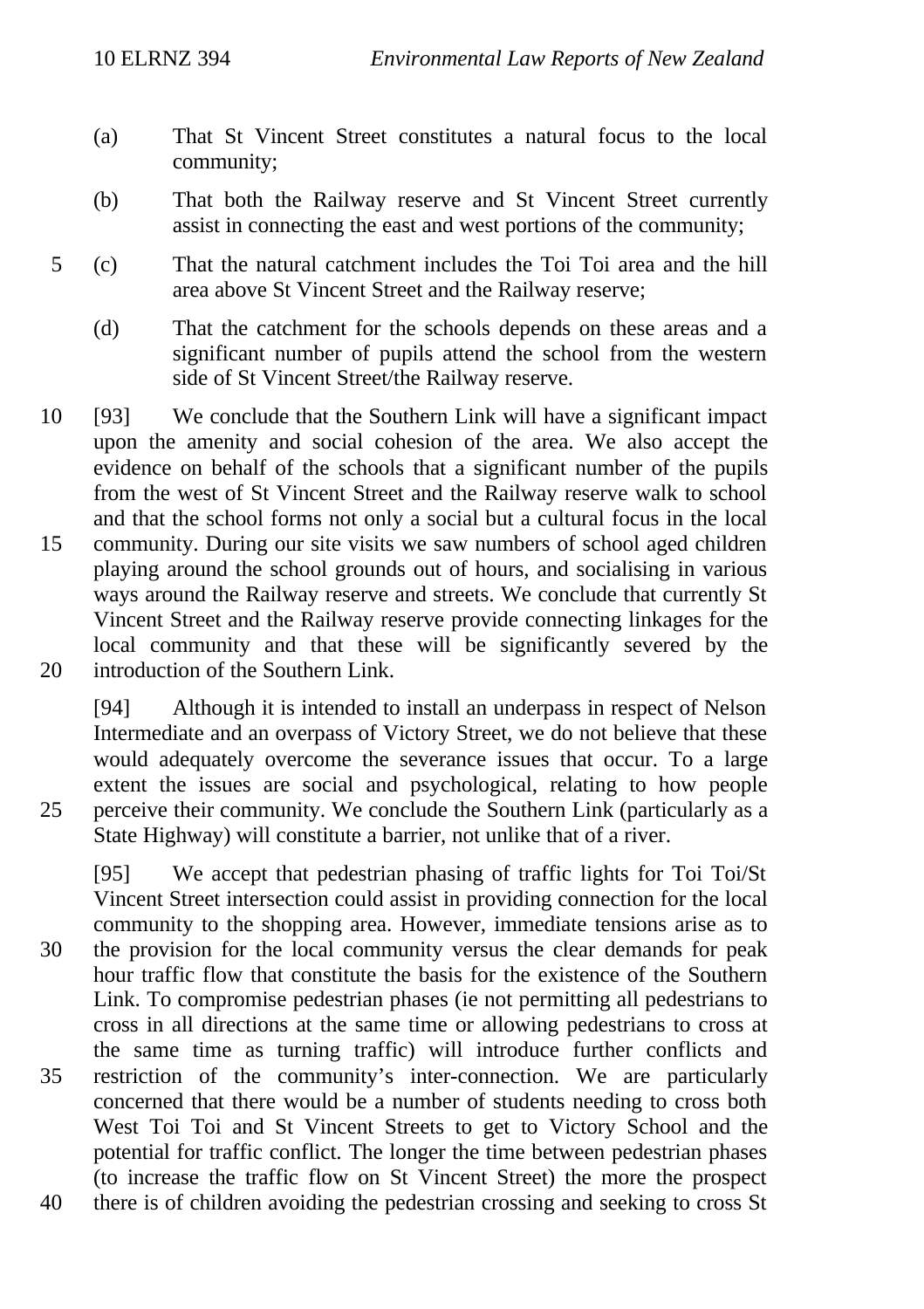Vincent Street at some other point. There are significant safety issues arising which we will discuss shortly.

*Noise*

[96] It was conceded by Mr N I Hegley, an acoustic expert called for 5 Transit, that there were significant noise issues arising in respect of the relevant schools. In respect of Auckland Point School we accept that those noise levels are already largely encountered from the existing road traffic use. We would have expected that traffic level to increase in any event having regard to the position of Haven Road and its place in the road 10 hierarchy. Notwithstanding the views of the school to the contrary, and of Mr N R Lloyd, an acoustic consultant called for the school, we have concluded that there will be little change in practical terms to the noise levels that might otherwise be expected from the operation of the nearby roading. We reach this conclusion because:

- 15 (a) Trucks accessing the Port are still likely to use the Rocks Road route;
- (b) The designation of this route is only a consequence of movement of the State Highway from the Rocks Road route to the Southern Link and makes assumptions about the amount of through traffic 20 that will use this link in preference to Rocks Road.

The current noise levels experienced in the Auckland Point School grounds vary between 68 dBA and 71 dBA from 10.00am to 3.00pm, giving a one hourly  $L_{eq}$  average of 70 dBA and a 24 hourly  $L_{eq}$  of 67 dBA. Mr Hegley accepted that any calculation should be based on school hours of 9.00am to 25  $\,$  3.00pm to calculate L<sub>eqs</sub> appropriate for schools.

[97] Mr Hegley accepted the Australian Standard AS2107:1987 recommends a satisfactory daytime indoor level of 40 dBA  $L_{eq}$  for classrooms with 45 dBA  $L_{eq}$  as a maximum noise level. Mr Lloyd argued that the figure should more appropriately be 35 dBA  $L_{eq}$  for internal noise

30 levels. Whatever may be the appropriate desirable level it is clear that Auckland Point School is already receiving internal noise levels greater than this as Mr Hegley calculated a figure of 52 dBA based on open windows at the current time.

[98] Mr Hegley suggested that there be an internal level adopted for all 35 schools rather than an external level. The criticism of this by other witnesses was that the children spend a great deal of time in the playground, both during recess and for school activities including sport.

[99] In respect of Auckland Point School, we are satisfied that with appropriate mitigation conditions noise levels comparable to the current 40 could be achieved both internally in the school and externally. The question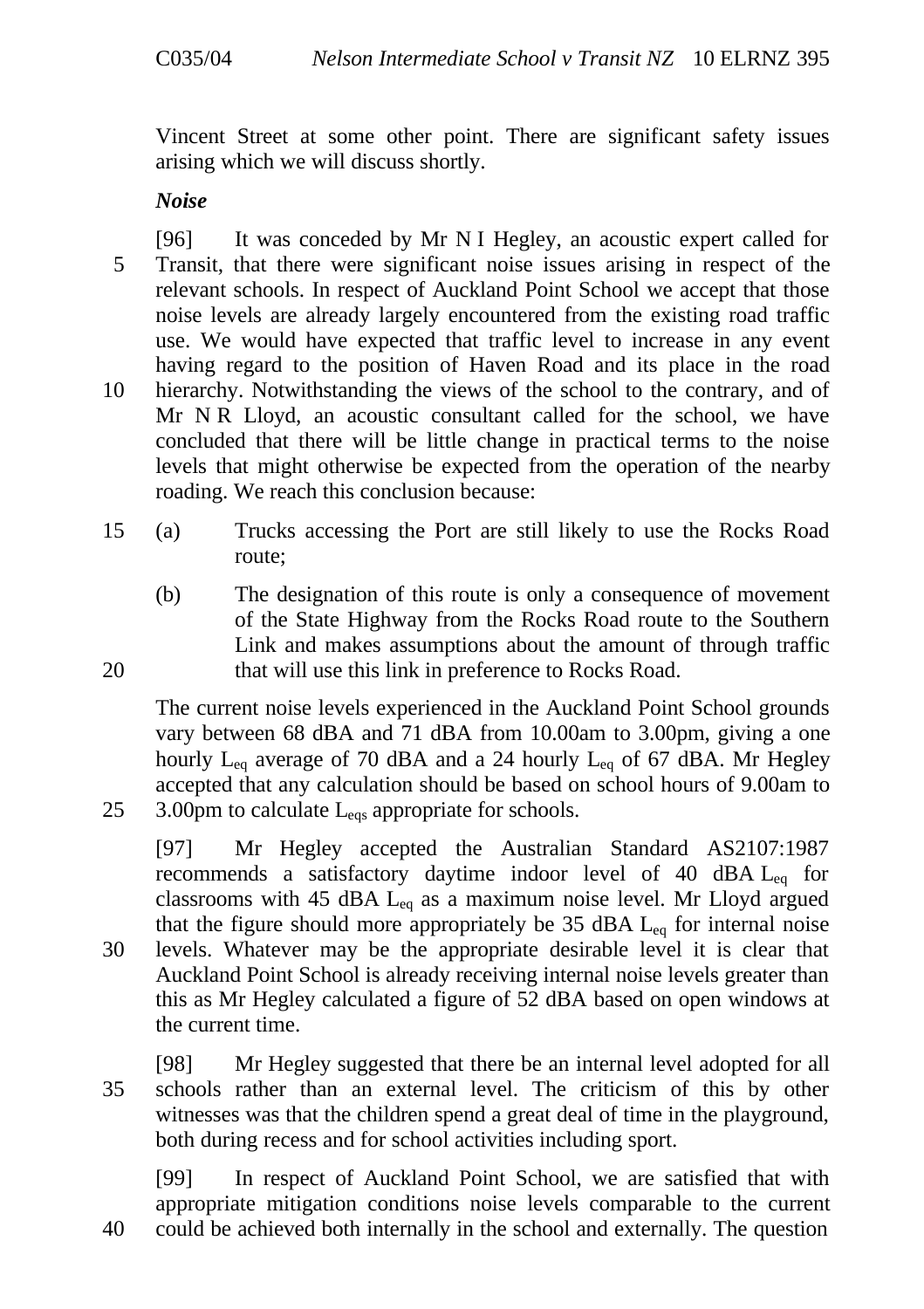of whether a level lower than that current experienced should be achieved is a matter for later assessment if necessary.

[100] When we come to examine Nelson Intermediate and Victory Schools, their situation is significantly clearer. There is no doubt in our 5 minds that the noise levels currently received both externally in the school grounds and in the classrooms do not represent significant noise intrusion. In brief, Mr Lloyd, an acoustics consultant for the schools, accepts generally that while mitigation conditions controlling internal levels could be imposed, and the critical issue is what levels should be achieved internally. 10 However, proposed condition 23A (conditions annexed hereto and marked "G") suggests 45 dBA  $L_{eq}$  (one hour). We were later told this was with windows open 100 millimetres. Mr Lloyd recommends 35 dBA  $L_{eq}$  one hour for classrooms, 40 dBA L<sub>eq</sub> for administration buildings, and 45 dBA  $L_{eq}$  for the gymnasium next to the school route.

- 15 [101] There was some discussion as to whether there were any practical proposals to prevent noise emanating from the Southern Link reaching the school grounds. The Southern Link is to be higher than the Nelson Intermediate and Victory Schools, with a long length to the Southern Link directly adjacent to the schools. Considering the proximity of the sources
- 20 we are not satisfied that there are any practical measures that would significantly reduce the amount of noise being received in the school grounds. Although it may be possible to ensure there is no rebound from the western side of the Southern Link and, possibly, install a wall along part of the length of the Southern Link, we are not satisfied that this would make 25 any significant difference to the noise levels that are received. In particular we note that many truck exhausts would be higher than the level of a fence, and that those travelling to the south would be travelling uphill in lower gears, with correspondingly higher noise emissions.
- [102] Overall we have concluded that the Southern Link proposal would 30 have a significant noise effect on Victory School and Nelson Intermediate School in terms of the change to the noise levels received within the playgrounds of those schools. Although we accept that an appropriate mitigation condition could be imposed to reduce classroom noise we consider there would still be an amenity effect to students and teachers both 35 in classrooms and while in the playground.

[103] Faced with a difference of opinion between Mr Hegley and Mr Lloyd as to the appropriate noise level for a classroom, we have concluded that a level of 40 dBA  $L_{eq}$  one hour for classrooms (similar to a residential sleeping environment) would be appropriate, with the higher levels of 40 45 dBA Leq one hour for administration areas and the gymnasium. We understood any  $L_{eq}$  calculations would be based over the 9.00am to 3.00pm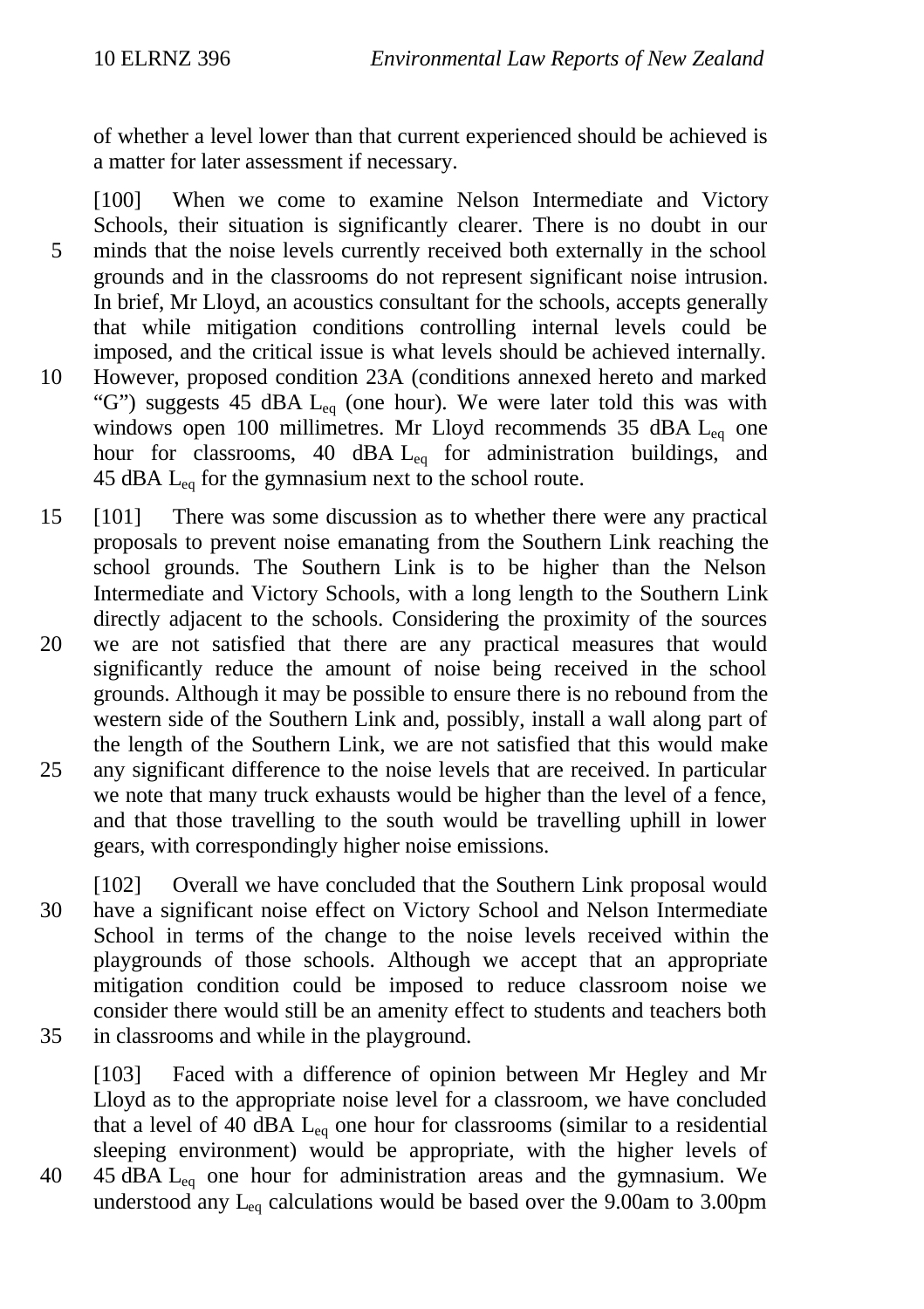period, rather than 24 hour averages, as this is the teaching period in the schools.

[104] We also note that noise impacts of the Southern Link on the gymnasium and swimming pool at Nelson Intermediate School were also 5 discussed. Although we are satisfied that those on the gymnasium could be addressed by a suitable mitigation condition, the position in respect of the pool is not so clear. Having regard to the likely high levels of noise in the pool vicinity during periods of its operation, we do not believe that the amenity of that area itself would be significantly affected by nearby traffic.

10 [105] In respect of Victory Kindergarten we accept that the noise effect of this activity would be so significant on the kindergarten as to leave relocation as the only practicable alternative. Although extensive discussions have taken place, by the time of hearing no agreement had been reached between the kindergarten and Transit. We must therefore take into 15 account the impact, particularly in terms of noise (as well as social severance), on Victory Kindergarten if this proposal were to proceed. Transit accept that relocation will be necessary.

[106] We note in particular the need to upgrade the intersection of Toi Toi and Victory Streets, and the very close proximity of the kindergarten 20 building to the street. We take into account the evidence of Ms W M Logan, General Manager of the Nelson Free Kindergarten Association, that over 40% of the pupils on the roll have either health or other appreciable special needs. The importance of an appropriate learning environment is clear. Ms Logan told us that other than particular compulsory inside times, children

25 participate in activities both inside and outside during kindergarten session times.

[107] We are not able to conclude that the noise levels that may be received at the kindergarten would protect the amenity of pupils or staff. In fact, we go further and conclude that there is a very real prospect of health

- 30 effects from the proximity of the kindergarten to the road, including those effects contributed by noise. Thus we have concluded that there would be no alternative but for the kindergarten to relocate. As that matter had not been agreed between the parties, and this Court cannot require the kindergarten to relocate, we must take this into account as a significant 35 impact of this proposal.
- 

## *Overall conclusions on amenity*

[108] Evidence which was given to us establishes that there are significant social deprivation issues in this particular valley, and in the vicinity of St Vincent Street. This is reflected in lower mobility in terms of 40 car ownership and travel to other areas, higher health needs including susceptibility to conditions such as hearing loss and respiratory problems.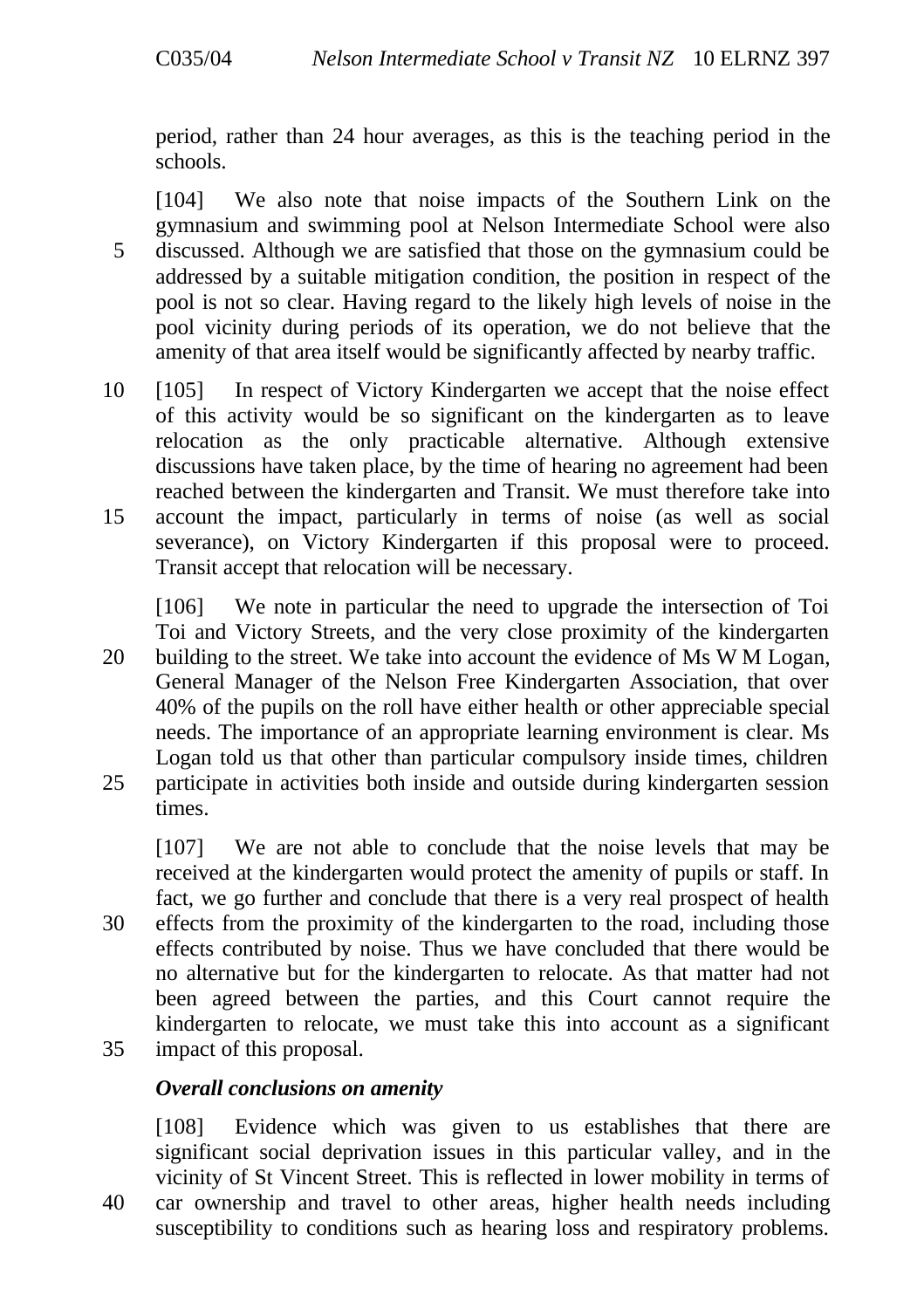Accordingly, social elements within the community are compromised. We recognise that the schools and kindergarten represent a significant function of the community and a focus for it. We conclude that the designation will impact on the amenity of the area in terms of social impacts, noise and 5 disruption of community facilities.

[109] We have concluded that the effect on the social coherence and amenity of the St Vincent Street area is exacerbated by the socio-economic conditions of the area.

## **Sections 7(c) and 5(2)(b) — Air quality and health**

- 10 [110] This covers matters such as the life-supporting capacity of the air (section  $5(2)(b)$ ), health (section  $5(2)$ ) and the quality of the environment (section 7(f)). The Court must also consider the Transit proposed mitigation package under section 5(2)(c) intended to address these potential issues.
- [111] A significant amount of time in this hearing was occupied with air 15 quality issues. It appears to be accepted by all parties that the St Vincent Street air catchment is significantly polluted at present. The levels of  $PM_{10}$ particulate matter received in this area in mid-winter inversion conditions are among the highest in New Zealand. Ms J M Simpson, an air quality scientist called for the applicant, gave careful evidence in respect of this
- 20 matter, which we did not understand the other parties to significantly dispute. On page 35 of her rebuttal evidence she supplied a worst case  $PM_{10}$ concentration table which we annex hereto and mark "H". In short, that shows existing figures of  $PM_{10}$  for 24 hour average at St Vincent Street of  $165\mu\text{g/m}^3$ ,  $126\mu\text{g/m}^3$  at Victory School and  $83\mu\text{g/m}$  at Waimea Road. It 25 also appears to be agreed that these adverse conditions are a consequence of the factors in this airshed and the ponding of air with pollutants in the valley basin. As would be expected, there are significant health issues in the valley as a consequence.
- [112] Dr Baker, in addition to being a resident of Nelson, is singularly 30 able to assist the Court in issues of risk from the current levels of pollution. Firstly, he confirmed the air ponding issues and submitted photographs which demonstrated inversion layers. We conclude this is contributed to not only by houses but also by the hospital boiler and school boilers together with several other commercial operations (ie dry cleaners and the hospital 35 laundry). Secondly, he indicated that this air pollution was reflected directly in the levels of health care required within this area, including increased incidence of glue ear and asthma-related conditions. We did not understand any other expert to dispute this evidence.

[113] We have concluded that there is clear evidence of serious health 40 risk within this valley from air pollutants. The simple proposition of Transit is that provided the Southern Link does not increase those levels, then the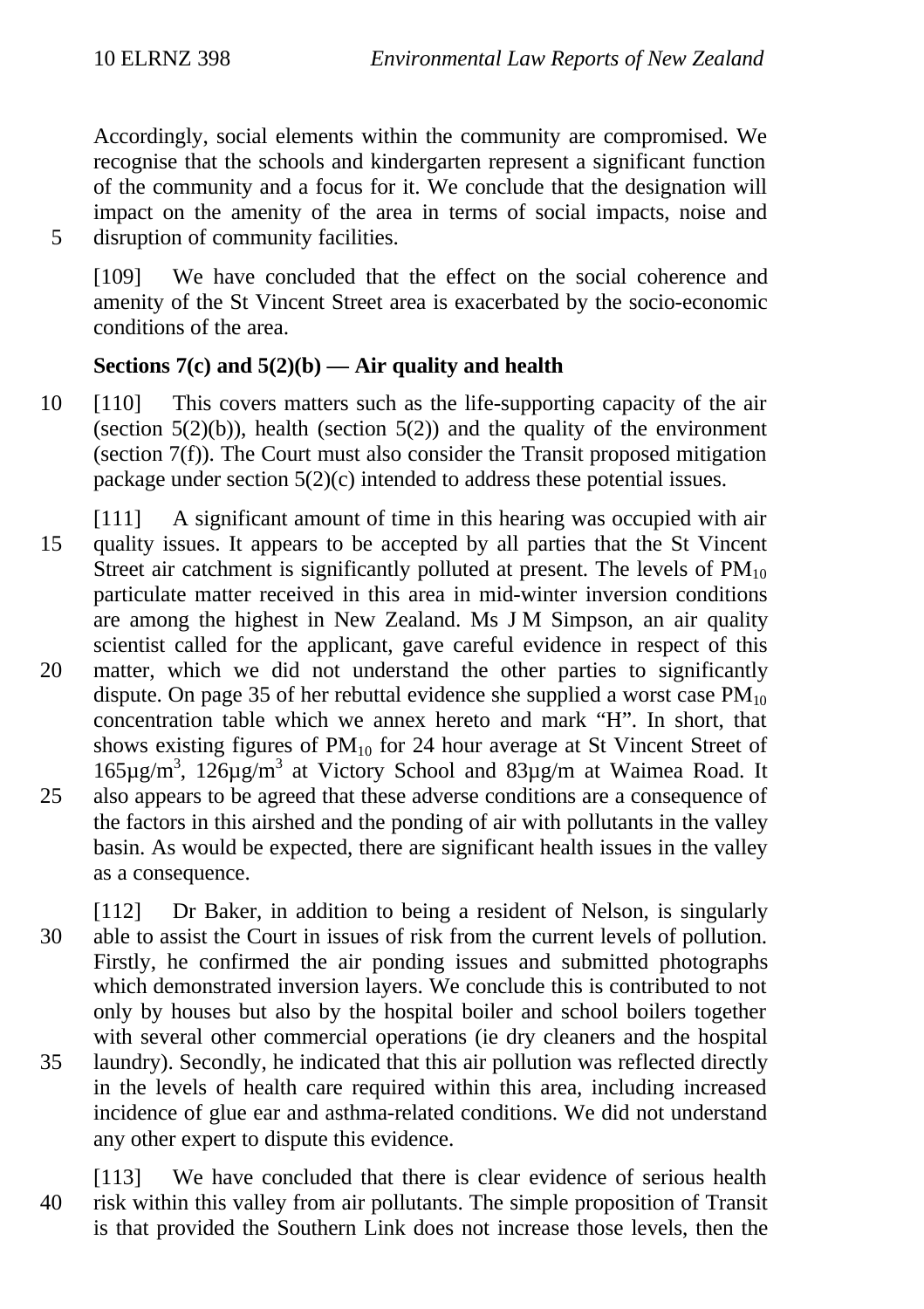designation should proceed. Effectively what they seek to do is reduce the contribution of wood fires  $PM_{10}$  and replace that with diesel particulate  $PM_{10}$ . It is accepted by Ms Simpson that the air quality levels would be at or around  $187 \mu g/m^3$  of PM<sub>10</sub> (24-hour average) without allowing for any steps 5 taken in the meantime to reduce emission levels (ie an increase of around  $22\mu\text{g/m}^3$ ).

## *Wood and diesel smoke*

[114] The question raised on which extensive evidence given was:—

*Are wood fire PM10's equivalent to diesel PM10's?*

- 10 [115] The Court received evidence from international experts, including Professor L H Morawska, Director of the International Laboratory for Air Quality and Health in Melbourne, and Dr J H Clemons, a research scientist specialising in environmental and particulate matter toxicology with Landcare Research. Again the Court, faced with differing opinions, must 15 make a decision. We have concluded that the preponderance of the evidence is that diesel emissions are not equivalent to wood fire emissions and that diesel emissions produce considerably more fine and ultra-fine materials (smaller than  $PM_{10}$ ) than does wood fire smoke. Fine particles can be described as particulate matter with a diameter of less than 2.5 $\mu$ m (PM<sub>2.5</sub>).
- 20 Ultrafine particles are described by Dr Clemons are having a diameter less than 0.1 $\mu$ m (PM<sub>0.1</sub>). We also conclude as a fact that the chemical composition of the products of combustion from wood fire and diesel may vary.
- [116] We also conclude that there is no evidence before this Court as to 25 any differing health consequences from the different composition of the two materials or whether the increased production of fine and ultra-fine materials ( $\langle PM_{2.5} \rangle$  has increased negative effects on human health. We also conclude as a fact that there is significant dispute about the effect of fine and ultra-fine materials on the human body and whether such diesel by-30 products are carcinogenic.

[117] Extensive research is now being conducted internationally and the Court had an unusual insight into the work being done in this area from Professor Morawska. It is not possible for us to conclude that the substitution of diesel  $PM_{10}$  for wood fire  $PM_{10}$  means that there will be no 35 greater effect. We simply do not know. What we do know is that significantly greater quantities of ultra-fine and fine materials ( $\langle PM_2, \rangle$ ) will be produced from diesel combustion, and thus we cannot establish equivalency on the basis of mass weight. Accordingly, we must conclude that notwithstanding the laudable efforts of the Council and Transit to 40 reduce the emissions of wood fire burning into the catchment by entering into agreement to replace wood fires with electric heating or air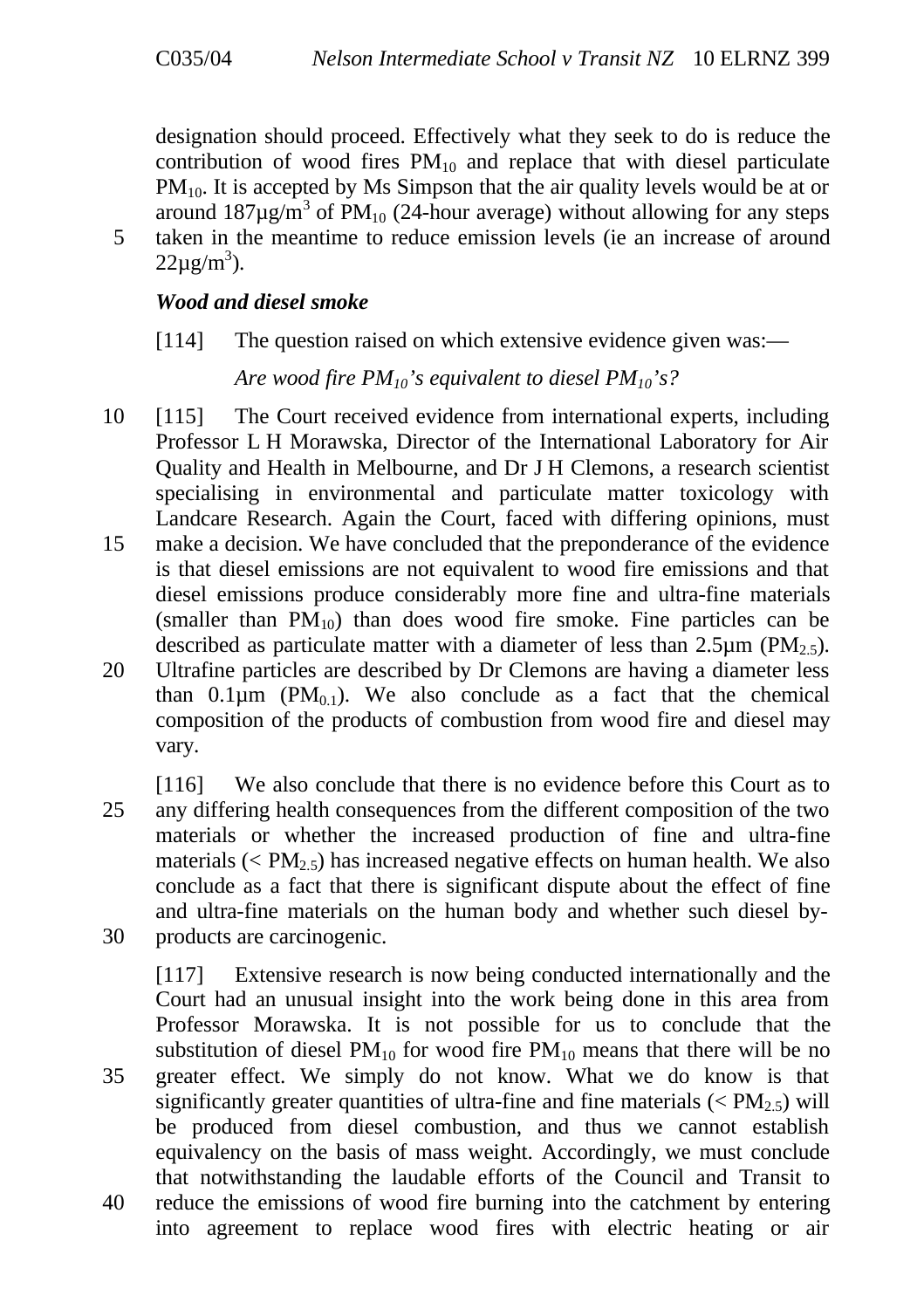conditioning, that cannot, on its own, justify the increased discharge of diesel particulates into this catchment.

#### *Maintaining Current Pollutant Levels*

[118] Furthermore, we cannot accept as a principle that it is appropriate 5 to continue to pollute this environment to the same levels as currently exist when that is clearly well beyond any level that is considered acceptable in terms of either national environment standards, the Regional Council plans or the evidence of the expert witnesses before this Court. The Act has a single broad purpose of sustainable management and it would be an 10 anathema to that principle to suggest that excessive but existing levels of pollution should continue into the future in all cases.

[119] Whether maintaining pollutant levels is appropriate or not is a matter for determination by the Court in every case. We have concluded that the Court is empowered to require an improvement in the environment 15 if that will meet the purpose of sustainable management. In this case, the levels at which the parties appear to be agreed that there could be adverse effect on health is  $100 \mu g/m^3$ . This is the level at which there are known to be harmful effects and also above the Ministry for the Environment 24 hour guideline value of  $50\mu\text{g/m}^3$ . It is not appropriate to exactly compare the 24 20 hour peak value of  $165\mu/m^3$  with an annual or long term exposure but it is clear that current levels are excessive in the valley at times.

## *Transit's permitted baseline*

[120] Transit's response in respect of this matter is to refer to the issue of permitted baseline in the context of this evaluation. It was the submission of 25 Transit that the baseline does apply to notices of requirement and that it is a mandatory starting point. There is no doubt that section  $104(1)(a)$  matters apply directly to the applications for Regional Council consent. However, these consents only relate to earthworks and not to the designation *per se*. The Council quoted *Beadle v Minister of Corrections<sup>13</sup>* as authority for the 30 application of the permitted baseline to designation applications. Mr Milne, for the applicant, went further and said in opening that the permitted baseline is a mandatory consideration in considering matters under Part II of the Act. In closing, Mr Milne modified his position and advised the Court:

*I accept that the baseline approach is not mandatory in this case.* 35 *Nevertheless the Beadle decision suggests that it should be applied at least to the assessment of effects, albeit perhaps not to other parts of sections 5, 6, 7 and 8 . . . Here the baseline is relevant in terms of the existing environment (air quality in particular) and the permitted non fanciful future environment. It is the former which is* 40 *particularly relevant. So far as the latter is concerned, that includes discharges to air from vehicles which are not controlled*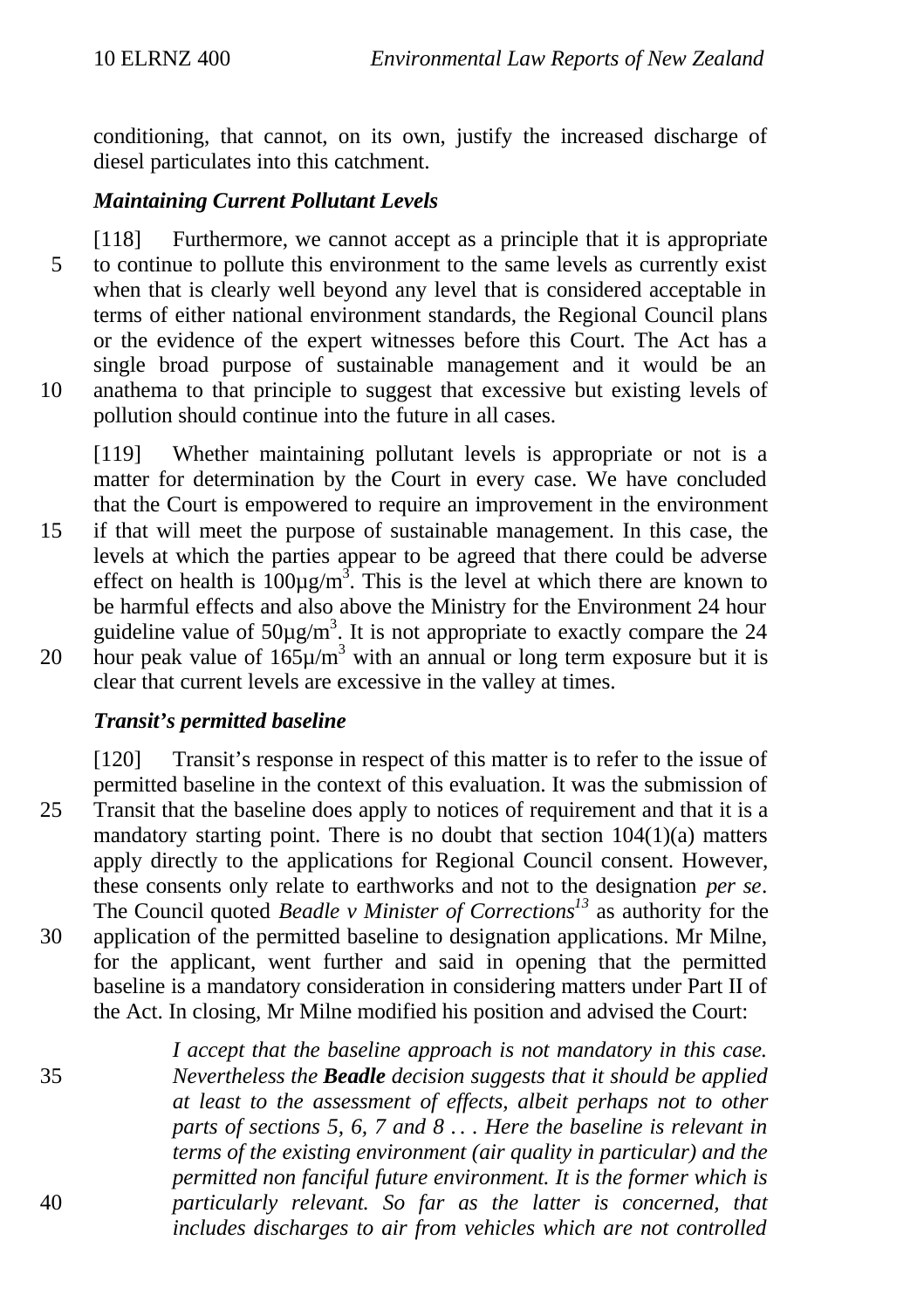*by the PAQP<sup>14</sup> . . . The baseline in my submission is but a tool to assist you to determine the degree of effect attributable to the Southern Link as compared to the existing or likely future environment. I accept that it is not determinative in terms of other* 5 *aspects of Part II. In particular, safeguarding the life supporting capacity of air.*

[121] The case cited in support of that proposition was *Beadle and Others v Minister of Corrections<sup>15</sup>*. That was a case where all parties accepted that the baseline test did apply to designations and the regional 10 consent required. The Court's actual conclusion was:

> *As there was no submission to the contrary, for the present case we accept that the obligation to apply the permitted baseline comparisons extends to the application for regional consents and to the designation requirement.*

- 15 [122] At para 999 of *Beadle* the Court noted Mr Milne as citing the case *Tumapuhiaarangi Hapu Me Ona Hapu Karanga v Carterton District Council and Glendon Trust <sup>16</sup>* as authority for the proposition that in the evaluation of cultural and spiritual effects of proposed activity (in terms of Part II), the Environment Court had been entitled to take into account 20 activities that could be undertaken as of right. That case was not cited by Mr
- Milne in support of the equivalent contention in this Court. Although this matter was not explored before us, it may be that Mr Milne is referring to the discussion of what is permitted in terms of a plan in relation to Part II in paragraph 32 of that decision. Unfortunately, we cannot see any direct
- 25 application of that case to the current matter. The Plan has not undertaken any assessment of the obligations under Part II in formulating provisions as to what is permitted. In fact, the current level of air discharge is not permitted in terms of the Plan, but merely represents an historical noncompliance, effectively an existing use. The assumption that an existing use
- 30 right applies in respect of the discharges is incorrect. This is not a land use issue but a discharge to air and is therefore covered by the reverse onus that discharge is not permitted except by a resource consent. Section 20 provides in (1):

*Any activity that formerly was a permitted activity or which* 35 *otherwise could have been lawfully carried out with a resource consent as a result of a rule in a proposed plan may continue until the regional plan including that rule becomes operative, if—*

> *(a) The activity was lawfully established before the proposed plan was notified; and*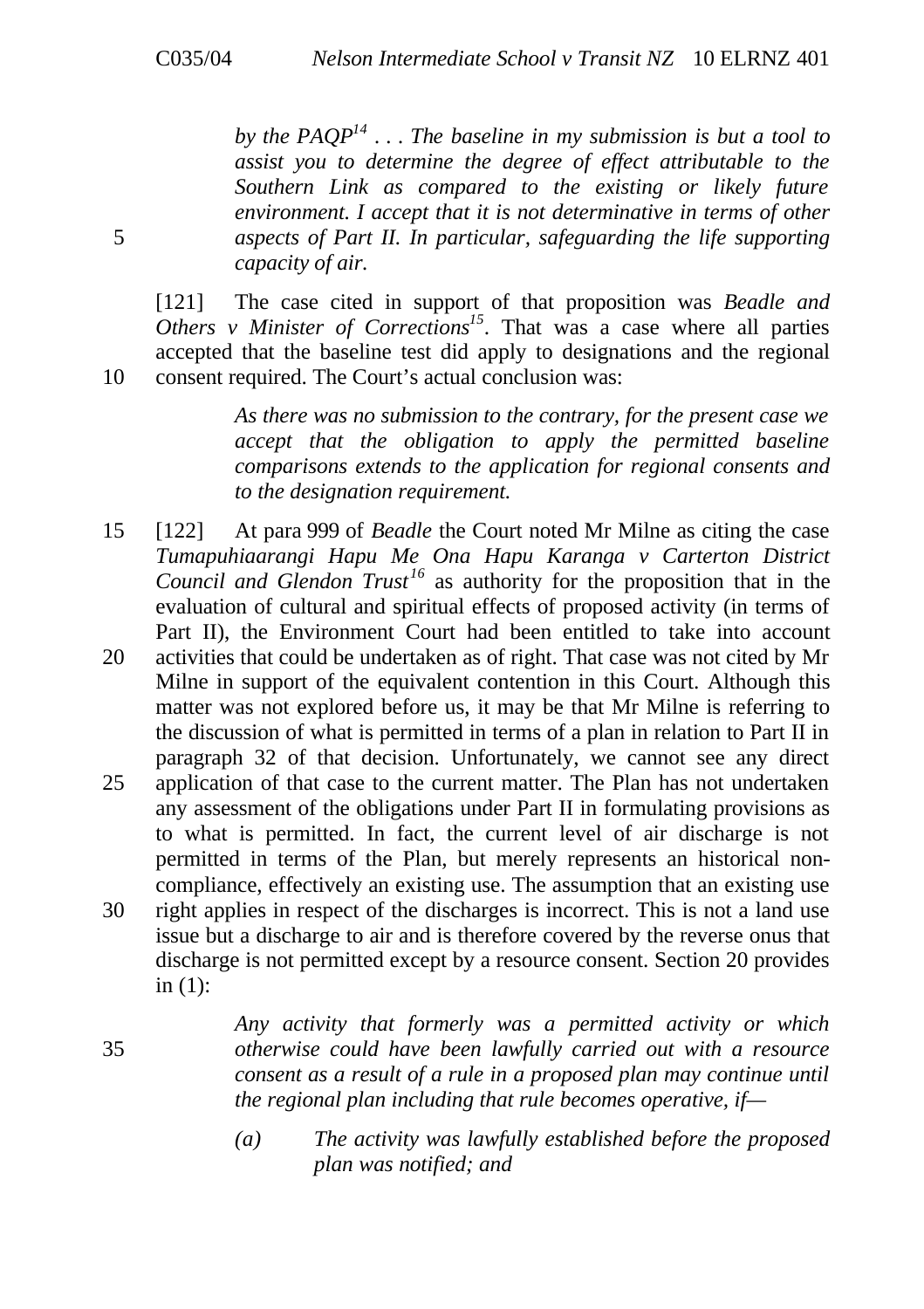- *(b) The activity has not been discontinued for a continuous period of more than six months (. . .) since the proposed plan was notified; and*
- *(c) The effects of the activity are the same or similar in* 5 *character, intensity and scale to those which existed before the proposed plan was notified.*

[123] Subclause 2 provides that unless the activity continues to be permitted under a proposed plan, application for resource consent must be made within six months of the rule in the plan becoming operative. We will 10 discuss the Proposed Air Quality Plan (PAQP) in due course. The point for current purposes is that there is no presumption that an existing discharge to the environment will be permitted into the future as its continued existence relies upon it remaining as a permitted activity under a proposed or operative plan.

15 [124] The matter becomes even more complicated when we come to deal with matters under section 7 which do not, on their face, deal with matters of adverse effect. We accept, for example, that matters under section  $5(2)(a)$ and 5(2)(c) would involve matters of effect. In those circumstances the definition of environment against which adverse effects are measured 20 (which we understand to be the core part of the *Bayley v Manukau City Council<sup>17</sup>* decision and those following) is clearly an issue.

[125] However, there does not appear to be the same clear constraint in respect of issues under section  $7(f)$ . That appears to us to involve a normative decision of the Court, not only as to **maintaining** the 25 environment (which might be argued to be the existing situation) but its **enhancement**. There is no doubt in our mind that the word *enhancement* contained in section 7(f) involves a consideration of whether the air quality in this environment is appropriate or should be improved. That is a decision which feeds into the issue of sustainable management under section 5. We 30 did not understand any witness, including those for Transit, to suggest that the air quality in this environment was currently appropriate or that it should not be enhanced. Dr F Kelly, a health expert called for the applicant, accepted that the air quality in this area required improvement and that the conversion of wood burners proposed by the applicant and the Council were 35 a positive step in improving the health of the people living in the valley.

[126] We must conclude that there is an imperative in terms of current air quality to achieve an improvement. As we will discuss, this is recognised by the Council, not only by the proposed conversion of wood burners but also in terms of the PAQP. We conclude that even if the  $PM_{10}$  replacement 40 were equivalent (which we have accepted they are not), there is still a strong need for enhancement of the air quality in this environment to protect the health of residents, particularly children. Although worst case scenarios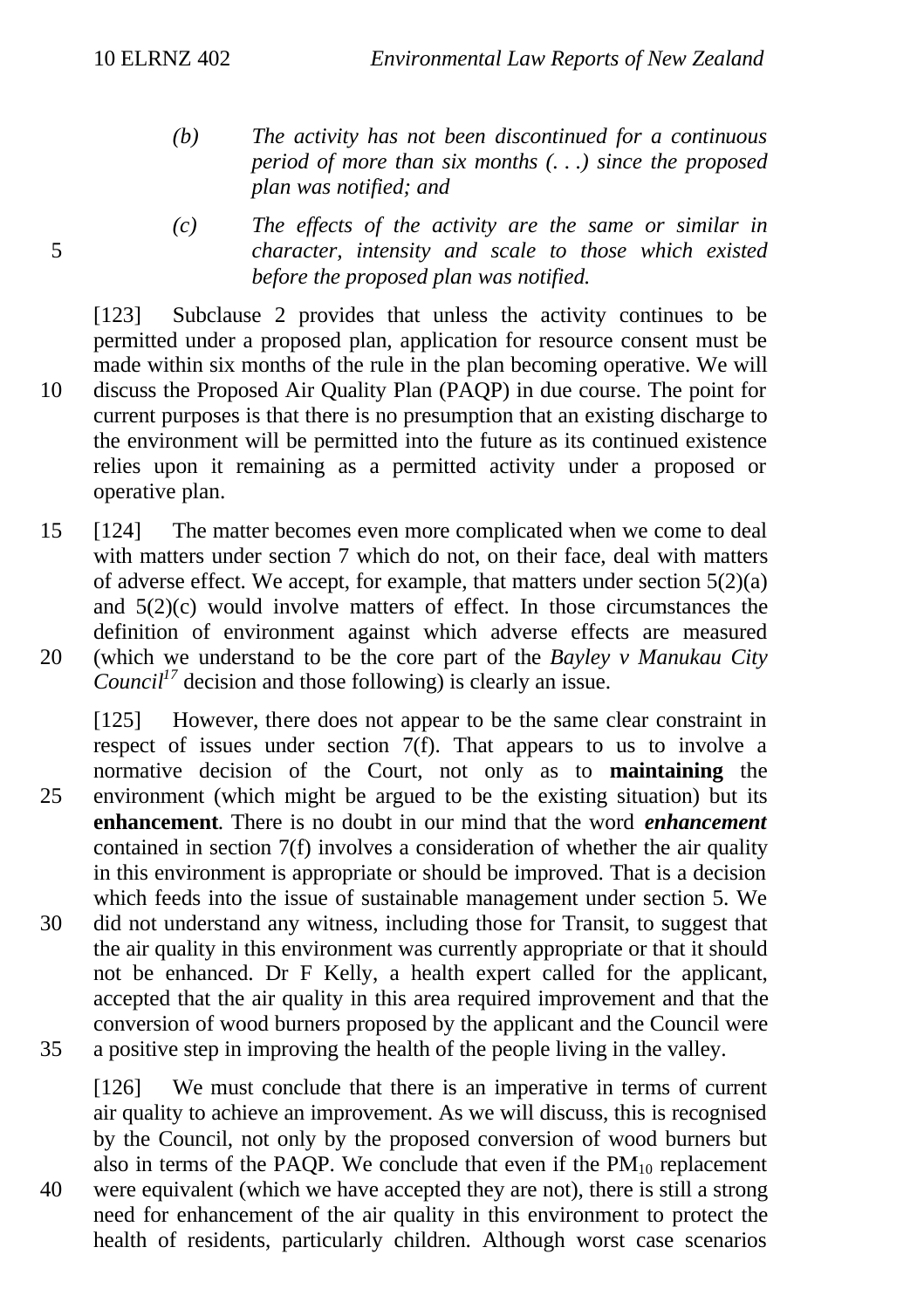may remain the same, there is no doubt that the Southern Link will result in occasional unacceptably high levels of  $PM_{10}$  close to major concentrations of children, namely Nelson Intermediate, Victory School and Victory Kindergarten. The Southern Link would also result in effects on air quality 5 in summer when wood fires are not operating.

[127] Section 5(2) also notes as one of the enabling factors in communities the health of that community. No particular health benefits as a result of the Southern Link were proposed in evidence. The proposition was that, compared with the existing environment, the effects on human 10 health would be no worse. Again, the provision in section 5(2) which reads:

> *. . . which enables people and communities to provide for their social, economic and cultural wellbeing and for their health and safety while—*

*(a) . . . (c) . . .*

15 does not predicate that evaluation as being subject to the existing environment. To imply such a qualification would be to limit the single broad purpose of the Act. Mr Milne did not suggest that the discretion of the Court under section 5 was limited in this way. Part II of the Act permits and indeed contemplates (ie section 7(f) enhancement) positive changes in the 20 environment where appropriate.

[128] Health is expressed in the Act in broad and normative terms. Having regard to the susceptibility of the St Vincent Street sector of the population to adverse health effects due to factors including diet, lack of mobility, inability to pay for doctors' fees and other care described to us, we 25 cannot conclude that the health of the people living in this valley will be enabled by provision for the Southern Link.

[129] If the applicant had been demonstrating significant enhancement of the air quality and an expected improvement in health of the population as a result of the Southern Link, then that is a factor we would clearly have seen

30 as a highly relevant issue. In this case there is doubt whether even a significant improvement in  $PM_{10}$  would necessarily be reflected in an improvement to the health of the valley residents. As we have already discussed, there is no evidence as to the potential health effects of ultra-fine and fine diesel particles. Thus an improved  $PM_{10}$  level will not reflect the 35 exposure of residents to fine and ultrafine particles in the catchment.

[130] We conclude as a fact that the people living in this portion of the valley are already highly susceptible to the adverse health effects of poor air quality and will remain so with the current proposition for the Southern Link.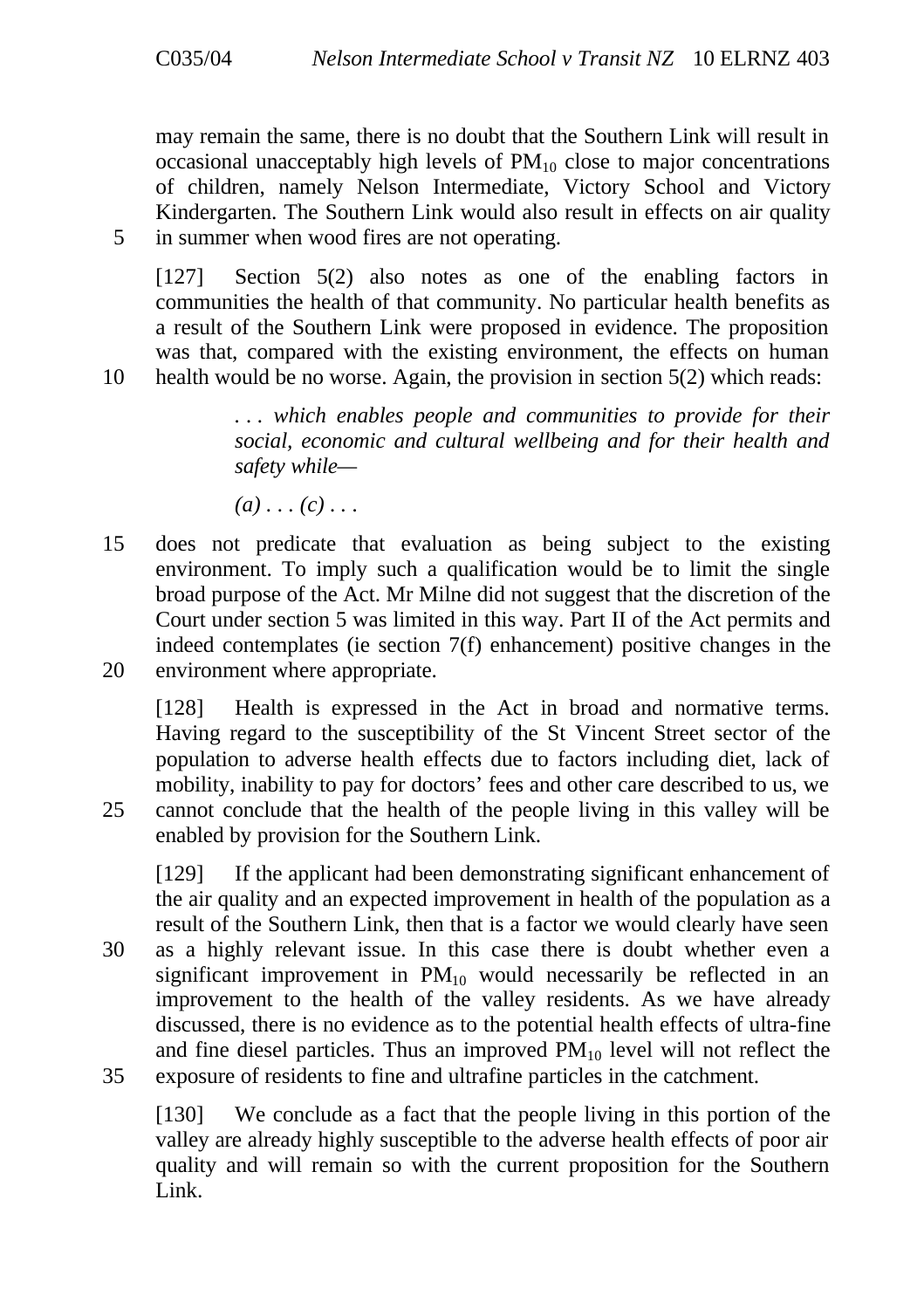## **Section 5(2)(b) — life supporting capacity of air Section 5(2)(c) — mitigation of adverse effects**

[131] The Court must also consider whether the application adequately avoids, remedies or mitigates adverse effects on the environment from the 5 activity. The permitted baseline effectively defines the environment as being the existing environment, any non-fanciful activities which are permitted in terms of a plan and, at the discretion of the Court, unimplemented resource consents. We accept Mr Milne's proposition that the permitted baseline must define the environment under section  $5(2)(b)$ 10 and (c). One would therefore assume that, at least to the extent of section 5(2)(b) and (c), the proposal will not increase adverse effects on the environment. However that proposition was in dispute for a number of reasons:

- (a) that measurement of  $PM_{10}$  did not demonstrate the significant 15 increase in ultra-fine and fine particles in diesel emissions;
	- (b) it did not properly represent the distribution of those emissions and the change that will occur, in particular the concentration of emissions next to the Southern Link;
	- (c) the change in type of emissions from wood smoke to diesel;
- 20 (d) the argument as to whether the mitigation proposal involving the removal of wood burners should be included as part of the permitted baseline in any event;
- (e) that the introduction of the PAQP will in any event achieve improvement in the air quality of this air-shed within the life of the 25 Plan; and
	- (f) that the constituents of emissions from vehicles are different in nature to those from wood burners, including differences in CO,  $NO<sub>x</sub>$ , benzenes, and polycyclic aromatic hydrocarbons — Benzo[a]pyrene (PAHs).

## 30 **Mitigation proposal**

[132] We now describe and consider the mitigation proposal in more detail. Transit, through the agency of the Council, has entered into contracts with a number of landowners living in and around the valley whereby they will replace existing wood burners with alternative low emission systems. 35 The majority of these are electrical heating, air conditioning and gas burners. The Council undertook a detailed inventory in 2001 to estimate the source of air contaminants which included a door to door survey of households. Over the entire Nelson catchment the contribution of heating sources to  $PM_{10}$  was: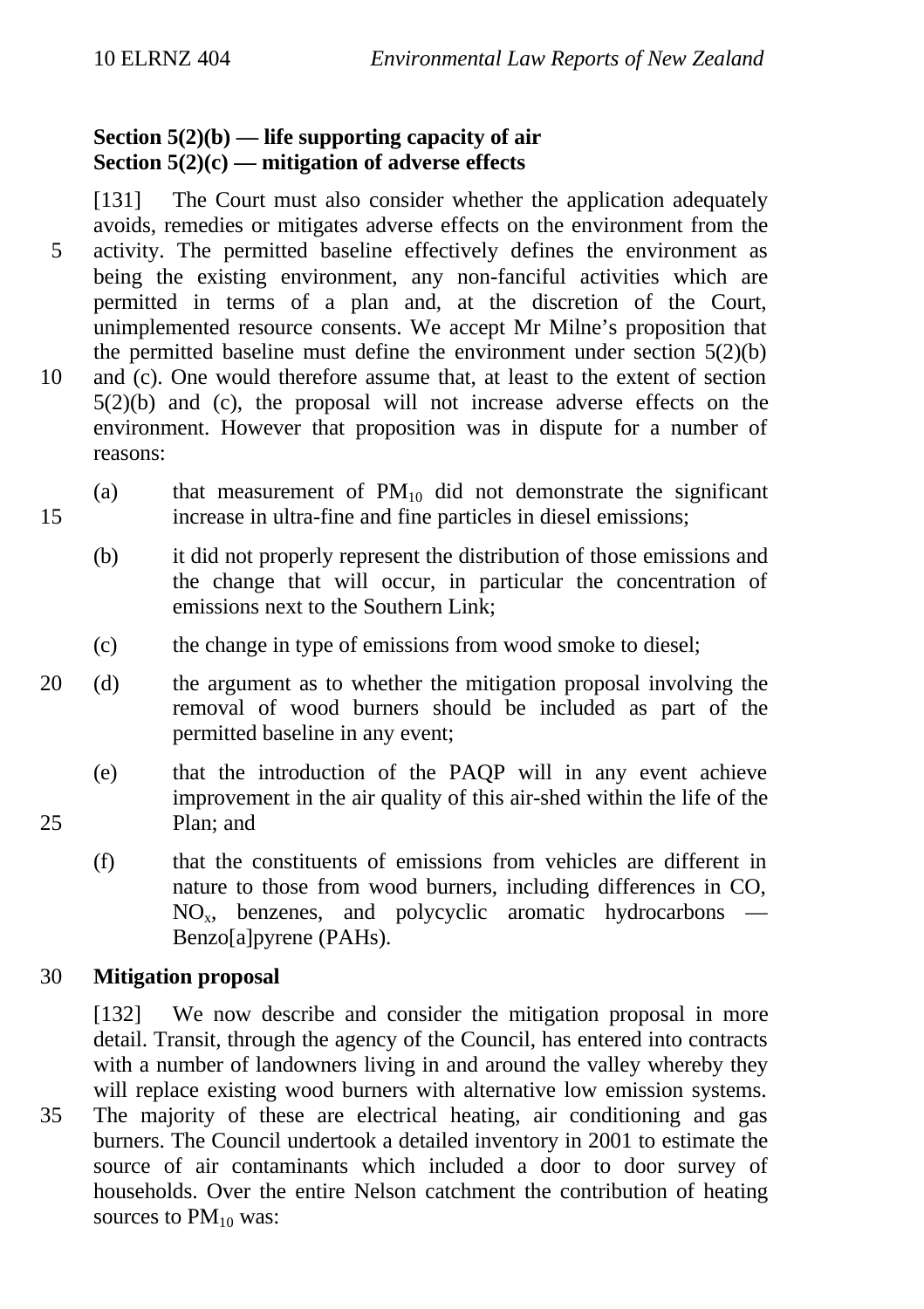- (a)  $41\%$  pre-1990 wood burners;
- (b) 15% 1991-1995 wood burners;
- (c) 10% 1996-2000 wood burners;
- (d) 3% post 2000 wood burners;
- 5 (e) 5% multi-fuel burners wood;
	- (f) 8% multi-fuel burners coal;
	- (g) 16% open fires with wood;
	- (h) 2% open fires with coal.

[133] We will discuss in detail the Council's response in terms of the 10 PAQP to this in due course. However, the basic effect of the mitigation package is to reduce the net emissions of  $PM_{10}$  in this valley by some 30-34kg/day at peak. The Southern Link would then replace that with slightly less quantity from vehicle emission  $PM_{10}$  (around  $28\text{kg/day}$ ). Particularly in terms of worst case  $PM_{10}$  concentrations, the intention is to reduce the concentration of  $PM_{10}$  on St Vincent Street from the current  $165\mu g/m^3$ 15 worst case 24 hour average so that the emissions including vehicle traffic maintain this worst case 24 hour average, ie  $165 \mu g/m^3$ . Without the mitigation package, the effect of the Southern Link would increase that

20 [134] Importantly, Dr D L Jackson, a policy planner for the Council, gave evidence that peaks concentrations in the valley occurred through the winter period, with around 81 exceedances of the Ministry for the Environment's 24 hour average guideline of 50 PM<sub>10</sub>  $\mu$ g/m<sup>3</sup> for the last recorded period in 2001. The distinction here is that the emissions 25 contributed by the vehicles would continue on a 365 day basis. The annual daily average of 36 PM<sub>10</sub>  $\mu$ g/m<sup>3</sup> takes into account the significantly lower

figure from  $165\mu$ g/m<sup>3</sup> to  $187\mu$ g/m<sup>3</sup> one hour average.

emissions during the summer period. However the continuing emissions of some 30kg of  $PM_{10}$  (and other substances) per day in the summer period is likely to increase this average. Unfortunately, there was no detail given to 30 us in terms of modelling as to the annual average figure to be achieved with the Southern Link in place.

[135] Whatever the situation, and even if this is less than the current annual average, it will still introduce constant air pollution, whereas currently PM<sub>10</sub> levels drop to under  $10\mu g/m^3$  at certain times during 35 summer. Taking into account that some of the summertime readings may be influenced by salt air, one cannot conclude that the vehicle emissions if the Southern Link is established would be avoided or remedied at least during these times.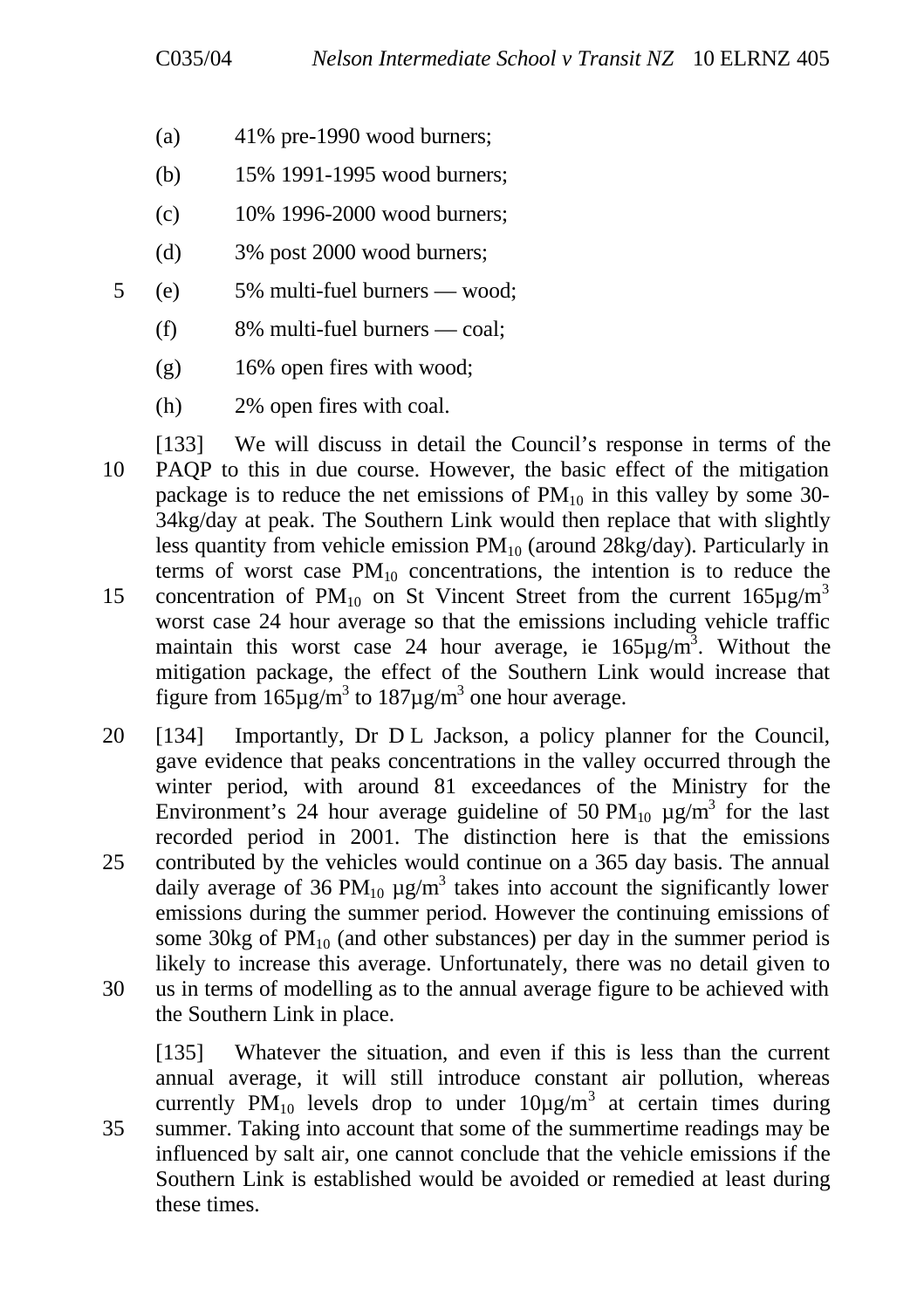[136] At best the applicant is proposing a mitigation package which will give equivalent emissions in winter in terms of mass weight of  $PM_{10}$  or larger. To that extent at least, we conclude that there has been a remedy or mitigation of the effects of the activity by compensatory action to reduce 5 other emissions into the catchment. We can see no reason in principle why such compensatory action cannot be taken into account. This general principle has been accepted by the Court in many other cases as part of the remedial or mitigating steps. Because of our conclusion that the removal of wood smoke is not equivalent to diesel, we are left with the question as to 10 whether this is an adequate mitigation, even taking into account the permitted baseline.

[137] Dr Jackson has been involved in a range of environmental work including as a research scientist and university teacher. He has worked for the Ministry for the Environment. He is a person who is adequately 15 qualified as an expert to comment upon the mitigation package. Although the Council supported the applicant in this matter, Dr Jackson's views did not entirely coincide with those of the applicant. In cross-examination Dr Jackson did not accept that the mitigation package would achieve gains that would not otherwise occur within the period of the construction of the 20 Southern Link route. He discussed the age of burners and concluded that by natural attrition, groups of less efficient and older burners would be replaced in the next five to ten years. He concluded this would lead to an improvement in the emissions into the air-shed in any event. Tellingly, Mr McFadden asked him (at page 1113 of the notes of evidence) the question:

- 25 *Q. In those terms, and having regard to the evidence that you have heard, are you satisfied that the mitigation package as proposed does in fact offset or benefit those who are going to be most affected by the concentrations of vehicle emissions from the Southern Link, that is to say, those* 30 *within 200 metres of either side of the corridor.*
	- *A. No.*

[138] Dr Jackson went on to accept the proposition of Mr P E Millichamp, an air quality expert, that it is not possible by monitoring to check that the mitigation proposed does, in fact, occur. This is because of 35 the number of variables in measurement from time to time, some of which are climatic and beyond the control or exact measurement of any party.

[139] We conclude that the remedy or mitigation proposed in this matter is entirely dependent upon modelling because of the inability to independently verify outcomes. We are therefore being asked, in essence, to 40 rely upon an opinion of a witness and a computer model which is not verifiable in any way to maintain existing unsatisfactory levels of air quality within this air-shed.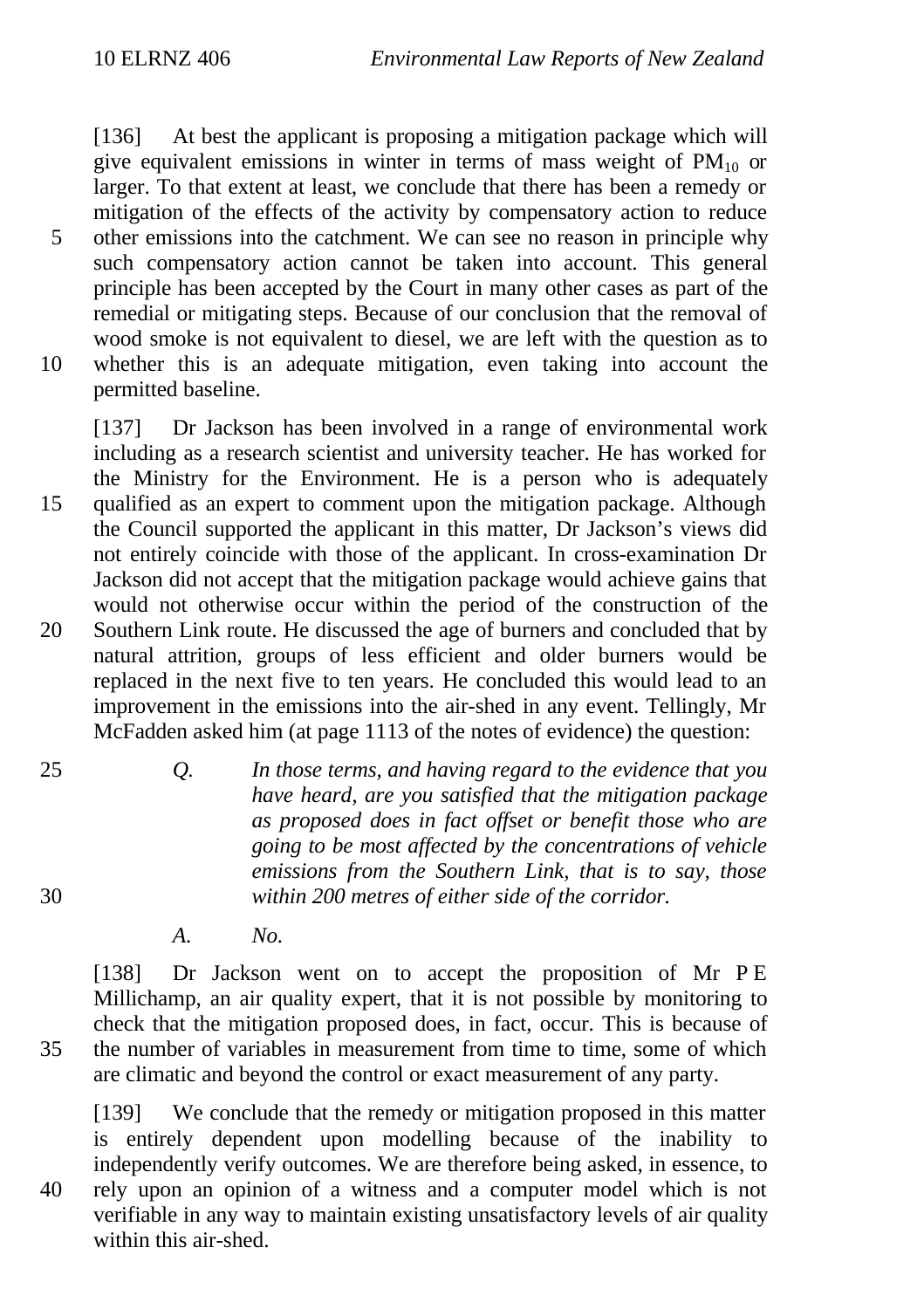[140] When we come to consider the numerous other products of combustion from diesel engines compared with wood fire burners, the matter becomes even more complex. We were given evidence about CO, NOx, and PAH<sup>18</sup>. We reproduce and accept a table produced from Dr 5 Clemons showing distinctions between the chemical PAH profiles of wood smoke, petrol exhaust and diesel exhaust, although as we have discussed, the effect on human health of these distinctions is not so clear.

| PAH                    | <b>Wood Smoke</b><br>ug/mg PM | Petrol Exhaust<br>µg/mg PM | Diesel Exhaust<br>µg/mg PM |
|------------------------|-------------------------------|----------------------------|----------------------------|
| Naphthalene            | 0                             | 0                          | 0                          |
| Acenaphthylene         | 0                             | $\Omega$                   | 0                          |
| Acenaphthene           | 0                             | $\theta$                   | 0                          |
| Fluorene               | 0                             | $\Omega$                   | 0                          |
| Phenanthrene           | 4.3                           | 13.4                       | 5.4                        |
| Anthracene             | 2.1                           | 0.5                        | $\Omega$                   |
| Fluoranthene           | 3.0                           | 13.6                       | 22.3                       |
| Pyrene                 | 3.0                           | 10.4                       | 19.0                       |
| Benzo[a]anthracene     | 1.1                           | 2.8                        | 19.4                       |
| Chrysene               | 0.7                           | 3.2                        | 42.8                       |
| Benzo[b]fluoranthene   | 0.4                           | $\Omega$                   | 37.4                       |
| Benzo[k]fluoranthene   | 0.6                           | $\Omega$                   | 17.9                       |
| Benzo[a]pyrene         | 0                             | $\theta$                   | $\Omega$                   |
| Indenopyrene           | 0                             | $\Omega$                   | 0                          |
| Dibenzo[a,h]anthracene | $\Omega$                      | $\theta$                   | 0                          |
| Benzo[ghi]pyrene       | 0                             | 0                          | 0                          |
| Total                  | 15.2                          | 43.9                       | 164.2                      |

We are not able to conclude that there has been any evidence given to the 10 Court during the course of the hearing that the effects of the increase in these chemicals have been adequately avoided, remedied or mitigated.

[141] Subsequently counsel for Transit advised the Court that the Transit New Zealand Authority considered that in terms of new legislation applying<sup>19</sup>, they were able to offer to the Court, if it saw fit, a proposal to 15 ban diesel vehicles from using the Southern Link for some or all of the time. This Memorandum was filed several months after the conclusion of the hearing and effectively raises a new issue which has not been subject to consideration or cross-examination of witnesses. In our view it is inappropriate for counsel to seek to advance evidence to the Court by 20 memorandum once the case has closed. For this reason alone we would discount this proposal. What difference this would make to the emissions is also unclear. Having regard to the growing number of diesel cars and light vehicles, there is no evidence before the Court on which we can judge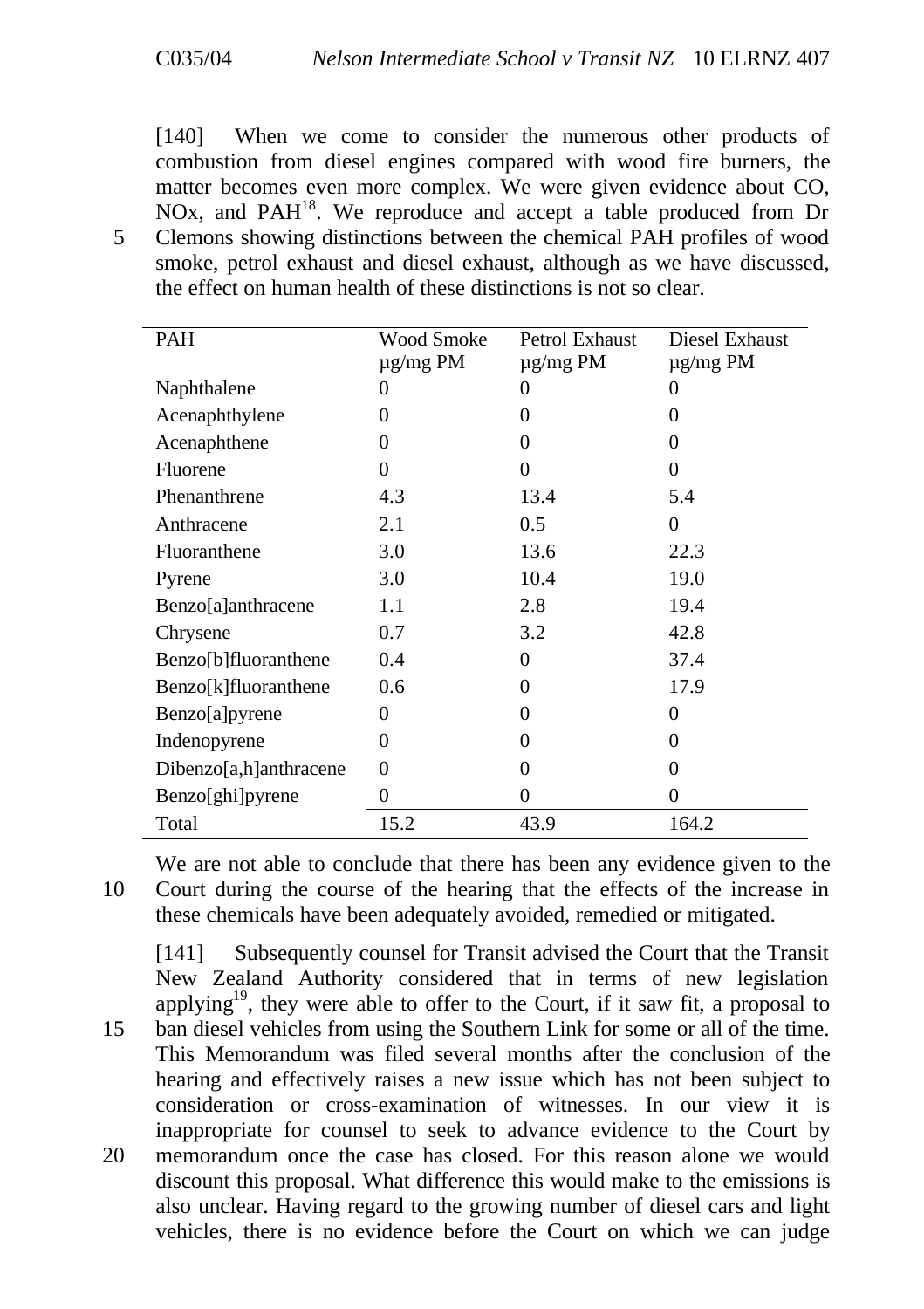whether or not such a partial or total ban would adequately avoid, remedy or mitigate the effects. Even assuming we were satisfied with a ban, it appears to us there would need to be a total ban to achieve the long-term benefits and this must have an impact upon the efficiency of the route, particularly in 5 light of the strong evidence given that it provided an alternative access route

to the port.

[142] We also have concerns as to how such a provision could be enforced in any realistic way and what the impact on traffic efficiency would be of any such enforcement course of action. In light of our primary 10 conclusion, we do not see any justification on which the Court should reconvene the hearing to examine these matters and do not believe they would influence the eventual outcome of the Court in any event.

## **Safety**

- [143] This Court expected to hear detailed evidence from Transit as to 15 the ways in which the Southern Link would significantly improve safety, not only for members of the public travelling on the transport network, but also for residents in the district. The evidence which we received was particularly vague. To the extent there was any evidence from Transit, we prefer that of Mr Foster who told us that the accident rate on the existing 20 road network was lower than the national average. We did not understand there to be any evidence of significant accident rate improvement as a result of the construction of the Southern Link. We suspect that the addition of new traffic flows from Southern Link into some key intersections may create a greater prospect of conflict and accident. We are not able to 25 conclude that the Southern Link will improve safety.
- 

[144] We have a significant concern also about the Southern Link where it moves from the Railway Reserve onto St Vincent Street. Traffic is intended to be slowing down as it comes down a hill from the south and onto these streets. We conclude that it is inevitable that there will be speed 30 creep as traffic takes time slowing down to 50 kilometres per hour from the south onto St Vincent Street and will tend to maintain its existing speed on the downhill slope.

[145] Our most significant concern in this regard is for the safety of people on the section of St Vincent Street between Toi Toi Street and the 35 Railway Reserve. This is the area where a significant number of children will be travelling to school. Victory School is at the junction between St Vincent Street and the Railway Reserve. Having regard to the number of property entrances on St Vincent Street, there will be conflict between vehicles moving on to the State Highway and the existing traffic flows, 40 particularly in the morning peak. In addition to this, there will be a significant number of children travelling from the west to the school.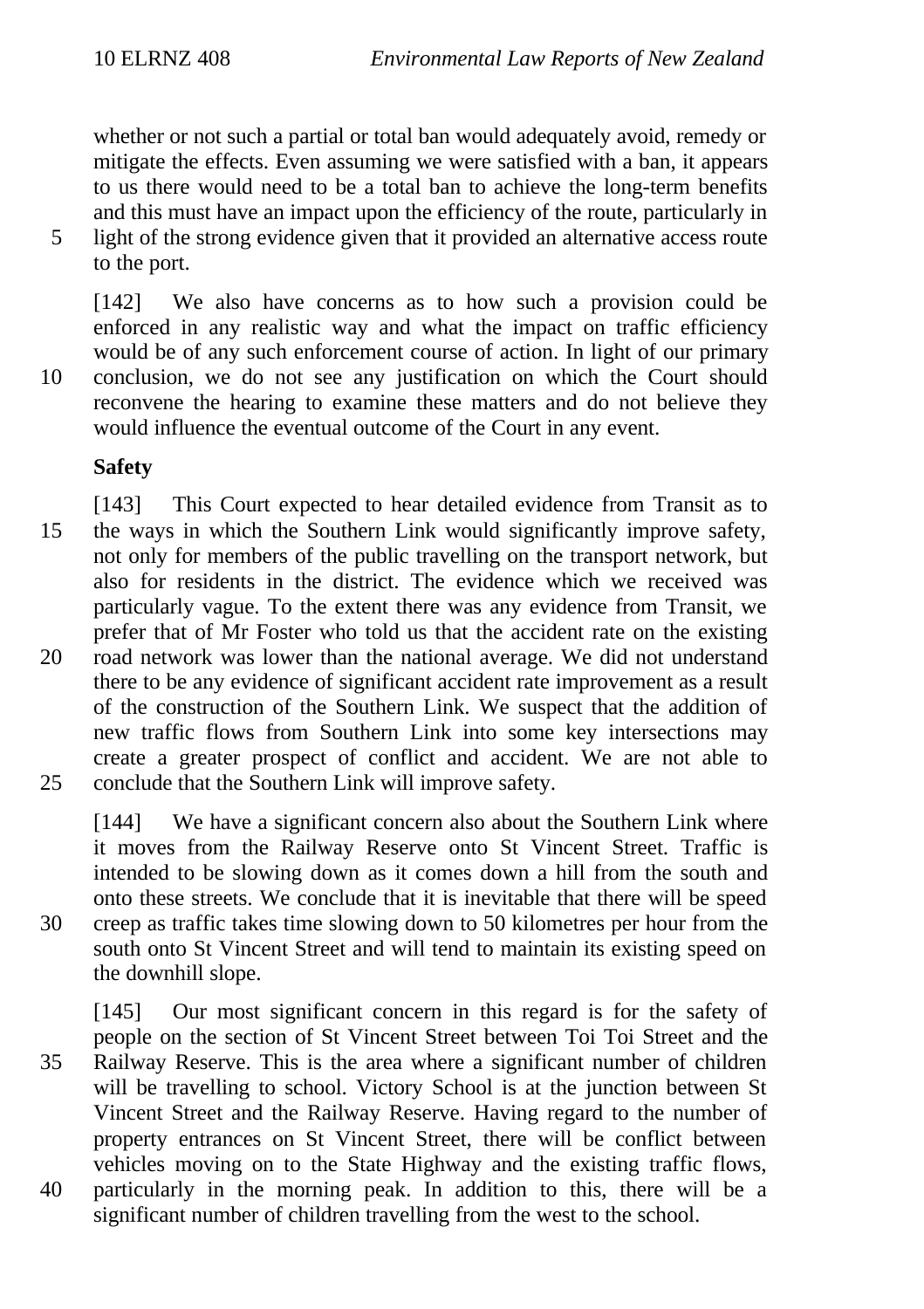[146] It is intended that there will be a pedestrian over-pass to Victory School and an underpass to Nelson Intermediate. Having regard to the necessity for the overpass to be sited on the higher Railway Reserve portion of the road, and that there will be numerous property access crossings into

- 5 St Vincent Street, we consider it is inevitable that children will seek to take a short cut across St Vincent Street to reach school. During our inspections we noted that many children currently walk or cycle to school by crossing St Vincent Street south of Toi Toi Street. Even if children are driven to the school, it is inevitable that parents will be seeking to drop the children off
- 10 from time to time on the Southern Link. This will create conflicts with existing traffic. Even if these matters were controlled during school hours, we have a major concern that the proximity of these children to a major traffic route presents significant risk of injury or death.

[147] We explored with witnesses many alternatives to seek to improve 15 the safety of St Vincent Street, but in the end we are not satisfied that the Southern Link could be designed to prevent children crossing it inappropriately. We combine this with our concerns about the traffic light phasing of St Vincent/Toi Toi Streets. The lights will have to be phased so as to significantly reduce the road's effectiveness in peak hours (particularly

- 20 the morning peak) and thus encourage children to use those crossings or constant vigilance will be required to ensure that children use the overbridge. Having regard to the extensive use of the school out of hours, we do not think that this type of imposition on the local community and/or the teachers is reasonable.
- 25 [148] Evidence was given that children may also seek to cross the Southern Link on the Railway Reserve land or walk along the edge of the Railway Reserve land before reaching the schools. The basis for this assertion was that children have used this route for many years and are unlikely to change their habits. Such a course of action would, of course, 30 have devastating safety consequences but we consider is a significantly
- lower potential risk. It appears to us that the construction of the Railway reserve portion of the Southern Link could be designed in such a way that access on to it from the western side would be virtually impossible. As far as walking along the edge of the Southern Link, we feel this is unrealistic
- 35 having regard to the proposal to construct a well-graded, open and pleasant walkway at the base of the bank rather than along the road formation itself. In that regard we consider that the Southern Link will be safe from a pedestrian point of view once it reaches the Railway Reserve.

[149] Our major concern relates to the road between Toi Toi Street and 40 the Railway Reserve and, to a lesser extent, below the Toi Toi Street intersection. In this regard we still see a potential for conflict with kindergarten children being dropped off, particularly in the morning peak traffic. The core issue that concerns us is the failure to separate the traffic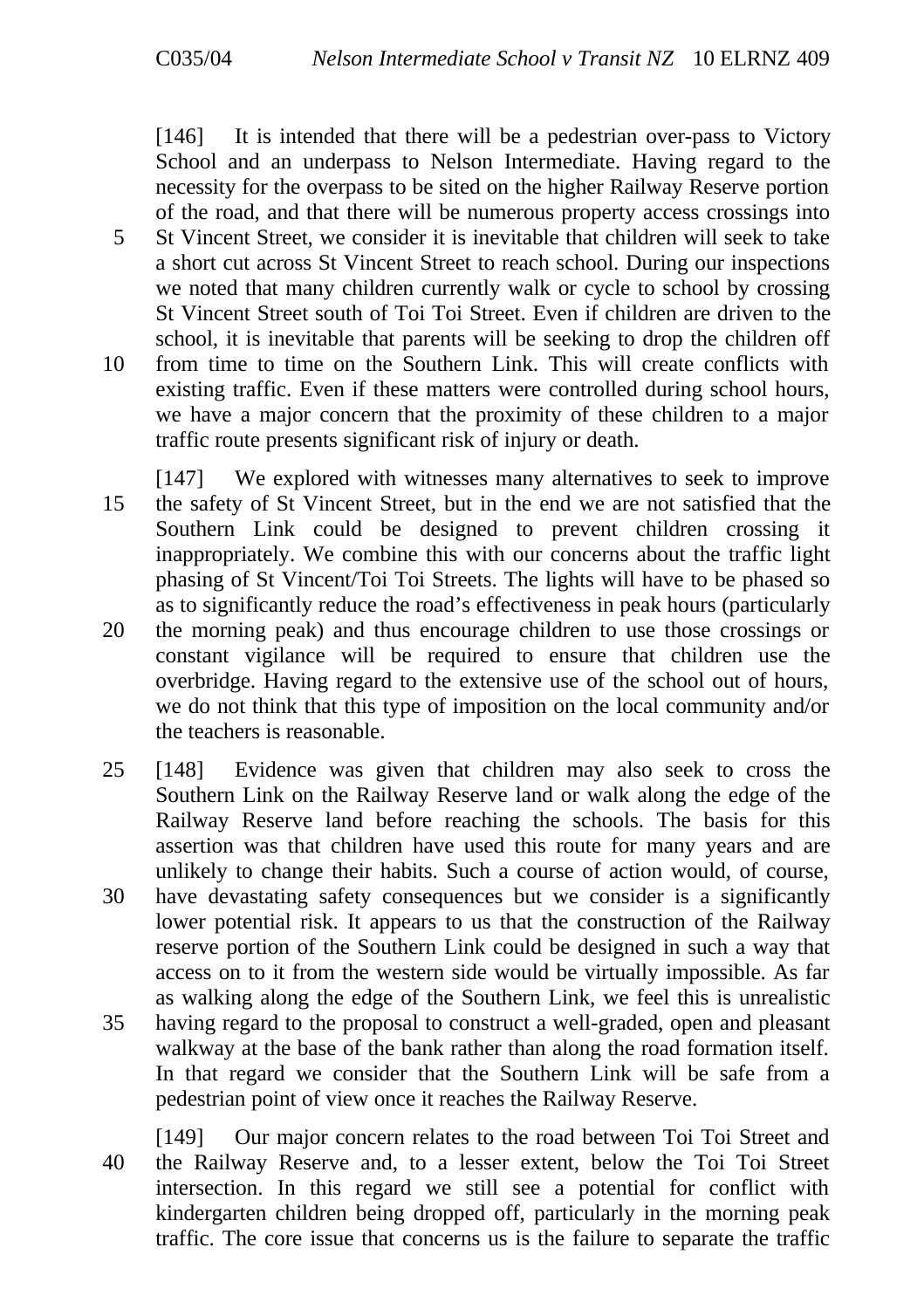from the local population on St Vincent Street. Nothing we have heard satisfies us that this problem has been addressed. These problems already exist for Auckland Point School and any change to that school from the Southern Link is one of degree. There are already safety issues for children 5 and cars at Auckland Point.

[150] When we take into account the potential effects of the Southern Link on pedestrian safety, we are unable to see any basis on which this can be adequately avoided, remedied or mitigated. As we have already discussed, the underpass and overpass will not avoid all potential conflicts

- 10 with pedestrians or residential traffic, particularly on St Vincent Street itself. Having regard to the inability to preclude pedestrians from crossing St Vincent Street because of the residential access points, we are unable to reach any conclusion that this concern can be adequately avoided, remedied or mitigated. Having also concluded that such social severance exists, there
- 15 is nothing in the proposal which in our view adequately avoids, remedies or mitigates that effect. Our earlier discussion under Part II clearly also applies to section  $5(2)(c)$ .

[151] Having discussed these various elements of Part II, the Court could move at this point to a final evaluation under section 5. However, section 20 171 requires us to have regard and particular regard to the various other matters we have already identified. We now discuss those.

#### **The Notice of Requirement**

[152] The NOR is annexed hereto and marked "I", without the attachment showing the physical aspects of the route. It consists of six 25 pages and it is not our intention to repeat it in full. We have already cited the objectives for the NOR earlier. The reasons for the designation at paragraph 1(a) are relevant for current purposes. They are:

*The designation is needed in order to identify and protect a new arterial route, which will become part of State Highway 6 into* 30 *Nelson, and to authorise the land uses that will be associated with it. In particular the designation is needed to meet Transit New Zealand's objective to provide and maintain a safe and efficient State Highway and to complete the final link between Queen Elizabeth II Drive and the northern end of the Whakatu Drive* 35 *(Stoke Bypass). This is necessary as the current road network will be at capacity by 2010, with traffic congestion being significant.*

[153] We have already discussed the question of the safety and efficiency of the route under Part II and have concluded the evidence does not establish these requirements. We further note that this route is not 40 necessary to provide a state highway to Nelson. The Rocks Road/Tahunanui route currently does provide that. There is also the availability of the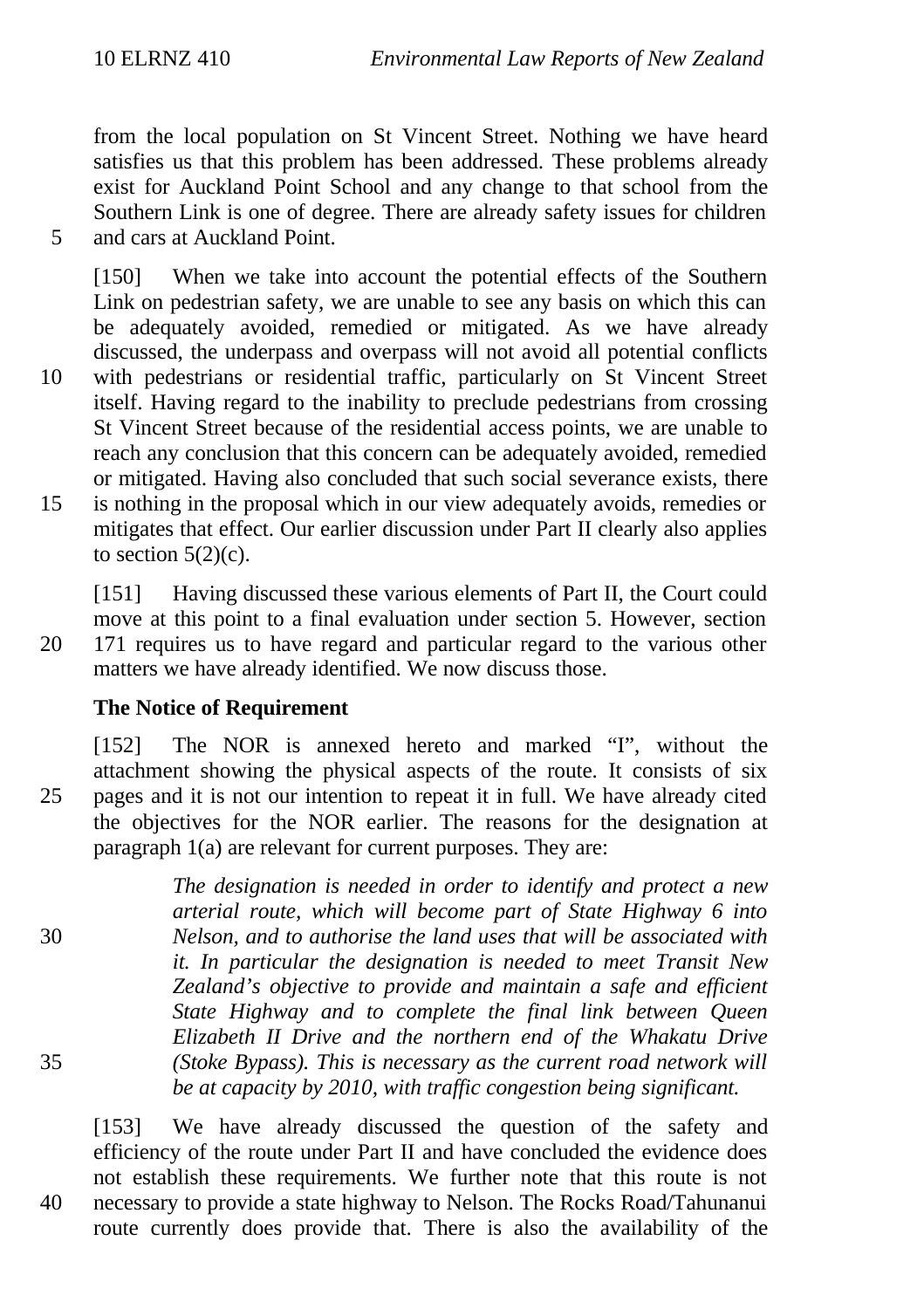Waimea Road route for a state highway if Transit concluded the Stoke Road should constitute the state highway. As we understand it, the state highway is still intended to remain on the main Stoke Road and would deviate from the Annesbrook roundabout to the Southern Link.

- 5 [154] The NOR states that the Southern Link is necessary (final sentence of the reasons). Notwithstanding any discussion of section  $171(1)(a)$ , we are required to have regard to the wording of the NOR and in particular the assertion that the Southern Link is necessary. The sense in which that word is used in the Notice of Requirement is not clear but it may be an allusion to
- 10 *reasonably necessary* as that term has been applied in the past in section  $171(1)(a)$ . Importantly, the word is linked, not with the method of designation, but with the need for additional capacity on the network. We have already examined under Part II the question as to whether or not this route is the only way in which this demand on capacity can be provided for.
- 15 Although we have not utilised the word *necessary* in that consideration, it is clear that this word introduces some level of compulsion as opposed to choice. Without repeating our earlier discussion, quite simply our conclusion on this issue is that the Southern Link is not the only method by which the increased demand for capacity can be met. There are other
- 20 improvements that can be undertaken which would meet need for additional capacity. To that extent we prefer the evidence of Mr Foster, as we have already discussed.
- [155] Further light is shed upon this in examining 1(e) of the NOR, which discusses a series of options. It is necessary to refer to the June 2000 25 assessment of environment effects to understand fully these options, but the "do minimum" option mentioned there is effectively a "do nothing" option. It does not even involve upgrading of the twin roundabouts at Tahunanui and was described by Transit witnesses at the hearing as the baseline against which all alternatives can be measured. As we have already discussed, the 30 upgrade of Rocks Road (four-laning that road) does not represent a realistic alternative. In fact, the three laning of Waimea and Rocks Roads was not considered by Transit until shortly before the hearing and issues will arise when we discuss section 171(1)(b) as to whether or not consideration can be
- 35 [156] However, for the purposes of the NOR, the alternatives which were considered were not realistic. Having listened to all of the evidence, we have reached the conclusion that they were effectively options proposed to bolster the case for Southern Link rather than to examine the realistic prospect of those alternatives proceeding in their own right. We reach this 40 conclusion because:

given so late after the NOR is notified.

(a) the options did not include basic intersection upgrades (ie Tahunanui roundabouts);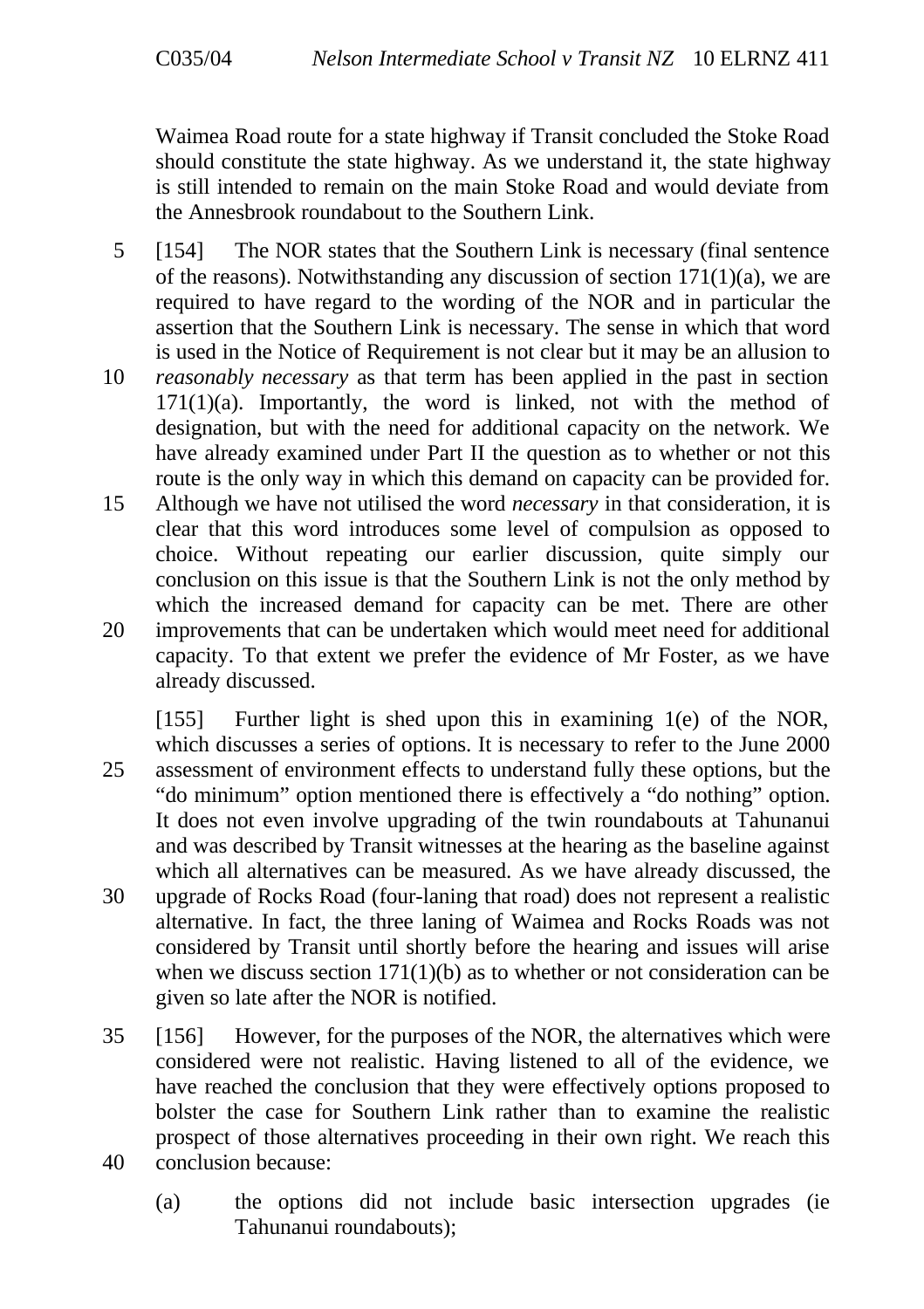- (b) three-laning the roads was not considered;
- (c) options such as median barriers, single direction turning, freeways were not explored;
- (d) lack of any satisfactory explanation of why these alternatives were 5 not considered before 2003.

 $[157]$  We also note that objective  $2(c)$  sought to reduce to an acceptable level the impact which *heavy vehicles . . . has on . . . adjacent properties*. It is unclear how the NOR would achieve this. The impact of heavy vehicles in terms of diesel emissions and noise will constitute a significant increase 10 in the valley.

#### **The submissions of the parties**

[158] There were issues raised by the parties which Mr Milne said were not relevant to an examination of the designation or appeal or of limited relevance. These were:

- 15 (a) the relative cost of developing the Southern Link option compared to others;
	- (b) any increase in cost to the Council of addressing the air quality situation in Nelson;
	- (c) the adequacy of consultation other than with tangata whenua;
- 20 (d) the level of opposition; and
	- (e) the proposed national environmental standard for air quality.

[159] The reference in section 171 to the submissions is interesting and there is no equivalent provision in section 104. The only limitation upon the matters which the Court is to have regard to in this category appears to be

- 25 *subject to Part II*. In our view each of the matters Mr Milne has raised would, in any event, be matters irrelevant in terms of Part II of the Act and therefore any evidence given on them would be over-ridden by the consideration under Part II. Fortuitously, it is not necessary for us to examine this in detail because we did not understand the evidence of any of 30 the parties to go so far as to advance arguments on the basis of any of these issues with the possible exception of the proposed national environmental standard. We accept Mr Milne's proposition that the Court cannot speculate on what legislative or other documents may be generated in the future. Accordingly we must apply the documents that exist currently.
- 35 [160] There was much discussion about the proposed national environmental standard but the two drafts we were shown were so significantly different that we could not, in any event, have any view as to the final form they may take. We can see no distinction in principle between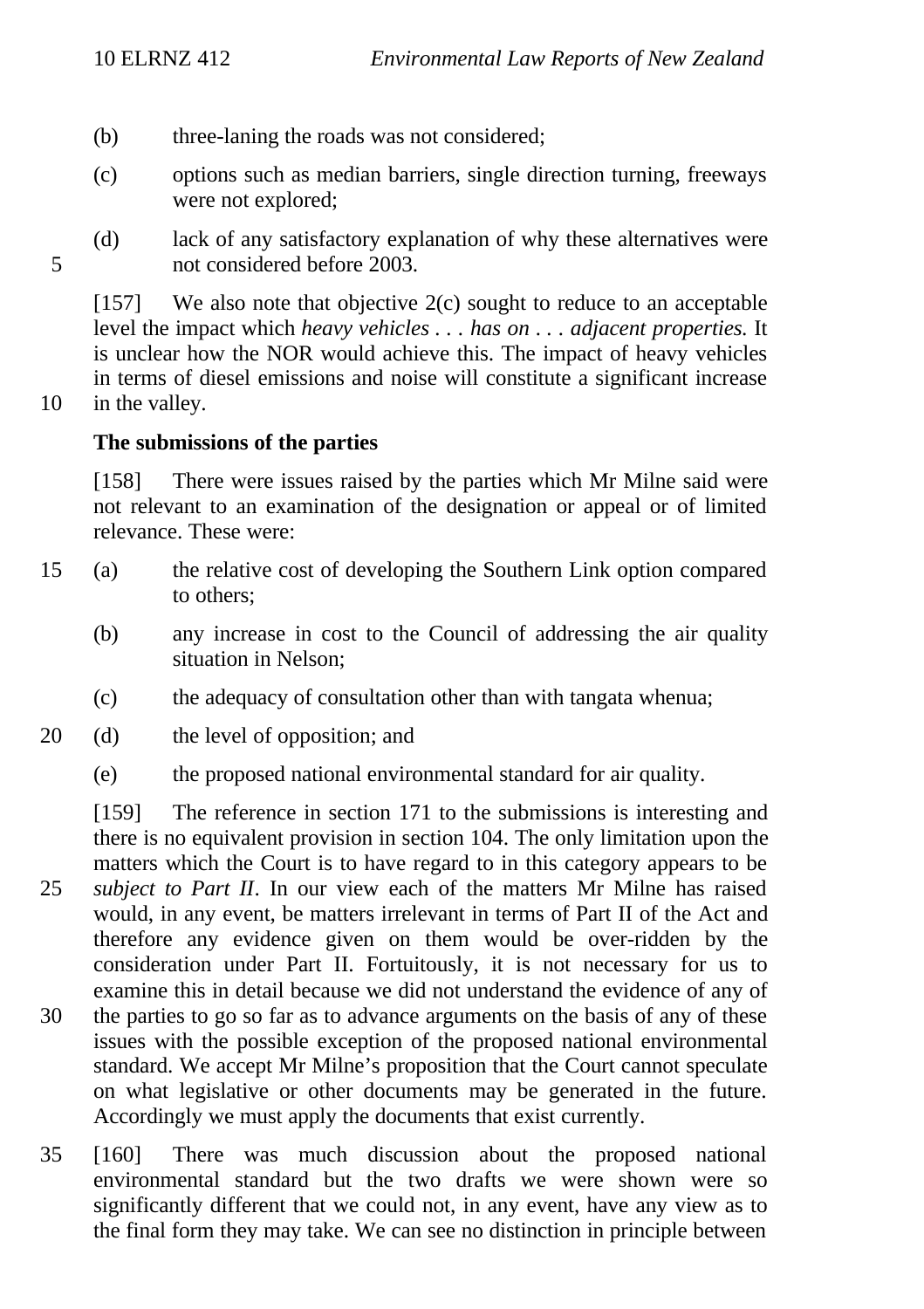this situation and those where a territorial authority may indicate that it intends to either withdraw a proposed plan or introduce a variation to it. The Court must, of its nature, operate with the statutory and other documents that are in existence at the time of its decision.

- 5 [161] With these exceptions, all of the submissions essentially capture matters that we have already discussed or will shortly. These were highlighted by Transit counsel in their statement of issues as:
	- (a) social
	- (b) air quality

10 (c) health

- (d) noise
- (e) traffic
- (f) landscaping (which was not pursued at hearing)
- (g) planning matters including:
- 15 (i) cumulative effects,
	- (ii) term of resource consent,
	- (iii) conditions,
	- (iv) amenity,
	- (v) mitigation,
- 20 (vi) matters under the designation sections  $171(a)$ , (b) and (c).

[162] We have had regard to all of those matters which are discussed elsewhere in the decision.

## **Section 171(a) — Necessity of designation**

[163] We have already discussed the meaning of section 171(a) and that 25 we consider that we are bound by the decision of the High Court in *Wymondley*<sup>20</sup> to limiting our consideration to designation as a technique. In *Rangi Ruru Girls' School Board of Governors and Others v Christchurch City Council*<sup>21</sup> we set out in some detail our concerns with that approach, which we will not repeat. The Court is concerned with section 5 and the 30 sustainable management of the environment. It is difficult to see on what basis the Court would have a particular interest in whether designation or resource consent was used as the method. It may be that that question turns on the less participatory process of designation compared with resource consent at the time the eventual design is settled upon. However, both 35 processes are public and participatory and have rights of appeal to the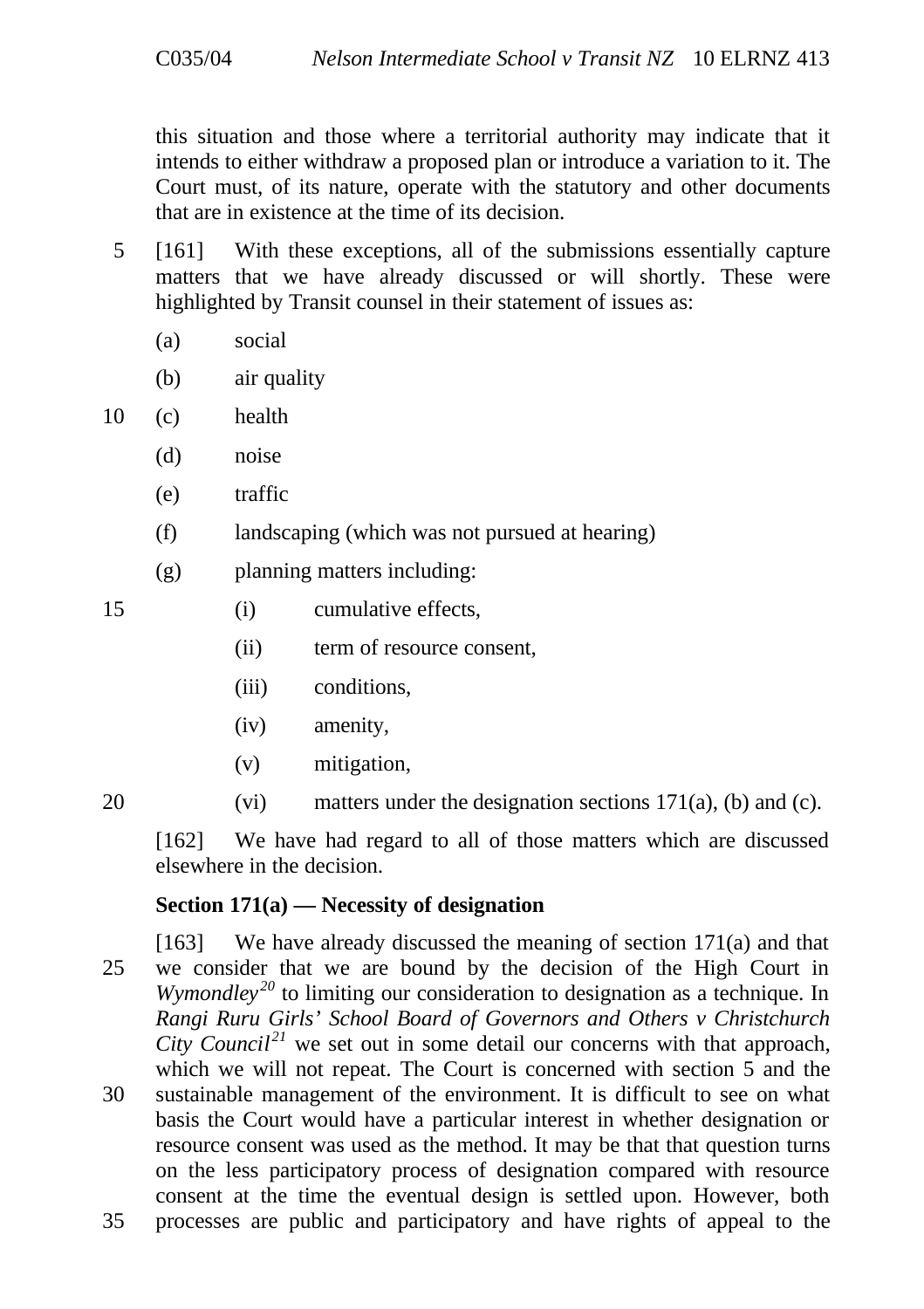Environment Court, and on questions of law beyond that to the High Court and Court of Appeal.

[164] However it is clear that if we are examining the benefits of designation as a method in this case, there are a number of benefits to 5 designation as a method:

- (a) it signals potential for future changes on the site, particularly in the District Plan<sup>.</sup>
- (b) it has clear methodology for the changes to occur (the outline plan procedure);
- 10 (c) it enables a uniform approach to state highways throughout New Zealand.

## **Section 171(1)(b) — Adequate consideration given to alternative sites, routes or methods**

- [165] Mr Milne for Transit submits that section 171(b) is concerned with 15 the consideration of alternatives rather than the merit of alternatives. Again the Court has already considered relative efficiency in terms of Part II and therefore strictly speaking this argument is not of material concern in this case. However, it was clear to the Court that a realistic consideration of alternatives, (particularly the three lane option, which would involve 20 upgrading roundabouts and intersection improvements on Waimea and Rocks Roads and the three-laning of Waimea and Rocks Roads) was not undertaken by Transit until just prior to their August 2003 report. Evidence was given that after the report was produced in August it was considered by the Board who had concluded they should proceed with the current
- 25 application.

[166] Mr Milne's argument was that there was no limit on the time by which the consideration needed to be undertaken. Therefore consideration of alternatives could occur at any time prior to the commencement of the hearing and possibly later, although the point was not specifically argued.

30 [167] We conclude as a fact that adequate consideration of alternative routes and methods of achieving this work were not made until just prior to August 2003. It follows therefore that at the time of the notification of the NOR and at the time the appeals were filed, adequate consideration had not been given. This matter was only rectified after the matter was set down for 35 hearing and when the Board considered a more detailed report in August 2003.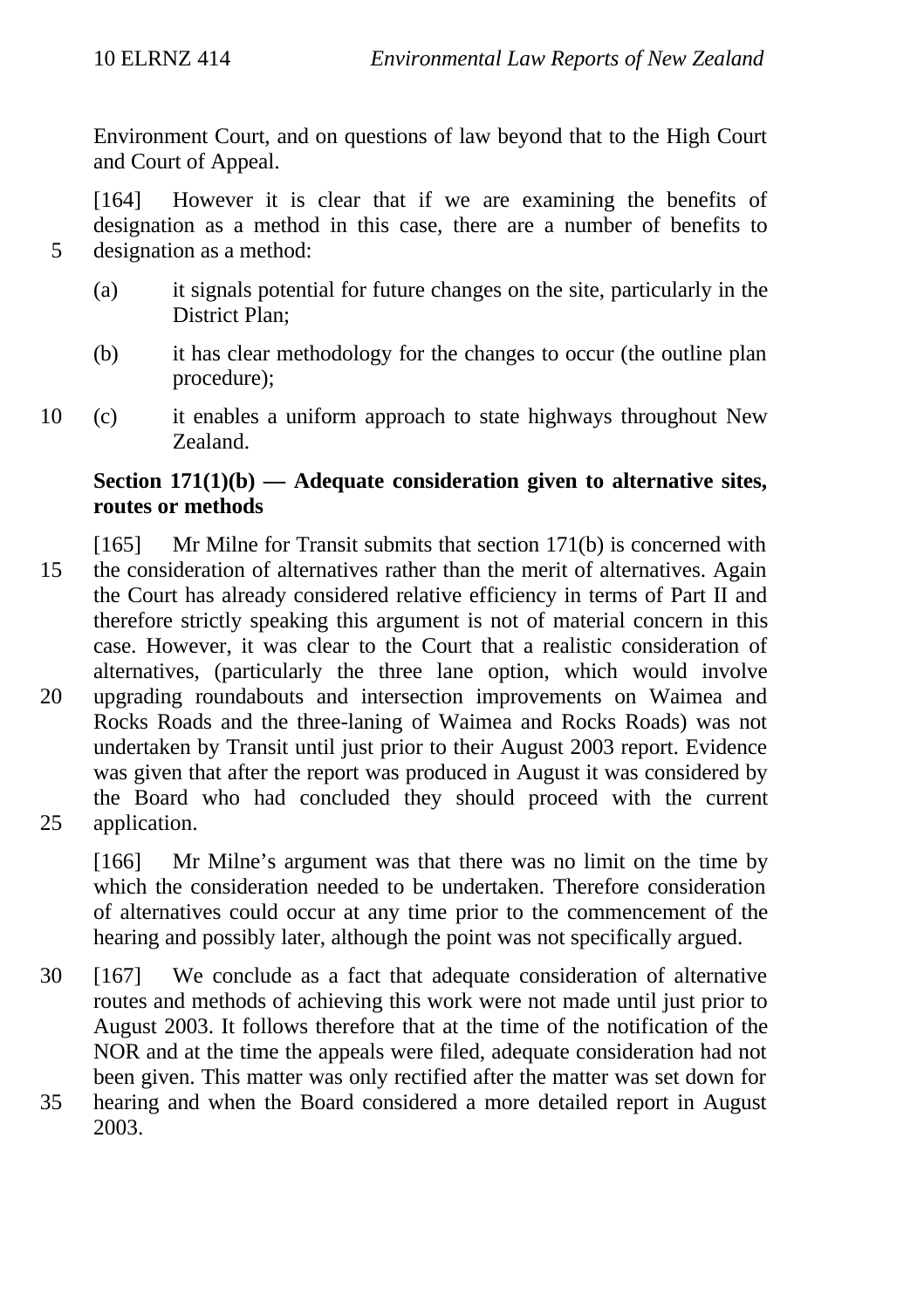[168] In Waimairi District Council v Christchurch City Council<sup>22</sup> the Tribunal considered similar wording and said:

*We think the purpose of that part of the subsection is to enable the Tribunal to be satisfied that a requiring authority has not acted* 5 *arbitrarily in selecting its site, its route or its method of achieving its objective.*

[169] In *Bungalo Holdings v North Shore City Council*<sup>23</sup> the Court stated:

*We understand that section 171(1)(b) calls for a decision-maker to* 10 *have particular regard to whether the proponent has made sufficient investigations of alternatives to satisfy itself of the alternative proposed, rather than acting arbitrarily or giving only cursory consideration to alternatives. The proponent is not required to eliminate speculative or suppositious options.*

15 [170] Earlier at paragraph [49] the Court noted:

*. . .*

*Paragraph (b) calls for particular regard to the adequacy of the consideration given to alternative sites, routes and methods of achieving the work or project. By confining the question to the* 20 *adequacy of the consideration given, this paragraph implies that the territorial authority (and the Environment Court on appeal) are not expected to substitute their own judgments about which of the alternatives should be adopted, beyond the extent called for by paragraph (c). Even so, paragraphs (b), and (c) call for a* 25 *territorial authority (and the Court when invoked) to have regard (to the limited extents defined) to the substantive content of the proposed work or project and alternative sites, routes and methods. The comparison of the direct use of words in those paragraphs to that effect with the words of paragraph (a)* 30 *"Whether the designation is reasonably necessary . . ." may be an indication that paragraph (a) was intended to be focused on the designation, not on the work or project.*

[171] In *Beadle and Ors v Minister of Corrections and Anor <sup>24</sup>* the Court noted:

35 *[860] We accept that the focus of paragraph (b) is whether adequate consideration has been given to alternative sites, routes and methods, not whether adequate consideration has been given to the subject site. . . .*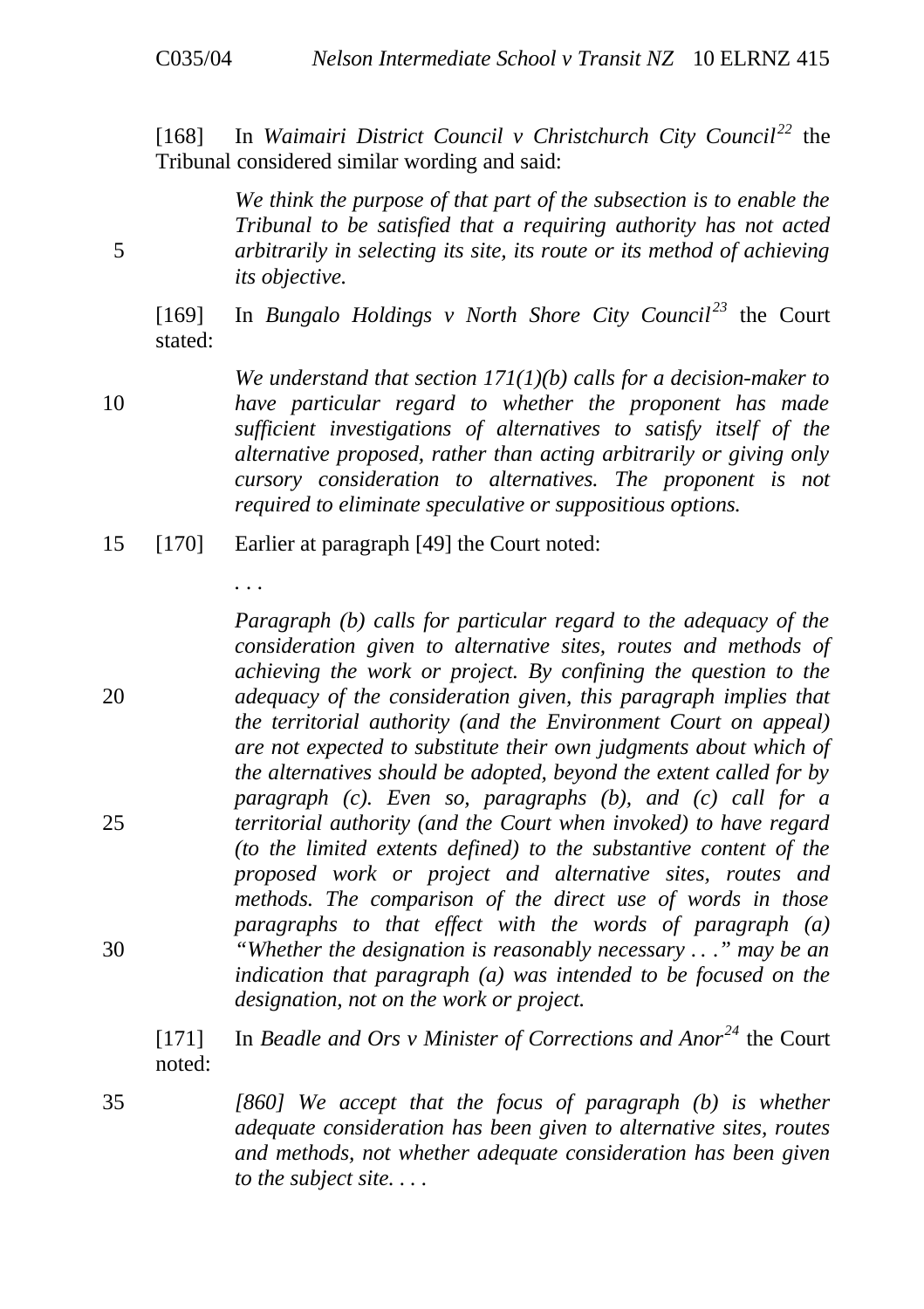*[864] In this respect Mr Brand seems to have misunderstood the Court's role. The Court does not have the executive function of deciding the most suitable site. Although the proceedings include an appeal against the Minister's requirement for a designation, the* 5 *executive responsibility for selecting the site, and for deciding to proceed with the project on it, remains that of the Minister, for which he may be accountable to Parliament or the electorate.*

*[865] In addition, as Mr Warren observed, there may be many possible sites for the public work. However many sites have been* 10 *considered, it may always be possible for another to be identified. It has long been established that having regard to whether adequate consideration has been given to alternative sites does not require the appellate body to eliminate speculative alternatives or suppositious options.*

15 [172] We accept that at the hearing there were two realistic alternatives put before the Court, namely the do minimum upgrading of intersections and three-laning option for Waimea and Rocks Roads. In our view, the fourlaning Waimea Road proposal, examined in the assessment of options, was not realistic in light of the extensive earthworks required on an existing 20 busy road with major public institutions on route (schools and hospital). We have already noted that we also regard the option of four laning Rocks Road, with a 15 metre incursion into the CMA, as unrealistic.

[173] Having regard to the very late consideration of these first two alternatives, the question we must ask ourselves is whether that 25 consideration is adequate. In our view that must be a broad consideration involving questions largely of fact rather than law. We remain concerned during the course of this hearing that a number of the critical witnesses for Transit did not clearly have in their mind issues relating to:

- (a) The constraints of the existing intersections, particularly 30 Annesbrook and the twin roundabouts;
	- (b) The potential for improvement of intersections both on Waimea Road and Rocks Roads and generally, ie insertion of median strip, parking restrictions on the road, restricting turning from side streets.

35 [174] We were left with the impression that when Transit was faced with Mr Foster's analysis, they then began to re-assess the situation. This led essentially to the production of Exhibit F to this Court. This exhibit was not contained in the rebuttal evidence of Mr Crundwell or Mr Kelly. This then led to the recall of Mr Crundwell to deal with some of the issues raised by

40 Mr Foster, including the Tahunanui roundabout upgrade; the performance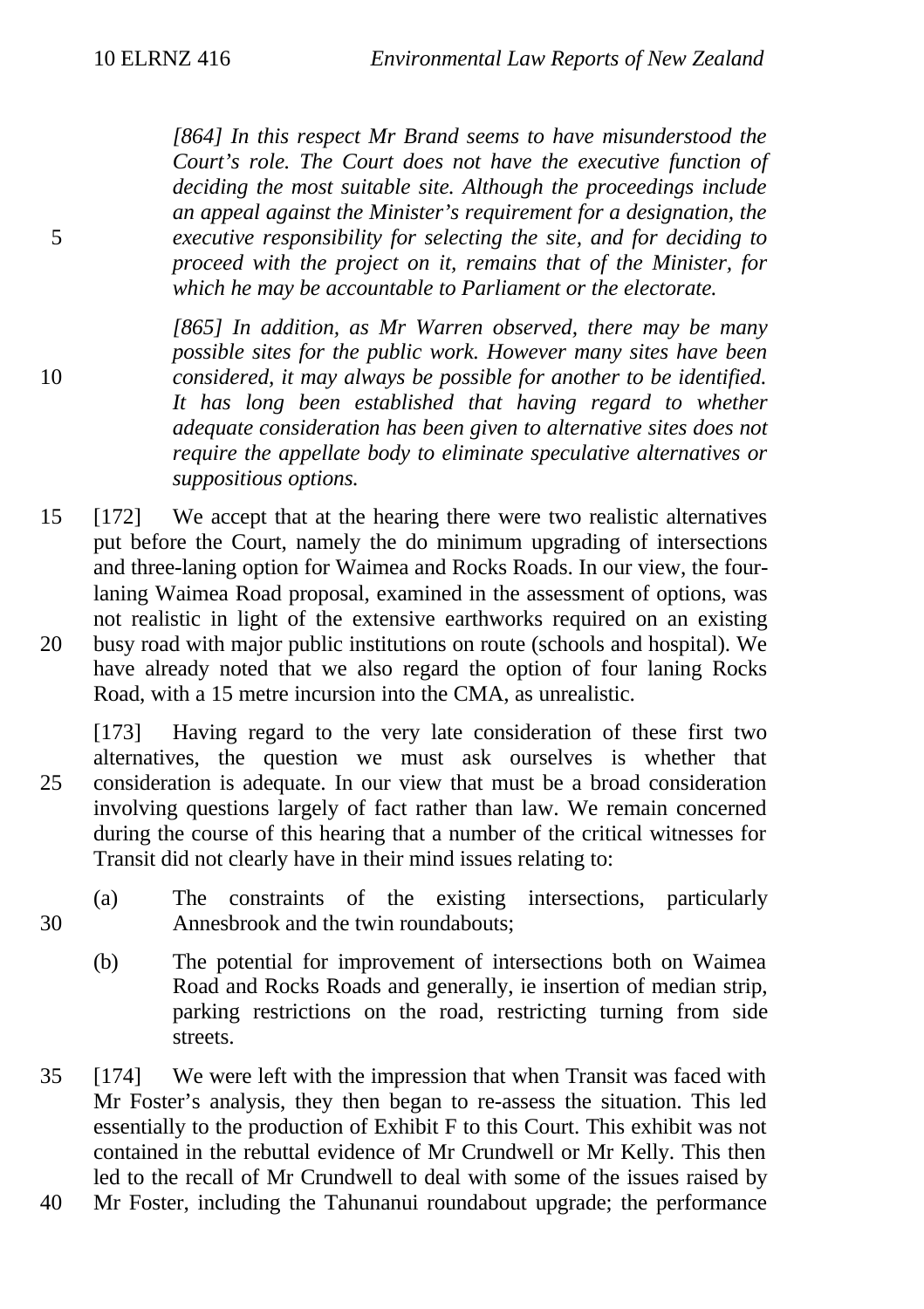of the three laning of Waimea and Rocks Roads; and issues relating to peak demand and peak capacities of the road.

[175] It was an accepted principle of all the traffic engineers before us that the performance of the network is controlled by the weakest link. The 5 witnesses were still addressing this issue during the course of the hearing. In light of the late development of realistic alternatives, we have real doubts as to whether Transit have taken a completely fresh look at the alternatives and not acted arbitrarily having regard to the advanced state of the NOR and the appeal before this Court.

10 [176] We conclude the application does not meet section 171(b) in the circumstances of this case. In the alternative, if the consideration at this late stage is adequate, we are satisfied that the other options do represent realistic alternatives and we have discussed these already under Part II. Whether the issue arises under section 171(b) or under Part II is of no 15 particular moment.

[177] We accept it is not for this Court to substitute its opinion as to the route for that of Transit. The Court is limited to confirming, modifying or withdrawing the requirement. It is clear in our view that there are no modifications of this requirement which would enable us to adopt any of the 20 alternatives and therefore the Court only has before it the current requirement and not the option of selecting another. To that extent our consideration of alternatives is limited, even if it goes beyond only the adequacy of consideration. In our view it would add no more to the examination of them than has already been conducted under Part II of the 25 Act.

#### **Section 171(1)(c)**

[178] We accept Mr Milne's submission that this provision is only relevant if the Court concludes that the consideration of alternatives was inadequate. As was noted by the Court in *Beadle*:

30 *[873] . . . Counsel also submitted that paragraph (c) only becomes relevant if consideration of alternative sites had been inadequate.*

*[874] We accept the Ministers submissions in both respects. We have found that adequate consideration was given to alternative sites and methods; and that implementing the designation on the* 35 *subject site would not have the serious adverse effects alleged. In those circumstances it would be unreasonable to expect the requiring authority to use an alternative site or method.*

[179] In light of our primary conclusion that the consideration of the alternatives was inadequate in the factual circumstances of this case, it 40 follows that we should examine whether it is unreasonable to expect the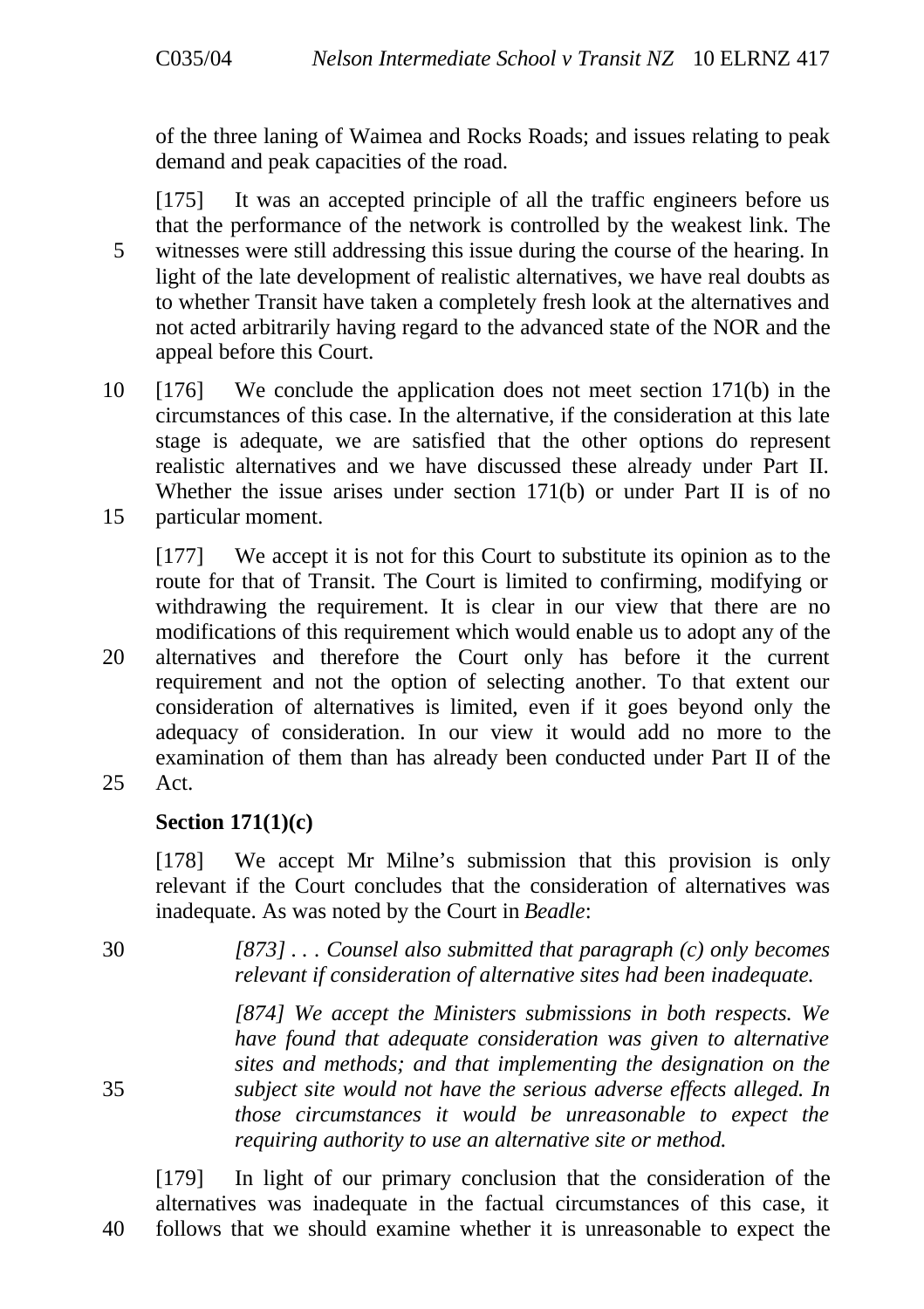requiring authority to use an alternative site, route or method. Based on our earlier factual conclusions it is clear that the Court considers there are other practical and viable alternatives. In fact Mr Foster, the traffic engineer for the appellants, accepted that upgrading the intersections and/or three-laning

5 Waimea and Rocks Roads would meet the requirements of the NOR. However, as we have already discussed, we do not consider it is for this Court to establish an alternative and decide the merits of that. The question of unreasonableness turns on whether there is anything in the nature of the work which means it would be unreasonable to expect the territorial 10 authority to use an alternative<sup>25</sup>. The High Court in the *Takamore Trustees* case also noted:

*The unreasonableness relates not to the process that may have to be gone through to gain approval for an alternative route, but to the expectation of an alternative route because of the nature of the* 15 *public work. I therefore reject the Environment Court's conclusion that there must be a viable alternative route before subsection (c) can effectively be considered.*

[180] In light of our primary conclusion we cannot conclude that it is unreasonable to expect the requiring authority to utilise an alternative site, 20 route or method. They currently utilise such an alternative in terms of Rocks Road/Tahunanui Road. There was no evidence advanced that the Rocks Road route was unavailable or unsuitable into the future. The issue is simply one of additional capacity. To that extent Transit witnesses accepted that roading and intersection improvements would increase the capacity of 25 Rocks Road. In the event that we are wrong in our application of section 171(b), then we accept that section  $171(1)(c)$  would not apply.

## **Section 171(1)(d) — Provisions of any national policy statement, regional policy statement, proposed regional plan, district plan**

- [181] Although there was reference from time to time to the Ministry for 30 the Environment Air Quality Guidelines and to the draft National Environmental Standard for Air Quality, there is at this stage no document that has statutory effect in respect of this application. Although issues might arise as to the relevance of the Air Quality Guidelines, in this particular case nothing turns on the issue because of the PAQP which we will discuss 35 shortly.
- 

[182] The starting point for documents relevant under section  $171(1)(d)$ appears to be the Nelson Regional Policy Statement (RPS). This is an operative document. Chapter 7 deals with natural and amenity values. The objective here is the preservation or enhancement of amenity and 40 conservation values. Policy NA1.3.3 seeks to avoid and, as far as possible, remedy or mitigate the conflicts between adjoining land uses including the provision of services and/or facilities. Chapter 11 of the RPS sets out the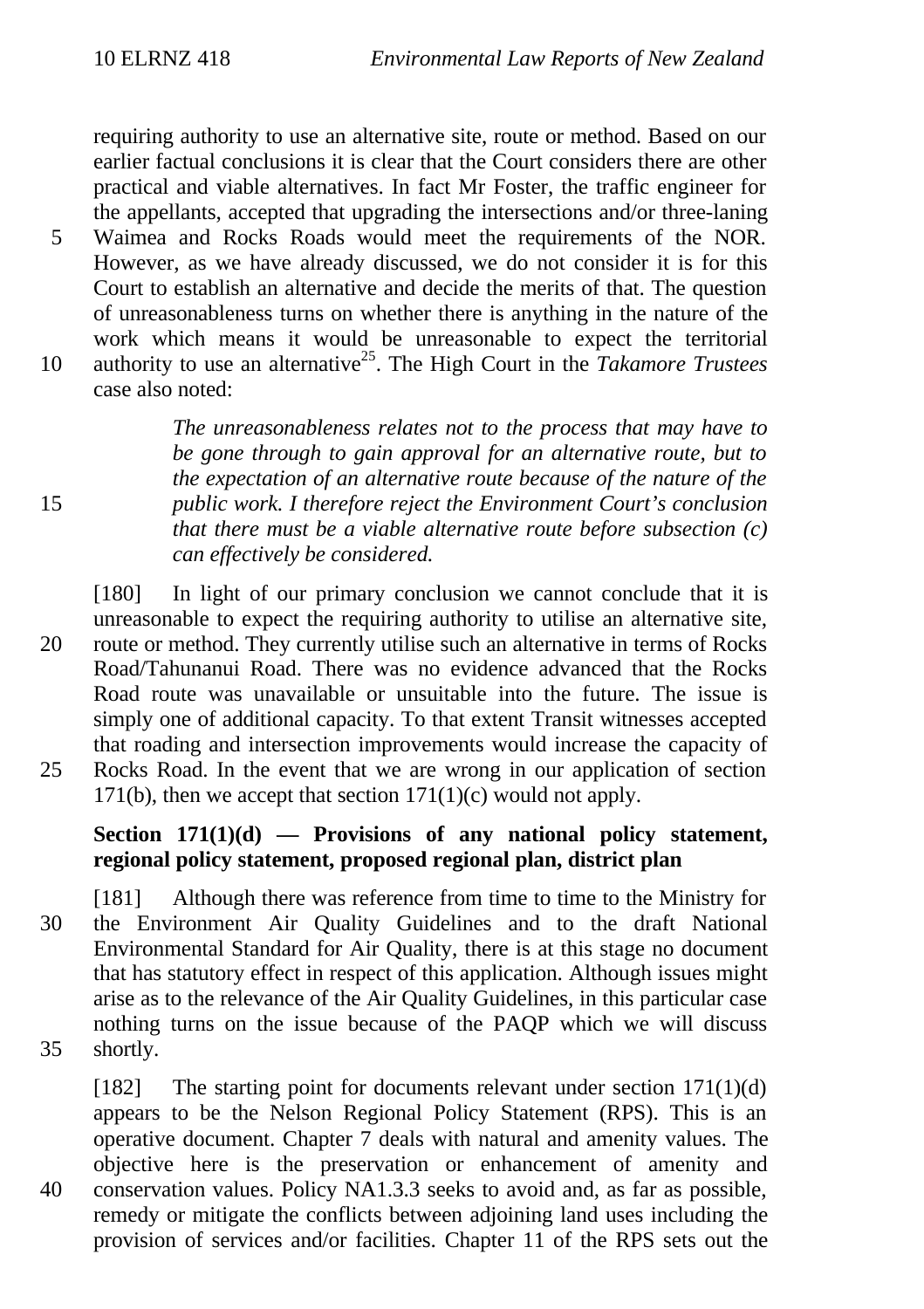objectives and policies in relation to air quality. The relevant objective under this section is the improvement in Nelson's ambient air quality. The most relevant policy is the setting of minimum ambient air quality standards. A key method, the preparation of a regional air quality plan, 5 includes standards and rules relating to discharges to air. Policy DA1.3.7 states:

*To seek to minimise vehicle emissions from motor vehicles while acknowledging the effects of primary transport corridors on air quality and the resultant incompatibility between some land use* 10 *activities and those primary transport corridors.*

The RPS also deals with noise under the heading of 'Discharges to Air'. The objective here is an environment in which unreasonable noise is avoided, remedied or mitigated.

[183] Chapter 14 deals with infrastructure objectives and policies. The 15 objective is:

> *A safe and efficient land transport system that promotes the use of sustainable resources, whilst avoiding, remedying or mitigating its adverse effects on human health and safety, and on natural and physical resources.*

20 [184] The following policies also require consistency with the provisions of Part II of the Act.

[185] The next document of relevance is the Proposed Nelson Resource Management Plan which is not operative but has few remaining references, none of which impact on this designation application. The Resource 25 Management Plan includes a proposed principal road overlay on the current proposed alignment. This Plan envisages the Southern Link as a local principal road, rather than a state highway.

[186] There is also a landscape overlay relating to the Bishopdale Saddle indicating that this is an important visual gateway and transition between 30 Stoke and Nelson. The areas surrounding the St Vincent Street route are zoned Residential, with the exception of the schools. This has particular impact for the possibility of relocating Victory Kindergarten to Totara Street which is zoned Residential. As Residential zoning, such an application would require a resource consent under the district plan as a 35 discretionary activity land use. Residential policies and objectives are relevant, particularly to the relocation of the kindergarten, but generally indicate expectations in respect of residential community and educational sites. For example, there is a policy on community dislocation, RE 2.7 which states: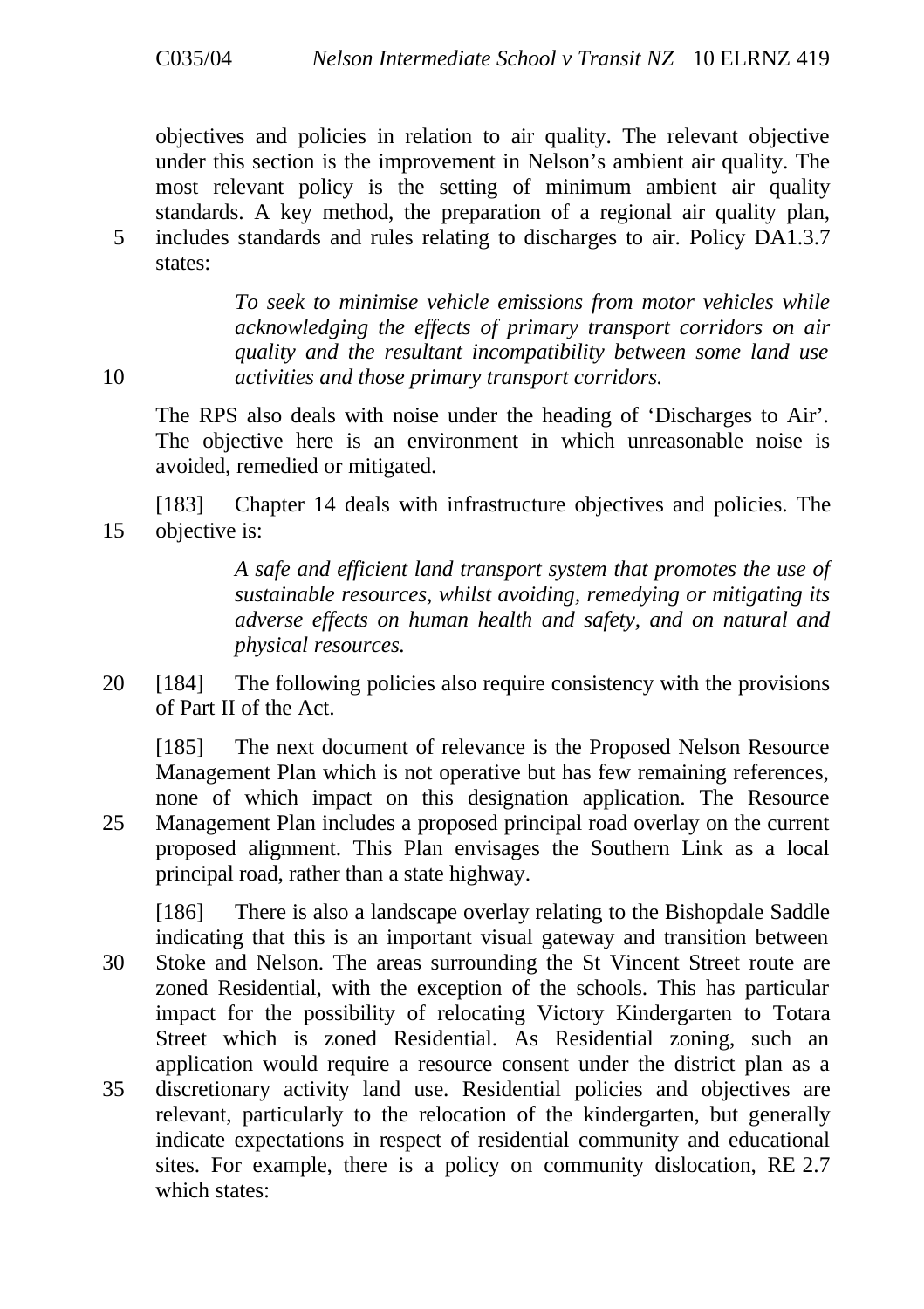*Activities should avoid breaking up community and neighbourhood coherence, having particular regard to the cumulative effect of activities.*

# *The Proposed Air Quality Plan (PAQP)*

- 5 [187] The PAQP was notified on 23 August 2003 shortly before the commencement of this hearing. In terms of the Act the plan has effect from the date of public notification unless the rules state to the contrary. We have had regard to the entire plan which is of course of direct relevance in its entirety to this application. We must also take into account that the PAQP 10 has only commenced public consultation, and therefore real issues arise as
- to the weight which can be given to that plan.

[188] However, many of the policies and objectives are ones that appear to be desirable in terms of the description of the issues we have touched upon in this decision. This is reflected in the fact that by the date of hearing 15 we were advised that many of the essential policies were not in dispute in a way that may minimise them. Many of the policies had submissions seeking firmer provisions than those already stated. There is still potential for a different point of view to be expressed in the cross-submission process which is yet to be undertaken.

20 [189] The single objective of the PAQP is set out in A5-1 Ambient Air Quality:

> *The maintenance, and the enhancement where it is degraded, of Nelson's ambient and localised air quality.*

- Policy A5-1.3 sets out ambient air quality targets and incorporates the 25 Ministry for the Environment Ambient Air Quality Guidelines into the PAQP. Table A5-1 sets out the guidelines and Table A5-2 notes the air quality categories. We annex hereto and mark "J" and "K" both of these tables. We note firstly that the PAQP incorporates not only the maintenance of air quality but its enhancement where degraded.
- 30 [190] Without dealing with each of the matters in the table it can be immediately seen at  $50\mu\text{g/m}^3$  24 hour average PM<sub>10</sub> and  $20\mu\text{g/m}^3$  annual average  $PM_{10}$  the air quality in the St Vincent Street air shed is well below that sought in terms of the PAQP. Table 5-2 indicates where there is an exceedance of the guideline value that:
- 35 *Exceedances of the guideline are a cause for concern and warrant action if they occur on a regular basis.*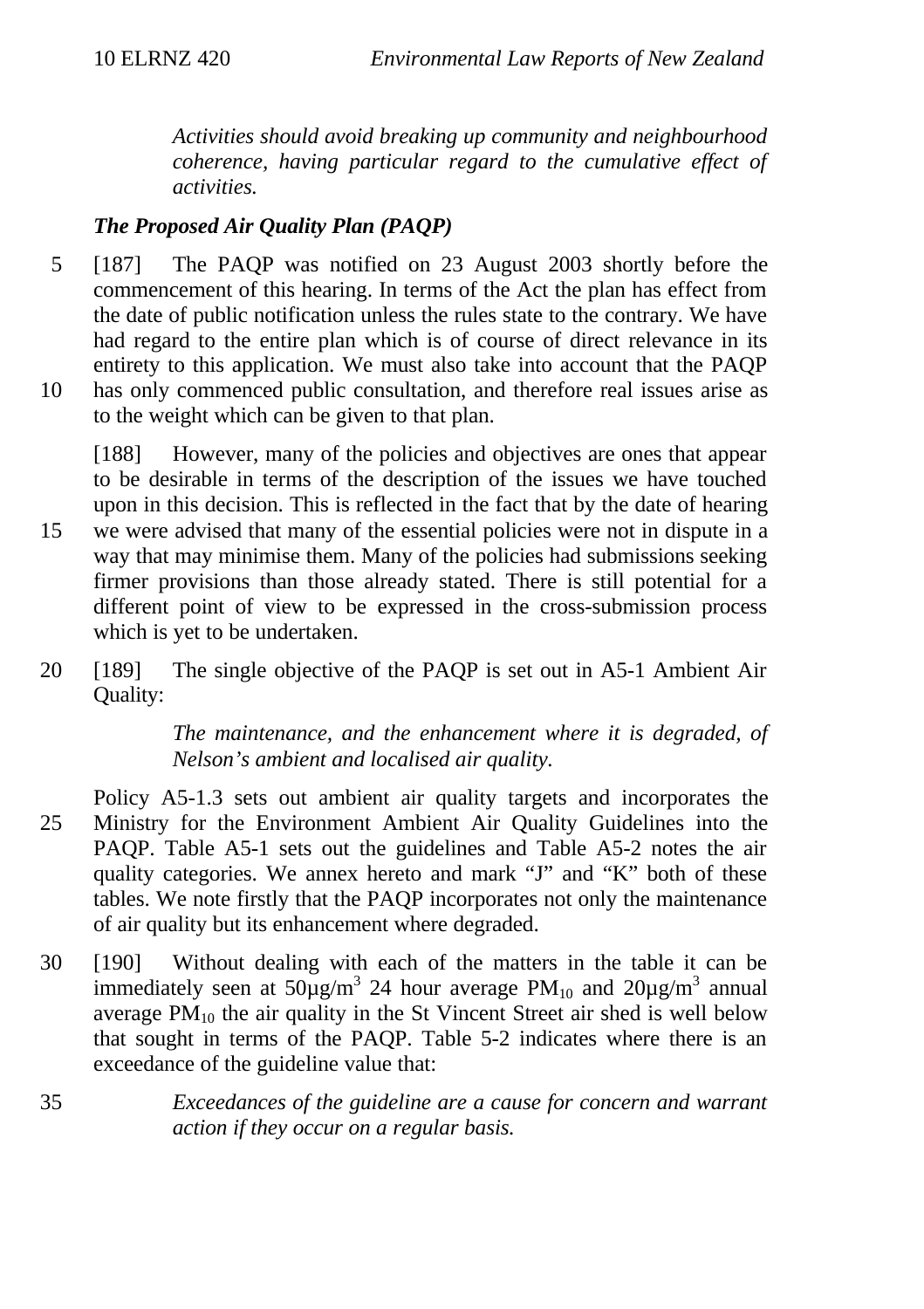[191] We then note Policy A5-1.4 defines particular particle pollution which notes:

- *(a) A mid-term target for ambient PM10 levels will be, at a minimum, compliance with the Ministry for the* 5 *Environment 'Alert' Air Quality Category by no later than 2020, or sooner if practicable, towards ultimate compliance or better with the 'Acceptable' air quality category as in Policy A5-1.3.*
- *(b) Discharges to air from all sectors producing fine* 10 *suspended particles (domestic, transport, industrial or trade) shall be managed to support the achievement of these ambient targets, and the implementation of Policy A5-1.3.*
- *(c) In order to achieve the mid-term target in (a), the* 15 *following reductions in PM10 emissions (relative to 2001 levels) are required across the Urban Area:*
	- *(i) At least 70% from domestic heating, and*
	- *(ii) At least 98% from outdoor burning, and*
- *(iii) At least 10% from industrial and trade sources,* 20 *except in any area with a high concentration of industrial and trade discharges where higher percentage reductions may be required to achieve the target, and*
- *(iv) A reduction in emissions from the transport* 25 *sector.*
	- *(d) Greater or lesser reductions may be required in certain parts of the city to achieve the mid-term target, . . .*

[192] We annex hereto and mark "L" pages ChA5-2 to A5-10. We note Policy A5-1.3 Ambient Air Quality targets which notes in (b) and (c):

- 30 *(b) Where for any contaminant, ambient air quality is worse than the 'Acceptable' category in Table A5-2, it will be a priority to enhance that air quality to an 'Acceptable' level or better as soon as practicable (or to any amended levels referred to under (a)), and*
- 35 *(c) Where for any contaminant, ambient air quality is 'Acceptable' or better, no further appreciable degradation of the existing ambient air quality will be allowed (or to any amended levels referred to under (a)).*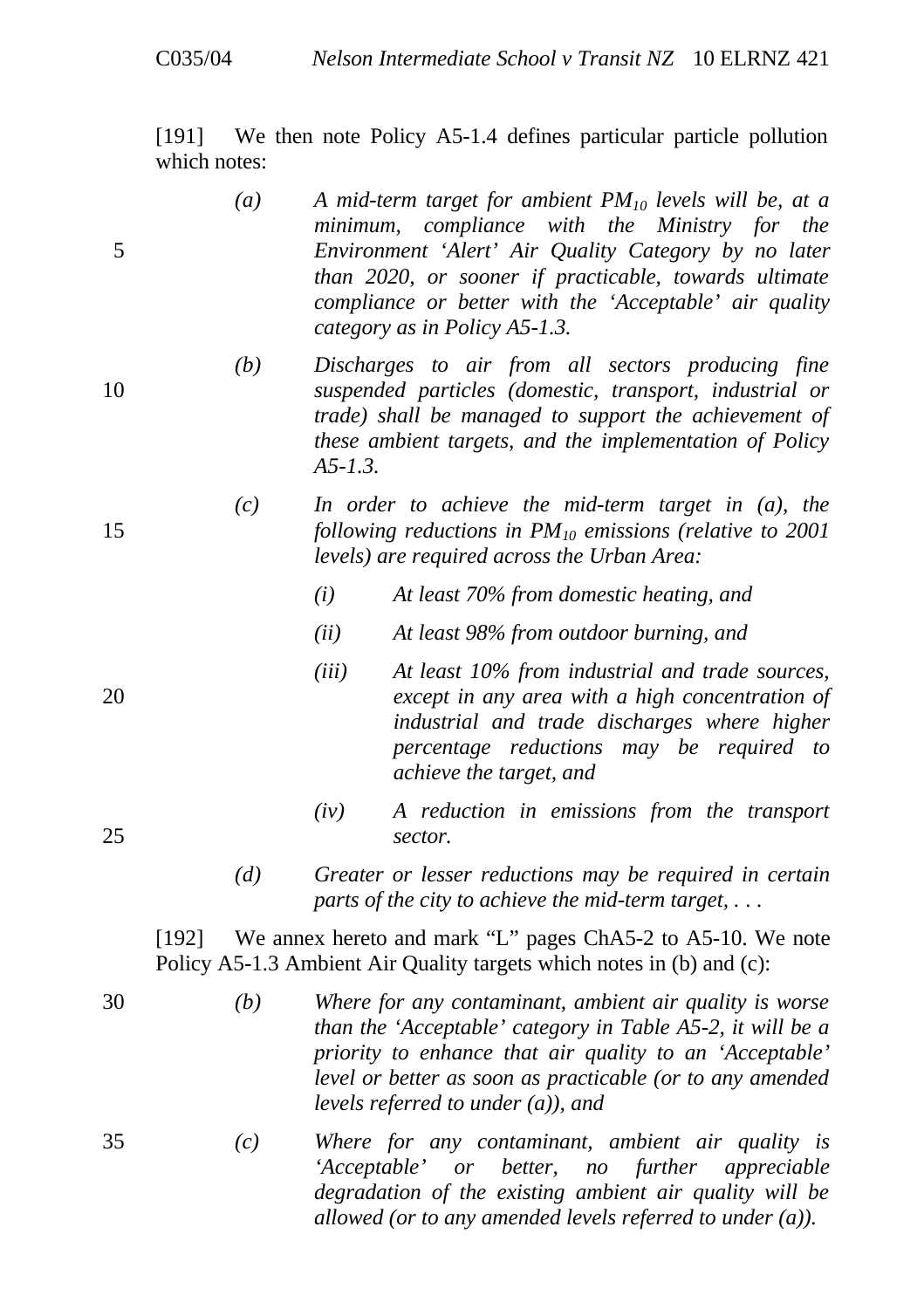[193] Policy A5-1.7 deals with adverse effects from the discharge to air of contaminants and notes issues in relation to human health and cumulative effects of discharge.

[194] Policy A5-1.8 deals with location factors, meteorology, topography 5 and sensitive receptors or sites.

# *Discussion of planning provisions*

[195] It is clear that the PAQP envisages significant improvements to the air quality of the St Vincent Street air shed. It is difficult in those terms to see that an application envisaging the maintenance only of those air quality 10 standards meets or advances the plan provisions. In fact having regard to the relatively strong words that we have discussed we conclude that such an application may be contrary to the policies and objectives of this plan. We recognise that there is a spectrum of compliance, and for the purposes of this case it is not necessary for this Court to reach any conclusion as to 15 whether the application is contrary to them. However, whatever interpretation is taken of the PAQP it is clear to us that the application does not advance the objective of enhancement of degraded airsheds.

[196] In the end the issue of what weight needs to be given to the plan is relatively academic. Having regard to the fact that we have reached roughly 20 equivalent determinations under Part II of the Act, it is not critical to the determination of this case whether or not particular strength is to be given to the provisions of the PAQP. What they do for this Court is introduce a degree of confidence in our primary evaluation under Part II. Our conclusions under Part II reflect the very determinations that the Council 25 has independently reached in its preparation of the PAQP. That is not to say that those provisions will not change, but it does show to us that our conclusions in this regard are practical and robust in a general sense.

## **Sustainable management under section 5**

[197] Having regard to the NOR and the submissions, and having 30 particular regard to the matters in section  $171(1)(a)$  to (d), we must now make a decision under Part II as to whether or not to confirm, modify or withdraw the requirement.

[198] Once the Court conducted its analysis under Part II the result appeared inevitable. We recognise in a general sense that there will be a 35 benefit of road capacity increase to the network between Nelson and Richmond. Assuming that the Southern Link did achieve this benefit, we see significant disabling of various portions of the community without any counter-veiling increases in safety and efficiency anticipated.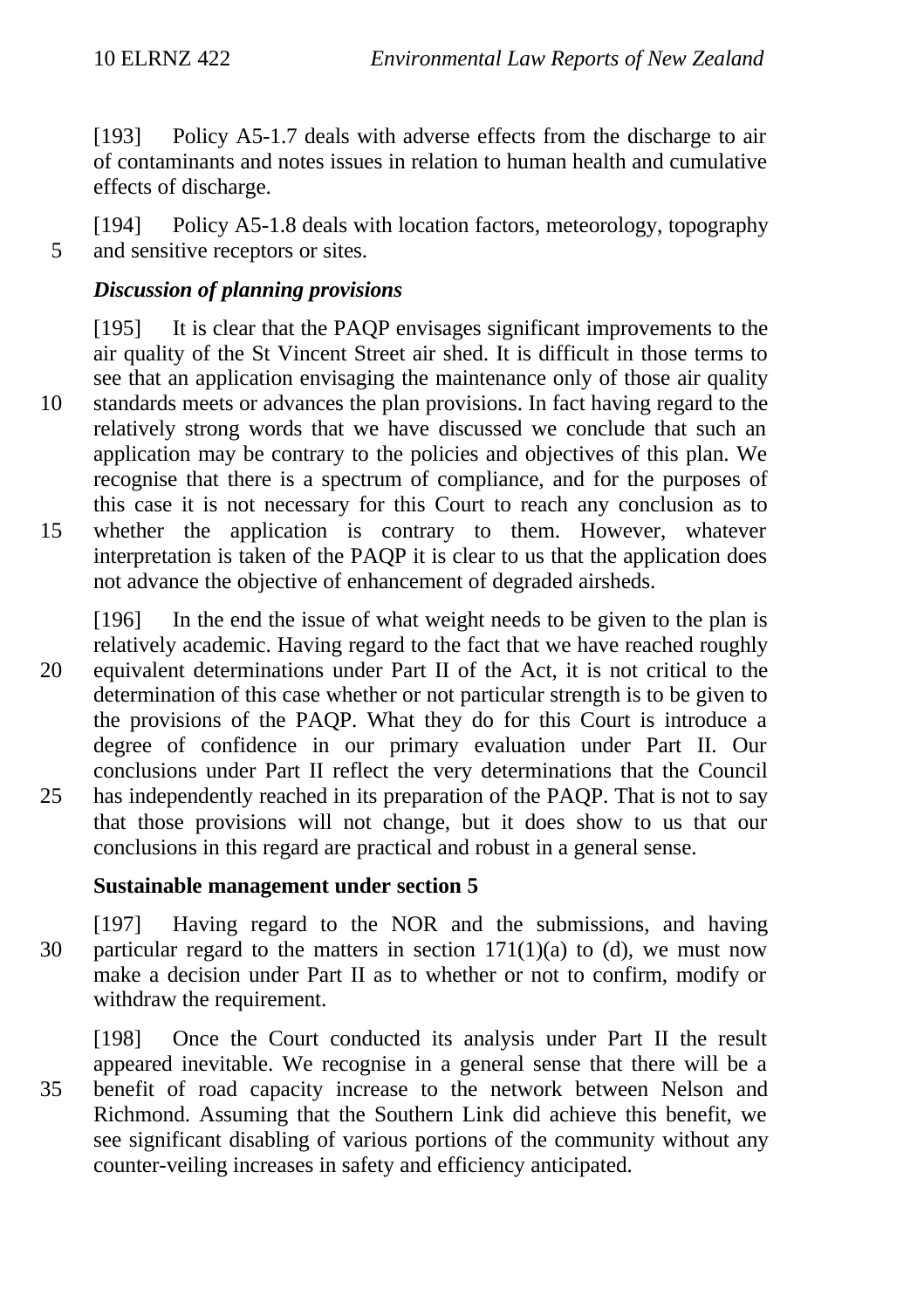[199] We are unable to ignore the existing health impacts and the probable continuation of those into the future without the respite anticipated in terms of the PAQP. We see the social severance and pedestrian safety issues as significant issues not only to the local community but to the wider 5 district. We see the proximity of two major schools and kindergarten to such a State Highway as undesirable and disabling to both the pupils and the teachers. We are unable to see the significant benefits from switching State Highway 6 from its existing route to the Southern Link, especially if heavy diesel vehicles were to be banned.

- 10 [200] In the end we are unable to conclude that this designation would meet the single broad purpose of the Act of sustainable management as that term is defined in section 5. Our key concerns relate to the proximity of the schools to the route, potential effects on pedestrian safety, and issues of social coherence. We recognise that the air quality issue predominated the
- 15 consideration of the evidence in this case. However, we are, at best, left with the conclusion that there is going to be a continuation of the existing air degradation into the future in terms of  $PM_{10}$  concentrations but with a change and an increase in concentrations of certain substances and smaller particles for those living within 200 metres of either side of the route.
- 20 [201] The existing air quality situation in this air shed is unusual if not unique in New Zealand. In many other cases the level of these effects would be such that mitigation would achieve an acceptable outcome. In this particular case however when we combine this situation with the other concerns we have mentioned we are left with a compelling case that this 25 designation would not meet the purpose of the Act.

## **Conclusion**

[202] We reach the same conclusion as the Commissioners in this matter, namely that the Southern Link requirement should be cancelled. Fundamentally this is the wrong place to put a State Highway.

30 [203] This is a public interest matter. All parties sensibly accepted at the end of the hearing that costs should lie where they fall. Accordingly, there is no order as to costs.

 $\mathbf{1}$ <sup>1</sup> Thus for example there may be two lanes going north into the City in the AM and one lane going south on Waimea Road. On Rocks Road Tahunanui there would be two lanes south PM and one lane north]

<sup>2</sup> [2001] NZRMA 557 at para 22

 $\frac{3}{4}$  CIV2003, 404,000038, Justice Williams. 17 September 2003

 $^{4}$  Above at Para 29

 $^{5}$  A052/01, 7 June 2001

<sup>6</sup> C130/2003, 19 September 2003